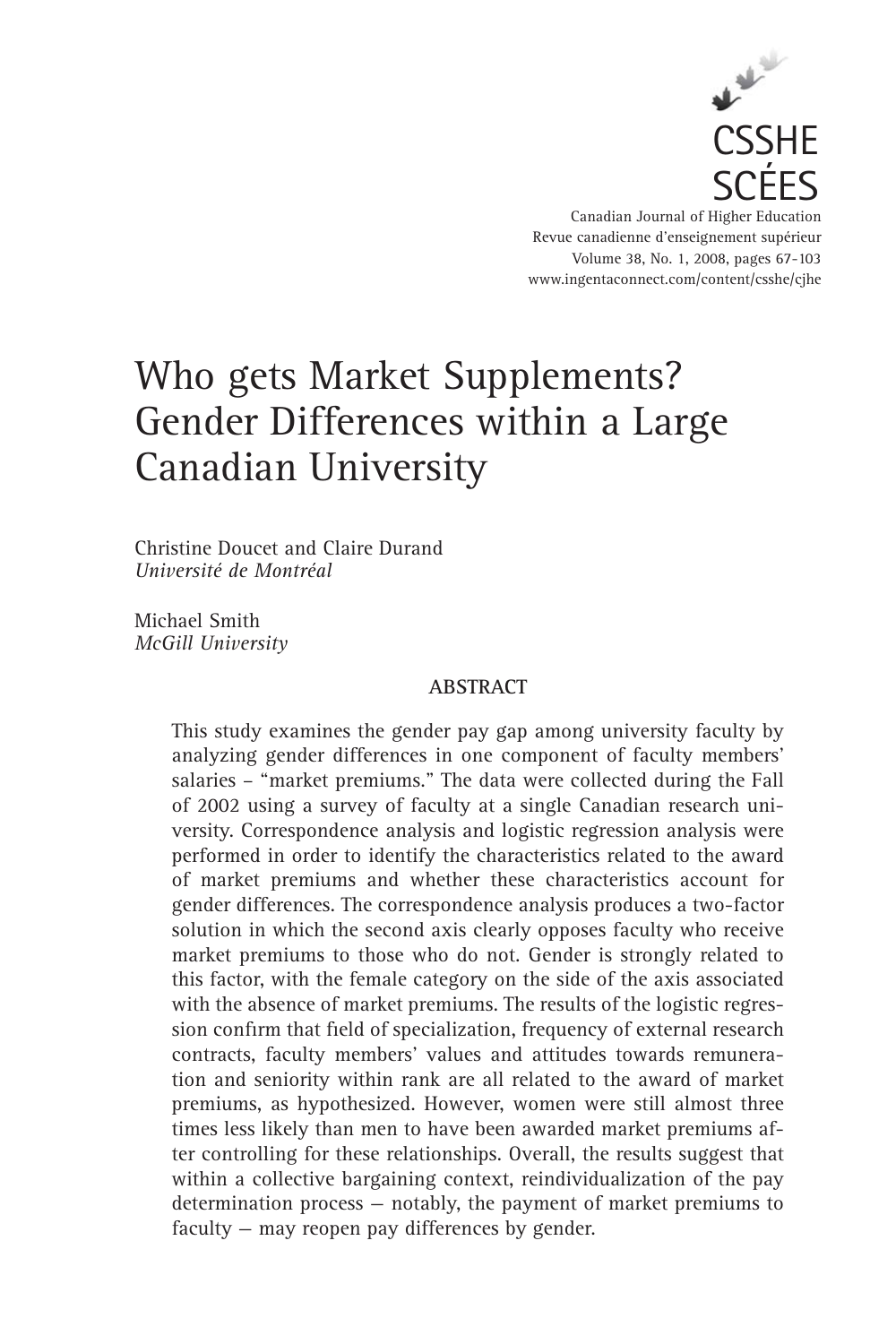# **RÉSUMÉ**

Cette recherche examine les écarts salariaux selon le genre chez les professeurs d'université en procédant à l'analyse des écarts selon le genre sur une composante spécifique du salaire des professeurs, soit les primes dites "de marché". Les données proviennent d'un sondage effectué en 2002 auprès des professeurs d'une grande université canadienne. L'analyse des correspondances de même que la régression logistique sont utilisées dans le but d'identifier les caractéristiques liées à la présence de primes de marché et d'examiner si ces caractéristiques peuvent expliquer les différences selon le genre. L'analyse des correspondances donne une solution à deux facteurs dans laquelle le second facteur oppose clairement les professeurs qui ont reçu une prime à ceux qui n'en n'ont pas reçue. Le genre est fortement associé à ce facteur, la catégorie "femme" se retrouvant du côté de l'axe associé à l'absence de primes de marché. Les résultats de la régression logistique confirment que le secteur d'activité, la fréquence des contrats de recherche, la valorisation du salaire ainsi que le rang combiné à l'ancienneté sont reliés à la présence de primes de marché, tel que suggéré par les hypothèses. Toutefois, même après avoir contrôlé pour ces relations, les femmes sont toujours près de trois fois moins susceptibles d'avoir obtenu des primes de marché que leurs homologues masculins. Dans l'ensemble, les résultats suggèrent que dans un contexte où les salaires sont déterminés par convention collective, la réindividualisation du processus de détermination des salaires, en particulier par le versement de primes de marché aux professeurs d'université, peut favoriser la réapparition d'écarts de salaire selon le genre.

#### **INTRODUCTION**

On average, women faculty members in Canadian universities have been paid less than their male colleagues. Using Statistics Canada's *Survey of fulltime university faculty in Canada*, Ornstein, Stewart, and Drakich (1998) found a 16.8% gender pay gap in 1994. There had been little change by 2002-2003: also using Statistics Canada data, Sussman and Yssaad (2005) reported a gap of 15%. What explains this difference in pay by gender? Ornstein et al. (1998) found that after controls for age, degree, field of specialization, and institutional affiliation, the gender pay gap fell from  $16.8\%$  to 8.1%. When rank was added, the difference fell to 3.9%. Sussman and Yssaad (2005) also found a gender pay gap within rank, ranging from 4% to 6%, depending on rank. An unexplained gap thus remains and did not seem to decrease substantially during the period between the two studies.

Clearly, further research on the gender pay gap among academics is warranted. There should be, and no doubt will be, continued efforts to refine the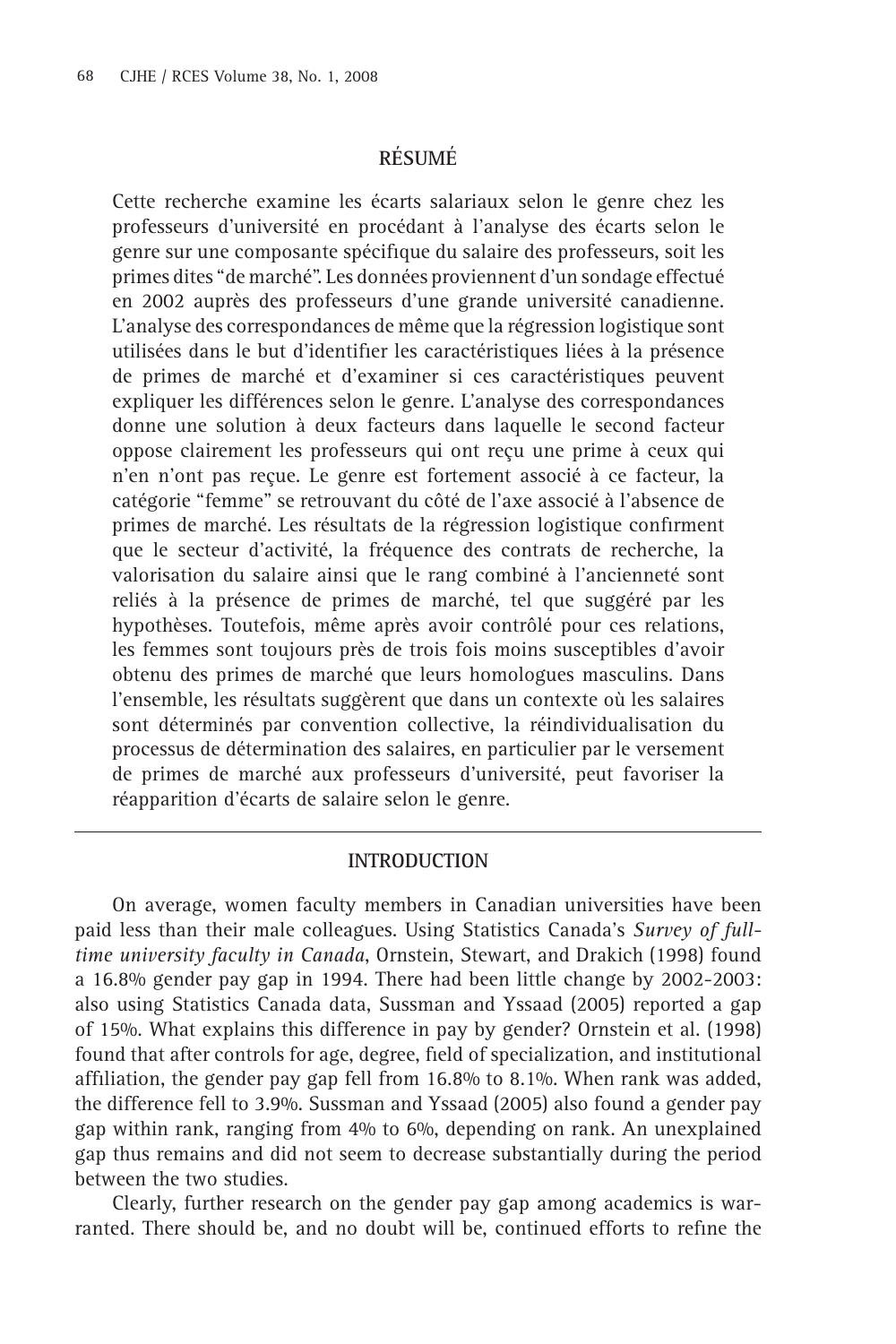methods and diversify the data sources used to estimate the coefficients of the sort of earnings equation tested by Ornstein et al. (1998). In this paper, however, a *complementary* analytic approach is proposed. Generally speaking, earnings of faculty members in Canadian universities reflect some combination of the following components: (a) pay at the point of hire; (b) seniority, often summarized in a detailed pay scale by years of service; (c) promotion through the ranks; (d) merit increments based on judgments of performance; (e) stipends to compensate for administrative responsibilities; and (f) market supplements paid to attract new faculty members and retain those likely to leave. Scale increases with years of service are mechanical and cannot lead to an unexplained gender gap. However, the other four sources of pay increase, as well as pay at the point of hire, might do so because they may or do involve discretion.

This paper focuses on one of these discretionary forms of pay increase – market premiums. The rationale for market premiums is to cope either with distinctly robust demand for faculty in various disciplines or with the (sometimes potential) robust demand for individuals because of the excellence of their academic records. These appear to have become an increasingly important component of the earnings determination process in Canadian universities. At least, this has been claimed by several Quebec faculty unions (Pelletier, 2004; SGPUM, 2001, 2002; SPPUS, 2002; SPUL, 2003).

How pervasive is the use of market supplements among Canadian universities? According to the Canadian Association of University Teachers (CAUT), in 2001 most universities either used market supplements or were considering doing so (Fraser & Newark, 2001). Our review of the collective agreements and other salary agreements of the 90 member universities of the Association of Universities and Colleges of Canada (AUCC) shows that 39% (35/90) of universities openly use this practice. This proportion is an underestimate because not all institutions that use market supplements provide public documentation of the fact. For example, the only mention of market premiums in the collective agreement of the university where this research was conducted states that global remuneration comprises a base salary and, if the case arises, an individual premium. According to the agreements reviewed, most institutions allocate supplements on an individual basis (27 institutions). Seven other institutions allocate supplements to specified fields, and one does not provide information on the allocation method. The specified fields include engineering, business administration, law, dentistry, economics, and computer science. In some cases, supplements are part of a faculty member's base salary (11 institutions) while in others, they are distinct from it (23 institutions).

In this paper we examine differences by gender in the assignment of market premiums within one major Canadian university. There are interesting features to the process of assigning market premiums at this university. Base salary is fixed by collective agreement while market premiums are discretionary. Premiums may be assigned at the point of hire or at any subsequent point in a person's career. There has been a considerable amount of secrecy surrounding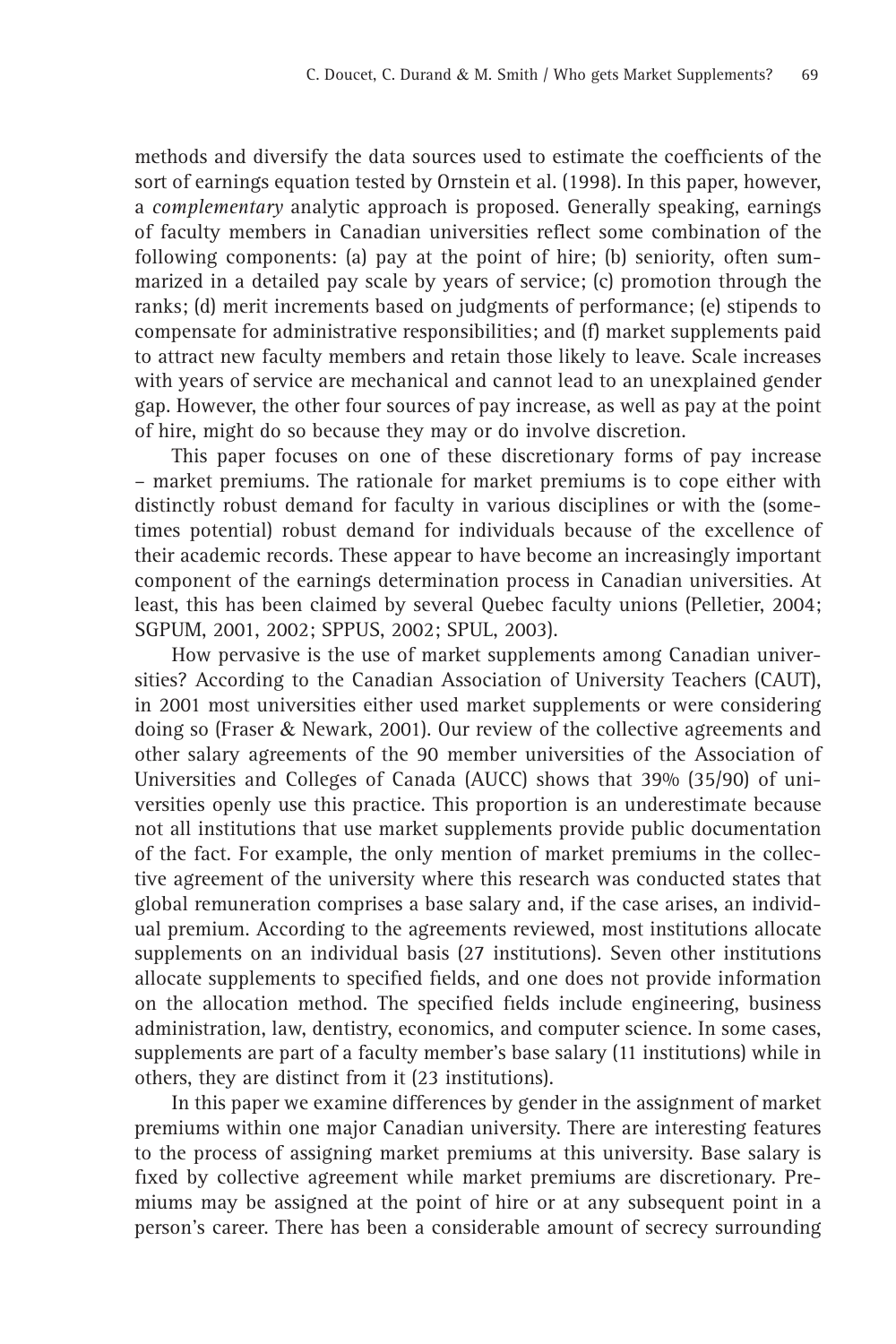their award (provoking an article by a department chair in the newsletter of the faculty union in April 2000 that expressed outrage at the secrecy surrounding market supplements). No written trace of the criteria used to allocate such supplements can be found in the organization's documents. In principle, they exist to respond to the market demand for individuals and for academic fields. In practice they seem often to be awarded in response to requests.

Until about 1998-2000, market premiums were normally used as a temporary adjustment to the basic salary. They were seen as the difference between the basic salary that was prescribed by the collective agreement and a target salary. As the basic salary increased with seniority and negotiated raises, the premiums diminished until the basic and target salary matched. Since 2001, premiums have been negotiated for a period of five years and the amount remains the same for the duration of the agreement. After five years, the agreement may be extended after a performance assessment.

Administrative data from the institution indicate that premiums represented 1.8% of the total payroll in 1997 (the earliest data available) and 4.6% in 2002 (the year of the survey used for the present research). They had reached 6.1% by 2006. The proportion of faculty receiving premiums grew from 22.6% in 1997 to 31.9% in 2002 and 38.6% in 2006 (including premiums to Canada Research Chair holders). The average amount of these awards has more than doubled over the years, from about \$5,600 in 1997 to \$11,800 in 2002 and \$15,000 in 2006. Thus, they represent a growing proportion of the total earnings of faculty employed at this university and an even more significant component of those to whom they have been awarded: in 1997 they represented 7.5% of the salary of the recipients, in 2002, 11.8%, and in 2006, 12.8%.

We begin our analysis of gender and market premiums with a discussion of the broader literature on pay differences by gender, since that is a source of hypotheses most closely relevant to the subject.

## **THE PAY GAP: POTENTIAL EXPLANATIONS**

Part of the gender pay gap is known to be due to gender differences in various characteristics related to pay. Previous research has shown that work experience and education help explain the gap. Unionization and work preferences resulting from different socialization are also possible explanatory factors. Another part of the gap however may be due to employers' discriminatory attitudes towards women. In Canada, the gender pay gap tended to fall over the 1970s and 1980s. Using data from Canadian censuses and the Survey of Consumer Finances, Baker et al. (1995) found that the gender pay gap among full-year, full-time workers fell from 40% in 1970 to 36% in 1980, to 33% in 1990. This decline is attributed to two factors. First, there was a decline in the portion of the gap that is due to gender differences in characteristics related to pay. The average amount of experience and education of women rose during that period. Increasing numbers of women entered better paid occupations and the proportion unionized increased (Baker et al., 1995; Kidd & Shannon, 1997).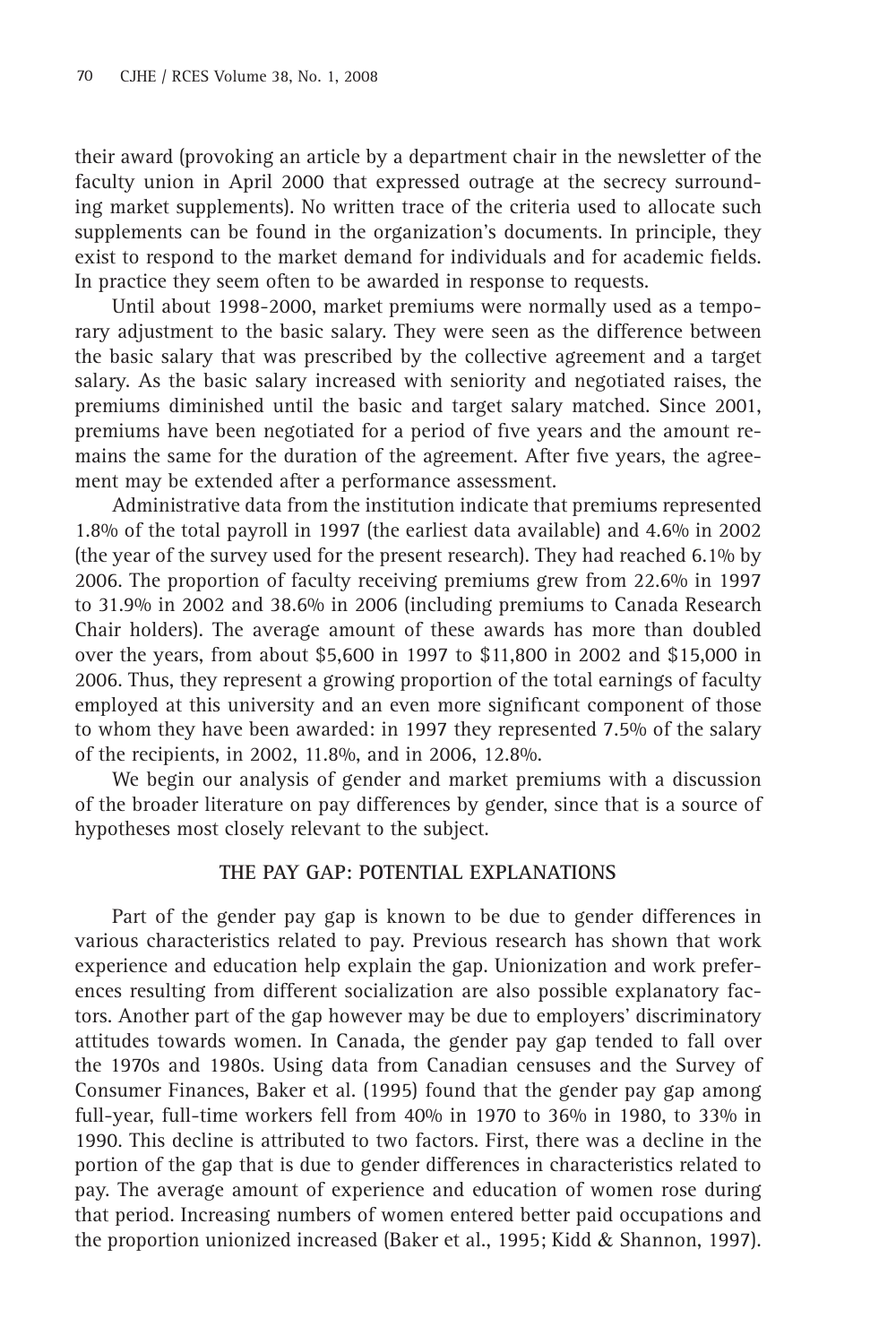Second, the unexplained part of the gap was also decreasing, which may have resulted from a decline in discrimination towards women and/or the convergence of women's and men's unobserved characteristics (Baker et al., 1995; Kidd & Shannon, 1997). Both explanations are plausible. A parallel decrease in the gender pay gap has been observed among university faculty (Ornstein et al., 1998). However, data from the 1996 and 2001 Canadian censuses suggest that the gap tended to remain relatively stable over the 1990s in the general population, at approximately 29% (Statistics Canada, 2003).

The gender pay gap among faculty tends to be higher in the United States. Using data from 1999, Barbezat and Hughes (2005) found a 20.7% unadjusted gender pay gap among American faculty, a figure closer to the 1970s Canadian gender pay gap than to the one observed in the early 2000s. Unionization almost certainly partly explains this difference. It tends to be associated with a smaller gap (Baker & Fortin, 1999; Doiron & Riddell, 1994) and Canadian faculty are more highly unionized than their U.S. counterparts. One mechanism through which unionization may reduce the gender pay gap is by promoting transparency and limiting discretion in pay determination processes. In general, transparent pay determination systems are associated with greater equality in pay (Rubery et al., 1998).

Factors accounting for the pay gap between male and female faculty members have been explained by two models: the difference model and the deficit model (Sonnert & Holton, 1995). The difference model refers to aspects of biography and preferences that may distinguish men and women. The deficit model refers to formal and informal processes that exclude women. As Sonnert (1999) explains, the difference model focuses on factors at the individual level. The deficit model refers to the way women are treated; it focuses on structural, organizational and social factors. Empirically, the boundary between the two models is not clear-cut. Nonetheless, the factors associated with the deficit model approximately coincide with those that might be considered discrimination.

Five potential explanations of the gender pay gap among faculty are relevant for our purposes. First, fields within which women tend to be underrepresented command higher salaries. Data compiled by the Canadian Association of University Teachers (2004) show that in 2001-2002, 29.8% of all Canadian full-time faculty members were female but they were underrepresented in two of the four highest paid sectors. The percent of female faculty in engineering and applied sciences was 9.9%, and in mathematics and the physical sciences, 13.3% (their presence in the other two – agricultural/biological sciences and social sciences approximately coincides with their presence in the profession as a whole). Conversely, they were over-represented in all four sectors offering the lowest average salaries  $-36.9\%$  in health professions and occupations,<sup>1</sup> 38.3% in fine and applied arts, 38% in humanities and related sciences, and 45% in education.

Second, the average research activity of women could be lower than that of men. Over 50 American studies (Cole & Zuckerman, 1984, in Cole & Singer,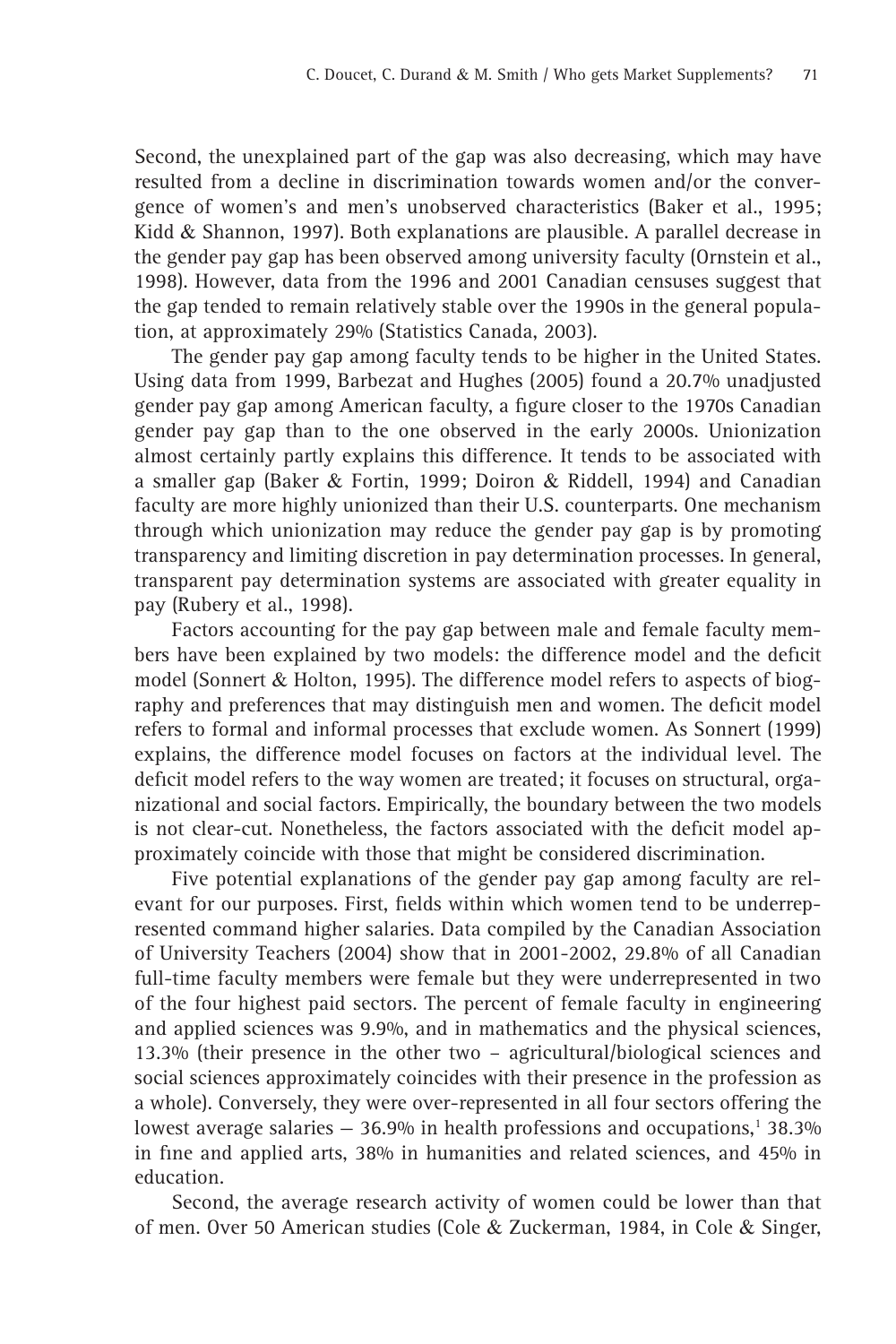1992), as well as one Canadian study (Nakhaie, 2002), have detected a gender gap in publication rates. Using survey data from 1987, Nakhaie (2002) has shown that when no adjustments were made for factors commonly associated with publication, male faculty members published roughly twice as much in their lifetime as females. Most of this gap was associated with gender differences in rank, field of specialization, seniority, type of institution, and time devoted to research. However, as noted by the author, the causal relationship implied by these associations was unclear<sup>2</sup> and the data used for this research were collected in 1987. The situation of women faculty members has significantly changed since then, and gender differences in publication rates may no longer exist (Nakhaie, 2002). A recent study on American faculty revealed very little, if any, gender difference in publication rates in recent cohorts (Xie  $\&$ Shauman, 2003).

Of course, gender differences in publication rates – if present – could themselves reflect less integration by women into the academic culture (O'Leary  $\&$ Mitchell, 1990, Sonnert & Holton, 1995) and their limited access to resources that promote research productivity. In 1999, a highly-publicized report from the Massachusetts Institute of Technology concluded that its women faculty members had limited access to space and to research grants and were excluded from positions of power. The report concluded that "differences resulted in women having less or in their being excluded from important professional opportunities" (MIT, 1999, p. 13). In Canada, there has been concern expressed about poor female representation among Canada Research Chair holders, which led to a human-rights complaint (PAR-L Electronic Network, 2005) that was recently settled by an agreement on equity in the nomination process for chair holders. The Fifth-Year Evaluation of the Canada Research Chairs Program showed that although the proportion of new female chair recipients had increased from 14.1% to 32% between 2000 to 2004, only 19.8% of chair holders were women in 2004 (R.A. Malatest & Associates Ltd, 2004) and 22% in 2006 (Canada Research Chairs Program Website).

Publication rates are likely to indirectly influence salary in two ways: (a) they may generate a track record that increases the likelihood of better salary offers from other institutions (that may be either accepted or used to bargain with the current employer); (b) they may affect salary through their impact on rank progression. A study conducted by Ornstein and Stewart (1996) suggested a negligible effect of publication record on salary. But the study used data from 1986. For the reasons given earlier, in many universities the relation between track record and salary has probably strengthened since then.

Third, women and men may differ in terms of values and attitudes towards work and pay. One form of this argument suggests that gender role socialization may have made males more competitive, aggressive, and disposed to dominate in one way or another and women more inclined to prize sensitivity and to be somewhat submissive (Blau, Ferber & Winkler, 2006). Were these characterizations correct, the gender gap in salaries might be a result of men's greater ag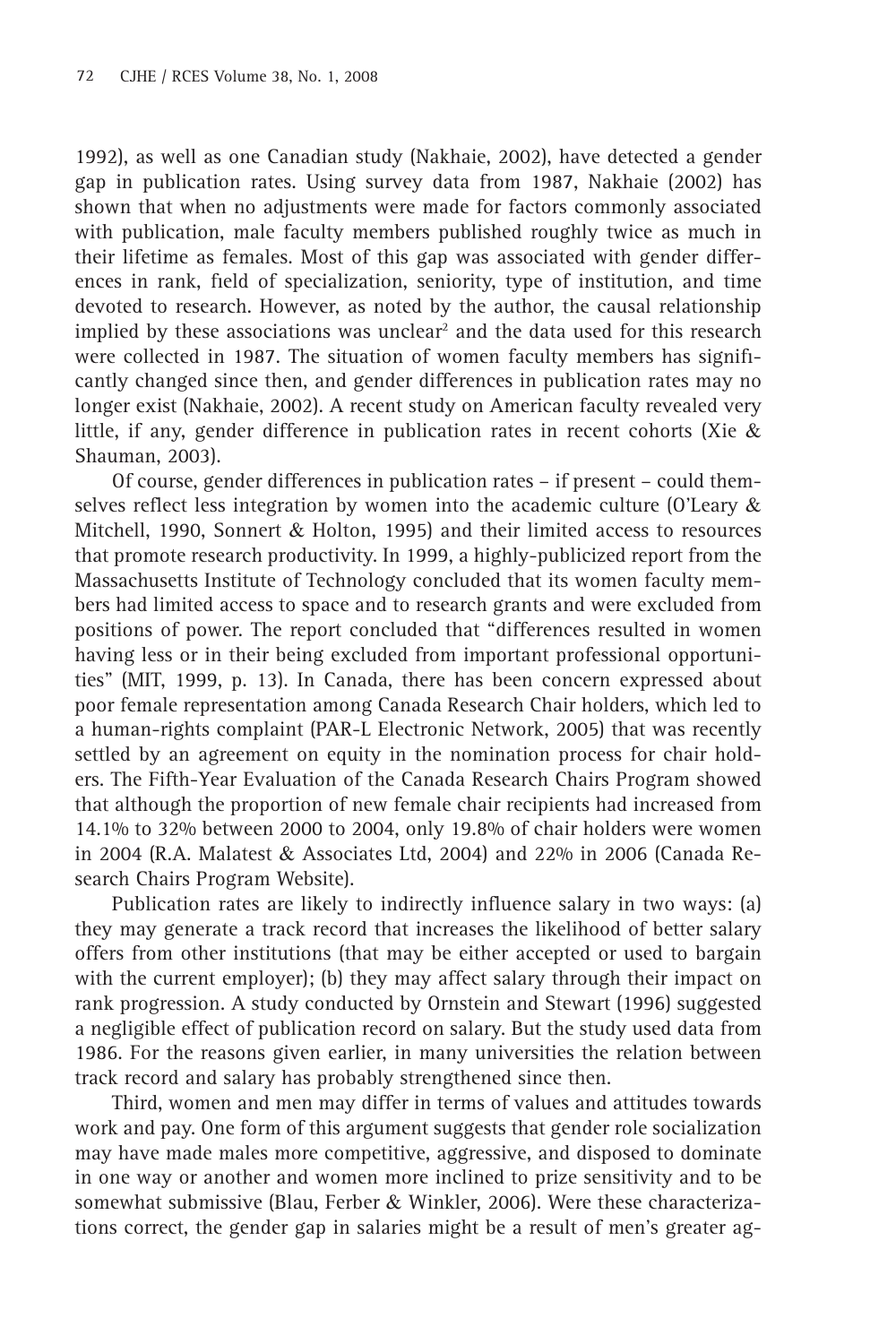gressiveness when it comes to negotiating salaries or playing the game of seeking better offers from other institutions in order to force the current employer to match them (Blackaby et al., 2005; Svarstad et al., 2004). However, the evidence on differences in attitudes to work by gender is mixed. A meta-analysis of 21 studies, 19 of which were laboratory-based, revealed only small gender differences in the outcomes from salary negotiations (Stuhlmacher & Walters, 1999). A recent study based on a survey investigating the actual experiences of salary negotiation by university graduates in business, psychology, sociology, and history found no gender difference in the incidence of negotiation or in the relative success of negotiation (O'Shea & Bush, 2002). Finally, to our knowledge, no research has examined whether women and men academics differ in their attitudes towards salary negotiation.

Another form of the argument that there are gender differences in attitudes to work and pay is based on the idea of compensating differentials (Shirazi, Biel & Fransson, 2002). According to this model, there are gender differences in preferences with respect to job attributes. The results of recent studies on this topic are mixed. Using different data sources and studying different occupations, Tolbert and Moen (1998), Browne (1997), and Shirazi et al. (2002) all report no differences between men and women in the job attributes they most value. In contrast, Barbezat (1992) found significant gender differences in the job attributes preferred by Ph.D. graduates entering the academic job market. Men displayed a greater tendency to prioritize salary than women. Women were more likely to prioritize student quality, collegiality, and opportunities for collaborative work (Barbezat, 1992). However, this research is by no means definitive since it was limited to economists who were at the beginning of their careers.

Fourth, men on average have more seniority than their female counterparts (Ornstein & Stewart, 1996) and occupy higher academic ranks (Ornstein & Stewart, 1996; Ornstein et al., 1998; Sussman & Yssaad, 2005). There are several possible reasons for this. The presence of women in the academic profession in large numbers is relatively recent. Because of family constraints or for other reasons including discrimination, it is more likely that their careers were interrupted or that they delayed the start of their careers (Ornstein  $\&$  Stewart, 1996; Ornstein et al., 1998; Sussman & Yssaad, 2005).

Finally, the academic career is said to have been shaped to match a life pattern more typical of males in that it hardly tolerates interruptions, requires working long hours as well as a willingness to travel, and large pay increases may require a willingness to be mobile. According to several studies reviewed in an American Sociological Association report (2004), "mothers often bear the primary family obligations that conflict with the demands and rhythms of academic life" (p. 5). The years concentrated with child-bearing and the care of young children often coincide with the critical time when an academic must work relentlessly to obtain tenure. Child care may limit the capacity of women to build their reputations and networks through conference participation. Also,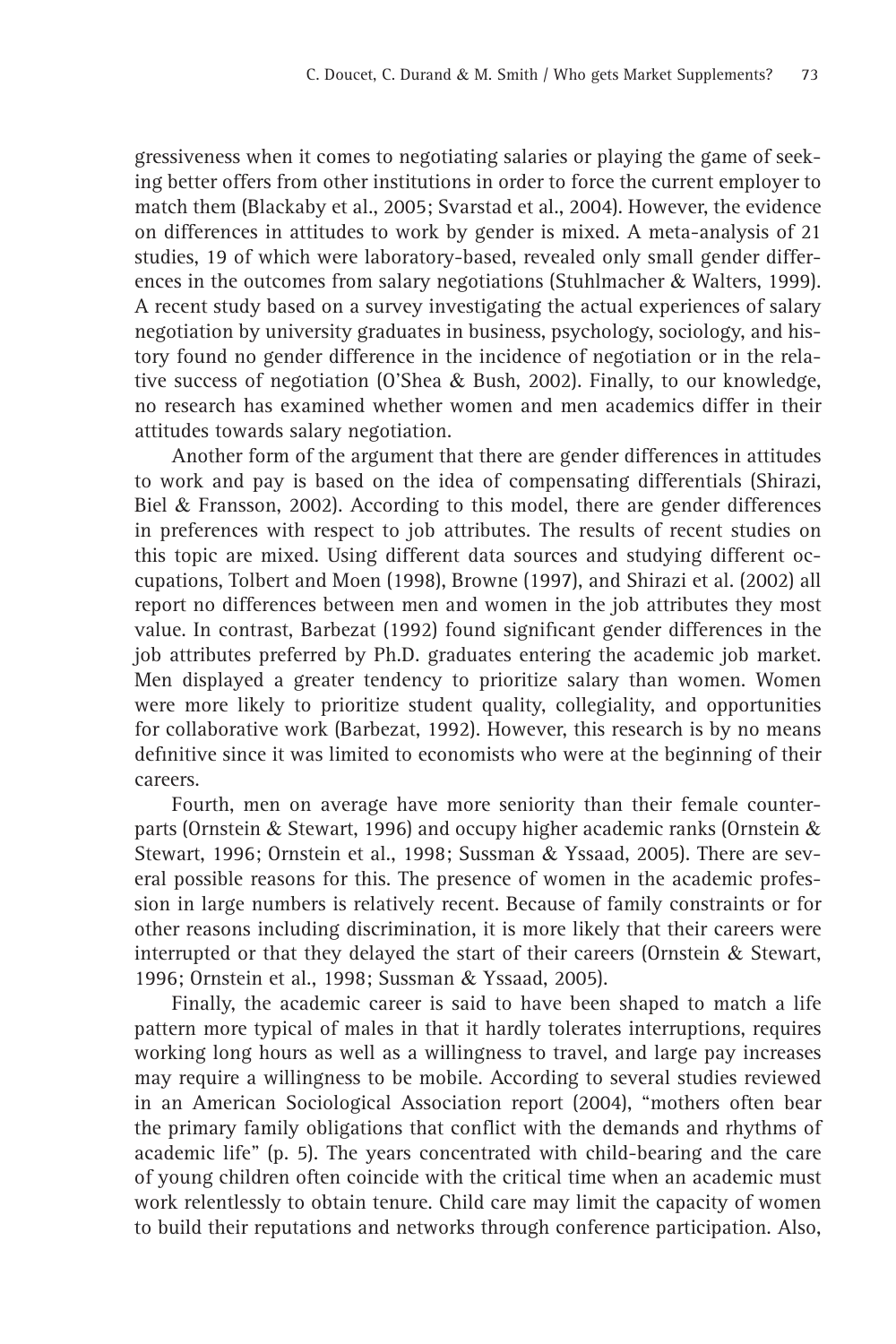broader family commitments may limit the willingness of women to take jobs that require geographic mobility. Within couples, the fact that women are on average younger than men may play a role. The age differential may imply that women's spouses have been on the labour market for a longer time than the women themselves and are more likely to have established careers. This simple fact may hamper women's choices. In short, women faculty are more likely to be part of dual-career couples.

The research on child-rearing and promotion has yielded inconsistent results. Ginther and Hayes (2001) and studies reviewed by Bentley and Adamson (2003) suggest that child-rearing slows promotion. Long (2001) and Perna (2003), however, found no effect. In a study of four Australian universities, many women faculty members expressed a reluctance to participate in conferences while their children were young (Deane et al., 1996). In their research on fellowship recipients of the *National Science Foundation* and the *National Research Council*, Sonnert and Holton (1995) found that mothers were more likely to say that they had accepted post-doctoral fellowships in order to be with their partner. Men, on the other hand, displayed the opposite tendency; the ones who were childless were more likely than the ones who had children to say that they had accepted post-doctoral fellowships in order to be with their partner.

There has been some interesting and relatively recent work on the issue of geographic mobility. In a study of academic economists in the United Kingdom, Blackaby, Booth, and Frank (2005) found that women were less likely than men to have received an outside offer in the five previous years. They argue that this finding is consistent with what Booth, Francesconi, and Frank (2003) call the "loyal servant" hypothesis (p. 304). This suggests that family commitments more often limit female rather than male mobility and that prospective employers know this, meaning that those employers are less likely to make offers to women. Current employers exploit the opportunity this provides by paying their female employees less. Note, however, that the fact that women had received fewer outside offers over the five previous years was the only evidence provided. The article contained no direct evidence bearing on the loyal servant hypothesis.

Since market supplements have not been addressed specifically by previous research, this study derives its hypotheses from the literature reviewed above, which deals with pay differentials by gender. Some of the hypotheses reviewed below have not been supported in previous research. We retain them here because access to market premiums may provide a more precise way to test these hypotheses than is the case for aggregate pay. Transposing the possible explanations proposed for gender differences in pay to gender differences in market premiums generates the following research questions and related hypotheses.

A first question asks whether female faculty members are disadvantaged in their access to market premiums as well as in their overall salary. This leads to our first hypothesis.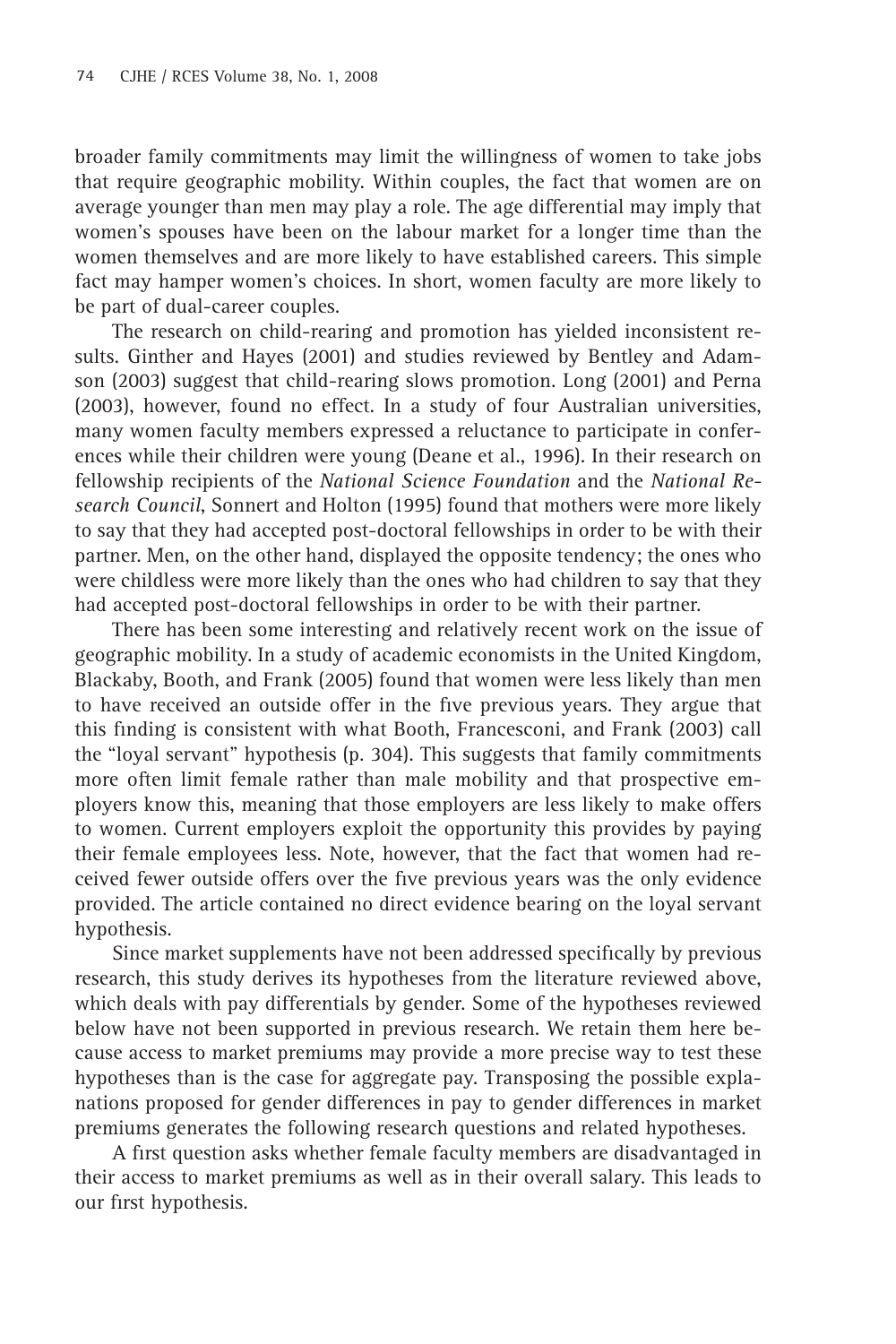# *Hypothesis 1 – Women are less likely to receive market premiums than men.*

Our second question is whether this difference – if present – can be understood as an outcome of gender differences in the presence of characteristics that increase the likelihood of having received a market premium. There are four hypotheses related to this question.

Market premiums are aimed at compensating individual or collective differences in the market situation of faculty members. The most common indicators of market situation are field of specialization and faculty members' research activity. So,

# *Hypothesis 2 – The receipt of market premiums is related to research activity and field of specialization.*

The three remaining hypotheses deal with characteristics that are less clearly related to the reasons for which systems of market premiums are introduced. Suppose that market premiums are more likely to be awarded to those inclined to negotiate for them. It is possible that those who rank pay highest in their list of desirable job attributes negotiate with more determination, therefore:

*Hypothesis 3 – Those who most value pay raises are more likely to have received market premiums.*

Late starts, career disruptions and academic career characteristics are frequently used to account for lower female pay. We would expect, then, that career characteristics of this sort play some role in the process through which market premiums are secured.

# *Hypothesis 4 – Career characteristics are related to the reception of market premiums.*

Finally, in the literature there is much speculation – and not much data – on the consequences of family constraints for the career of faculty members. Therefore:

# *Hypothesis 5 - Family constraints reduce the likelihood that someone will have received a market premium.*

Our core question is, as follows: after controlling for all the characteristics related to the presence of market premiums, does a gender difference in the receipt of them persist?

## **RESEARCH DESIGN**

This is a case study of a single university. This particular university provides an interesting context for an examination of the operation of a system for awarding market premiums. The university is unionized, but the system for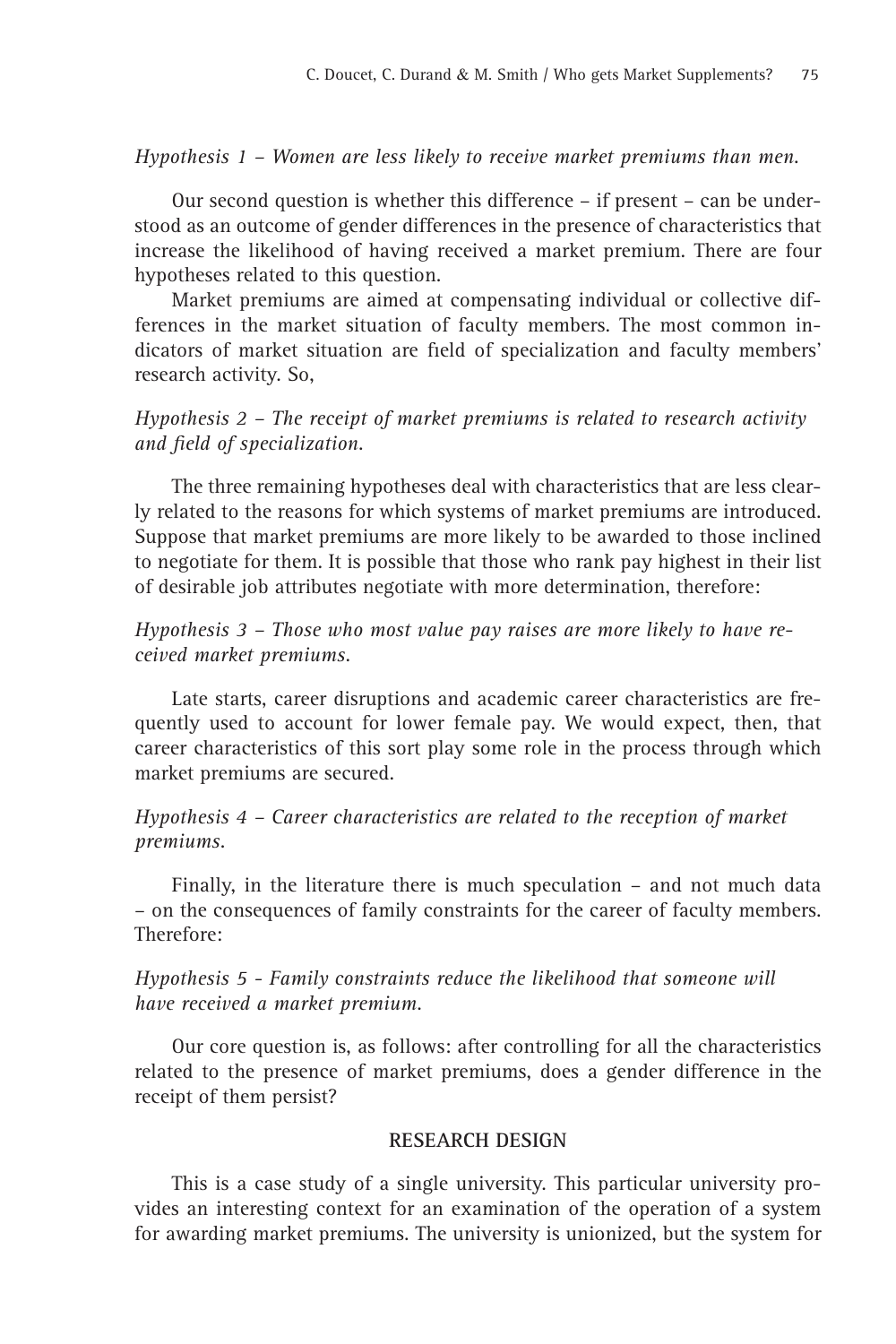awarding market premiums falls outside the collective agreement. The university's administration has not made available to the broader university community information on the operation of the system. In this context, then, market premiums are an area where administrators can exercise complete discretion and have a strong incentive to do so because they cannot exercise discretion in basic pay, which is governed by a collective agreement. We are interested in whether exercising discretion produces equivalent outcomes for male and female faculty members.

#### **Data**

The data come from a survey conducted in the Fall of 2002, sponsored by the university's faculty union. Questionnaires were sent to all 1249 tenure-track faculty, researchers, lecturers and research associates who were members of the union<sup>3</sup>. The response rate was 51.6%. For the objectives of this research it is a suitable data source since it includes information related to all of the factors discussed above. There are, however, two possible weaknesses. Non-response might be a source of bias. There might also be bias because the data are selfreported.

To check for possible bias the demographic and occupational results from the survey were compared with available administrative data from the university. It is important to note that in the administrative records market supplements and administrative stipends are combined. In the survey data, these are disaggregated. For comparative purposes, we combined them. Data presented in Appendix A show that there is little difference in the distributions of characteristics between the two data sets.

#### **Measures**

The indicator of presence of market premiums available in this analysis is whether one had been received since appointment to a tenure-track position. This creates a methodological problem that is addressed in the next section. There are five sets of variables, each set corresponding with the content of Hypotheses 1 to 5. Descriptive information on these variables can be found in Appendix B. In addition, Appendix C presents the distribution of these variables by gender.

For Hypothesis 1, gender is the only variable; it takes a value of 0 if the respondent is male and 1 if female. For Hypothesis 2, academic sector of employment (reflecting the general market value of various fields of specialization) provides a collective measure of faculty market value. Indicators of individual value included the following: how often faculty members have accepted a private research contract in the last year, being a member of a research team, currently receiving research grants, being the recipient of a Canada Research Chair, being the recipient of any other kind of research chair, and the presence of research assistants, research professionals and post-doctoral fellows.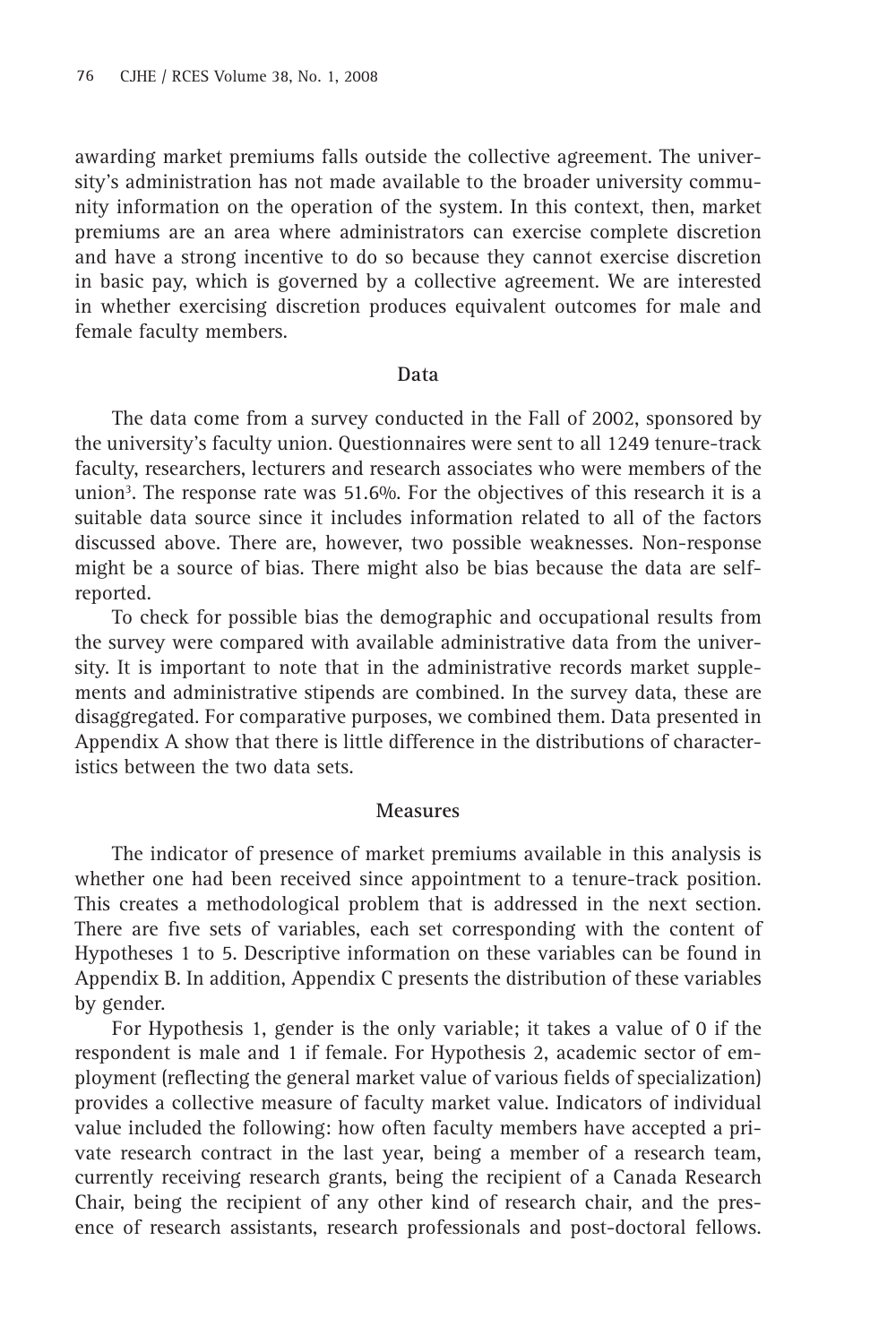For Hypothesis 3, attitudes to remuneration are measured by a question on the priority given to increases in salary as opposed to other aspects of employment. For Hypothesis 4, indicators of career stage are seniority within rank, age at appointment, number of years of professional experience prior to appointment, type of previous work experience as well as presence of administrative stipends since appointment.<sup>4</sup> Finally, for Hypothesis 5 there are four indicators of family constraints: presence of children under 12, main occupation of spouse, perceived level of difficulty associated with combining professional and family obligations, and presence of demanding family responsibilities over the previous two years.

#### **A Measurement Gap**

Our measure of the salary component under study allows respondents to report receipt of a premium at any point during their appointment at the university under study. Before 1998, the university's practice was to diminish the amounts of the premiums until extinction. So some respondents may have received a premium in the past that had been terminated by the time of the survey. This is a problem: the data available means that we are obliged to examine the relationship between information on respondents' attitudes and research output from 2002, on the one hand, and the receipt of a market premium that may have occurred several years earlier, and may have disappeared, several years earlier.

We have explored this issue carefully. Administrative data from the institution show that, of those who had received premiums between 1997 and 2002, only 9.1% lost them at some point over this period. Moreover, as discussed earlier, only since 1998 have market premiums been widely used. Overall, it seems safe to assume that most market premiums to which faculty referred in their answers were awarded fairly recently and that most faculty continued to receive them at the time of the survey. This information is unfortunately not available in the survey data, however.

Another problem arises because we are looking for associations between 2002 responses to questions and a market premium award that in some cases would have taken place several years previously. What is at issue here is the relative stability of our measures. Many are (almost) completely stable – this would be true of age at appointment, gender and, for the most part, academic sector.

There is a set of variables related to research performance that may not be stable. For example, a person may have received a market premium in, say, 1998 at a time when he or she was not supervising a post-doctoral fellow, but have been supervising one in 2002, when the survey was conducted. We can assume with relative assurance that there is much continuity over time in research performance. It is, for example, the nature of the Canada Research Chair program that someone holding such a position in 2002 normally had stronger than average research performance five or 10 years earlier. Measures of family responsibilities – actual and perceived – may be problematic. A professor with a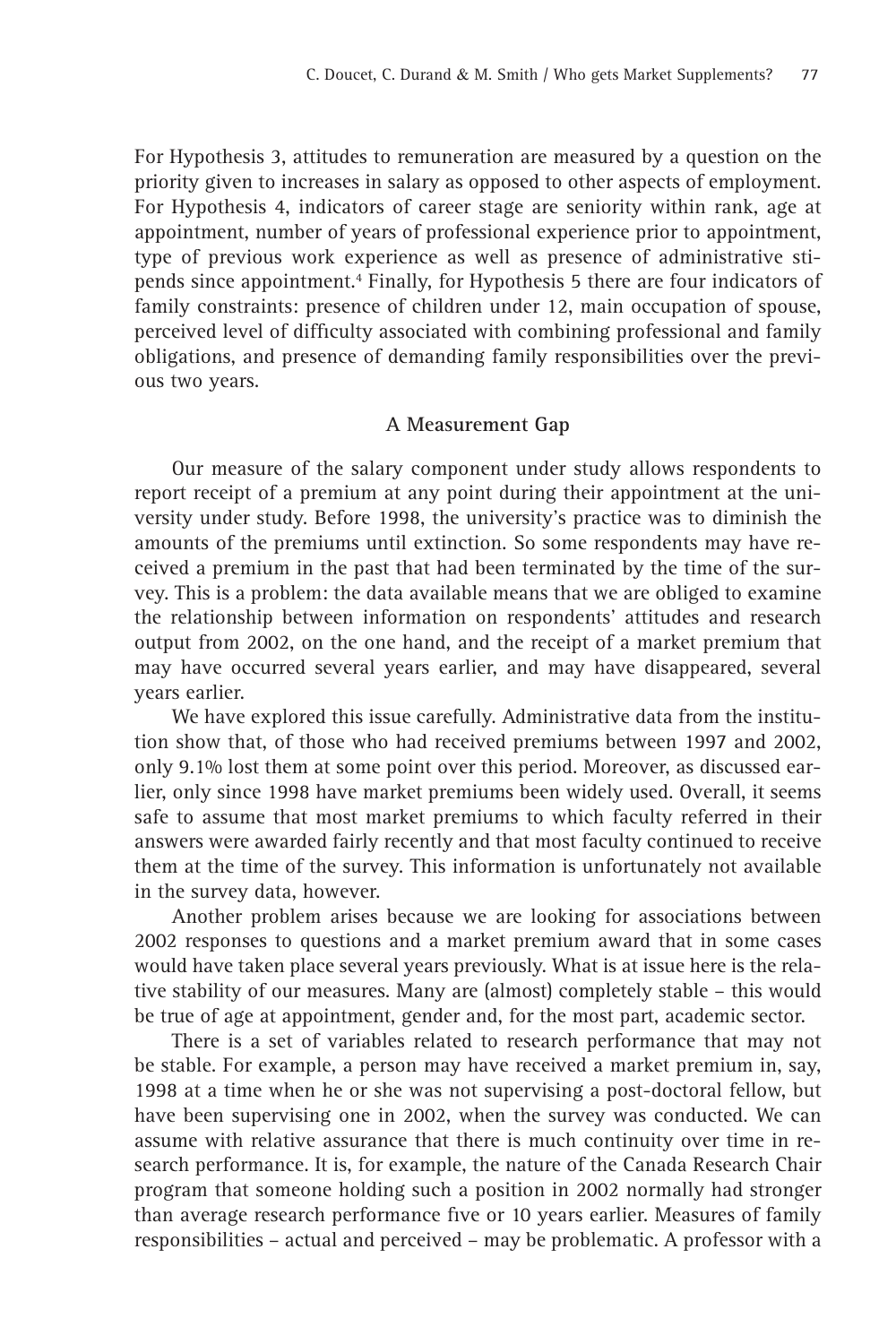child under 12 in 2002 may not have had one in 1998, when he or she received a market premium. But since the range of ages spanned is birth to 12 and since there was a marked growth of market premium awards at the end of the 1990s, it is likely that in most cases the added family responsibility would have coincided with the period during which the award was made. Moreover, responses to the question on the perceived difficulty in combining professional and family responsibilities are likely to have been shaped over some time. Finally, those who have used different valuations of the importance of pay to explain differences in pay by gender must assume that those valuations are relatively stable. Were they not, it would be difficult to determine how pay disadvantages by women could be produced by a (relative) disinterest in pay.

These caveats suggest that the use of responses to questions in 2002 to predict awards that in some cases were made several years earlier pose some problems. However, the seriousness of the problem should not be exaggerated. In the conclusion, we return to the issue in the interpretation of our results.

#### **Analyses**

Two procedures are used to analyze the data. They differ in the extent to which they assume causal sequencing. First, a correspondence analysis using SPAD v6 is used in order to describe the relationships between variables without an assumption of causal sequence. The procedure is a special case of principal components analysis in which variables are measured at the nominal or ordinal level. Consequently, chi-square instead of correlation is used to assess distances. It is a technique used to visualize data. It projects on a single geometric plane all the relationships among variables so that categories chosen by the same respondents are close to each other on the plane (Lebart, Morineau & Piron, 2002)

In correspondence analysis, variables may either be used as active or supplementary elements. Active variables and their interrelations determine a map – or maps if more than two factors are retained. For the results to be interpretable, active variables must all relate to the same theme (Morineau, 1993). Supplementary variables do not contribute to the computation of the factors. Their relationship with the active map determines their projection on the bidimensional space defined by the factors.

In the present research, the active variables retained are all those that should be related to the receipt of market supplements because they are the prime factors used to justify their presence (i.e., sector of activity, frequency of research contracts, and the indicators of research activity), as well as the receipt of market supplements. Therefore, the active plane provides information on the relationships among market value, research activity, and market premiums. This plane is related to Hypothesis 2 which states that there is a relationship between the market value of faculty and receipt of market premiums.

The supplementary variables projected on to this plane are those that might be expected not to be related to market supplements, if market premiums were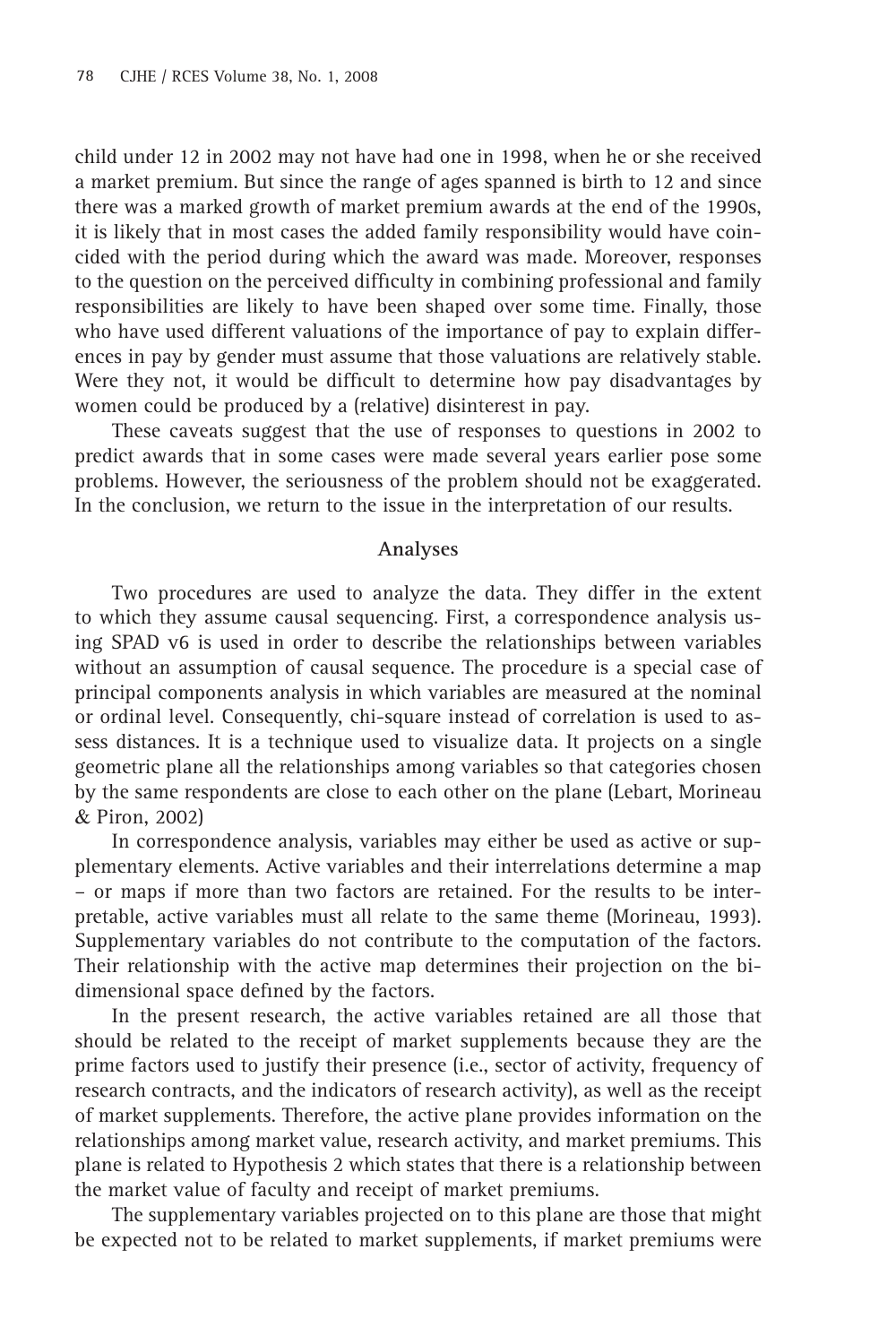only a reflection of market value and, of particular interest for our purposes, gender. They are related to hypotheses 1, 3, 4, and 5. If the supplementary variables are related to market premiums, they will load significantly on the same factor that includes the presence of market premiums. This is a first test of our hypotheses.

A limit to correspondence analysis is that it is difficult to compare its results with those of studies published elsewhere. Also, it does not generate an estimate of the extent of gender differences that are unaccounted for by other variables. This sort of residual difference is a major focus of interest in most of the relevant research. To supplement the correspondence analysis, we also present analyses using logistic regression, which tends to assume a causal sequence. As observed before, we return to the plausibility and implications of this assumption in the conclusion.

Hierarchical logistic regressions are used in order to assess the impact of adding explanatory variables on the relationship between gender and the receipt of market premiums. The gender variable is entered first, followed by the variables found to be related to the presence of market premiums in the correspondence analysis. These variables were entered in blocks in order to estimate their added contribution and to check for possible interactions. Finally, we present the most parsimonious model which retains only the variables that have a significant or substantial relationship with the receipt of market premiums.<sup>5</sup>

#### **RESULTS**

#### **Correspondence Analysis**

The Cattell Scree test yielded two factors. The first accounts for 15.6% of the total variance, the second for 10.0%, for a fairly substantial 25.6% of the total variance. There is little difference between the eigenvalues of the factors beyond 1 and 2, which suggests that the second factor is the threshold for retaining factors to be considered.

Figure 1 describes the results of the analysis.<sup>6</sup> Significant t-test scores of the factor loadings are presented in Appendix D. The first factor is clearly and almost solely defined by research activities, opposing the more active researchers to the less active. The t-tests of the significance of the factor loadings of the different categories vary from 5.1 to 19.9. The variables contributing most to this axis are, in descending order of importance as follows: research grants, being a member of a research team, presence of research assistants, research agents and post-doctoral fellows, frequency of research contracts, and sector of activity. On the more active researcher side of the axis, characteristics that reflect the presence of human and financial resources for research tend to be present while on the less active researcher side, they are absent. Academic sector is also related to this factor. Those in the Faculty of Medicine are most active, those in "other faculties" (Architecture, Law, Theology and Kinesiology) less active. Receipt of a market premium is not related to this axis.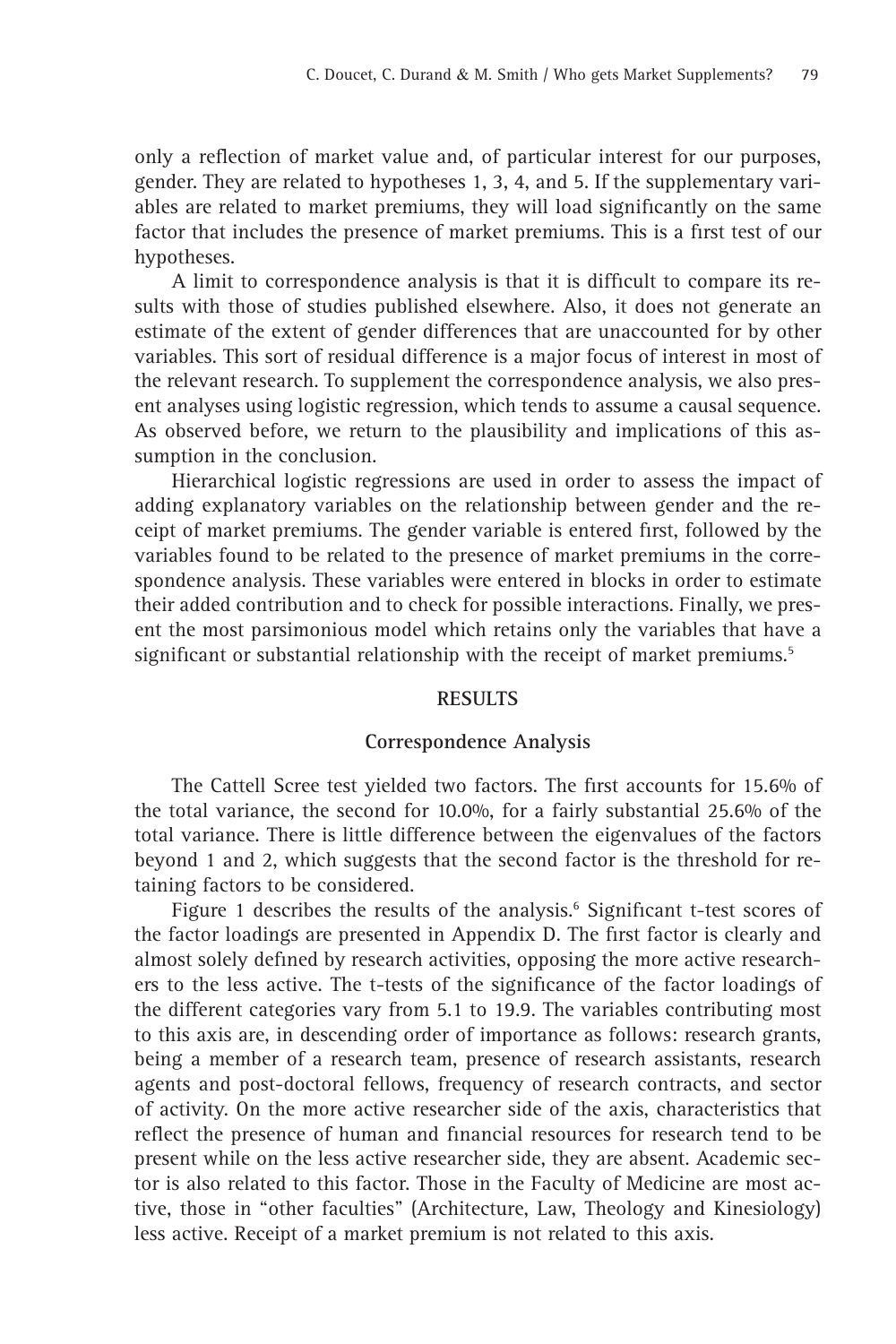

Note: In order to make the results more readable, the central area of the graph produced by Spad is magnified. Since the "yes" category of the variable "award of a Canada research chair" lies outside of this area (coordinates: 1.26 on axis 1 and 3.41 on axis 2), it does not appear in the graph. Italics indicate supplementary variables. Characters in bold indicate both active and supplementary variables that load the most significantly on axis 2.

## Figure 1 Graphical representation of the first two factors – correspondence **analysis**

The presence of market supplements is by far the largest contributor to the second factor, as indicated by the high t-test associated with the "yes" category of this variable (15.9). This factor clearly opposes faculty who receive market supplements to those who do not and is orthogonal to the first factor. The remaining variables contributing to this axis may all be thought of as being more or less directly related to the market value of faculty. Receipt of a market premium is on the same side of the axis as working in the pure and applied sciences or in specialized medicine (Dentistry, Optometry, Pharmacy, Veterinary Medicine), holding a Canada Research Chair, post-doctoral supervision, and at least occasional research contracts. On the absence of market supplements side of the axis are the Humanities, Literature, Nursing, and Education. This shows that research activity of a particular kind was related to the award of market supplements – the sort of activity that leads to a Canada Research Chair and involves post-doctoral fellows – both of which have been more common in the natural and biological sciences.

The contribution of the supplementary variables is consistent with the interpretation of the first factor as more/less active researcher. The variables that are most related to this factor are seniority within rank and type of prior profession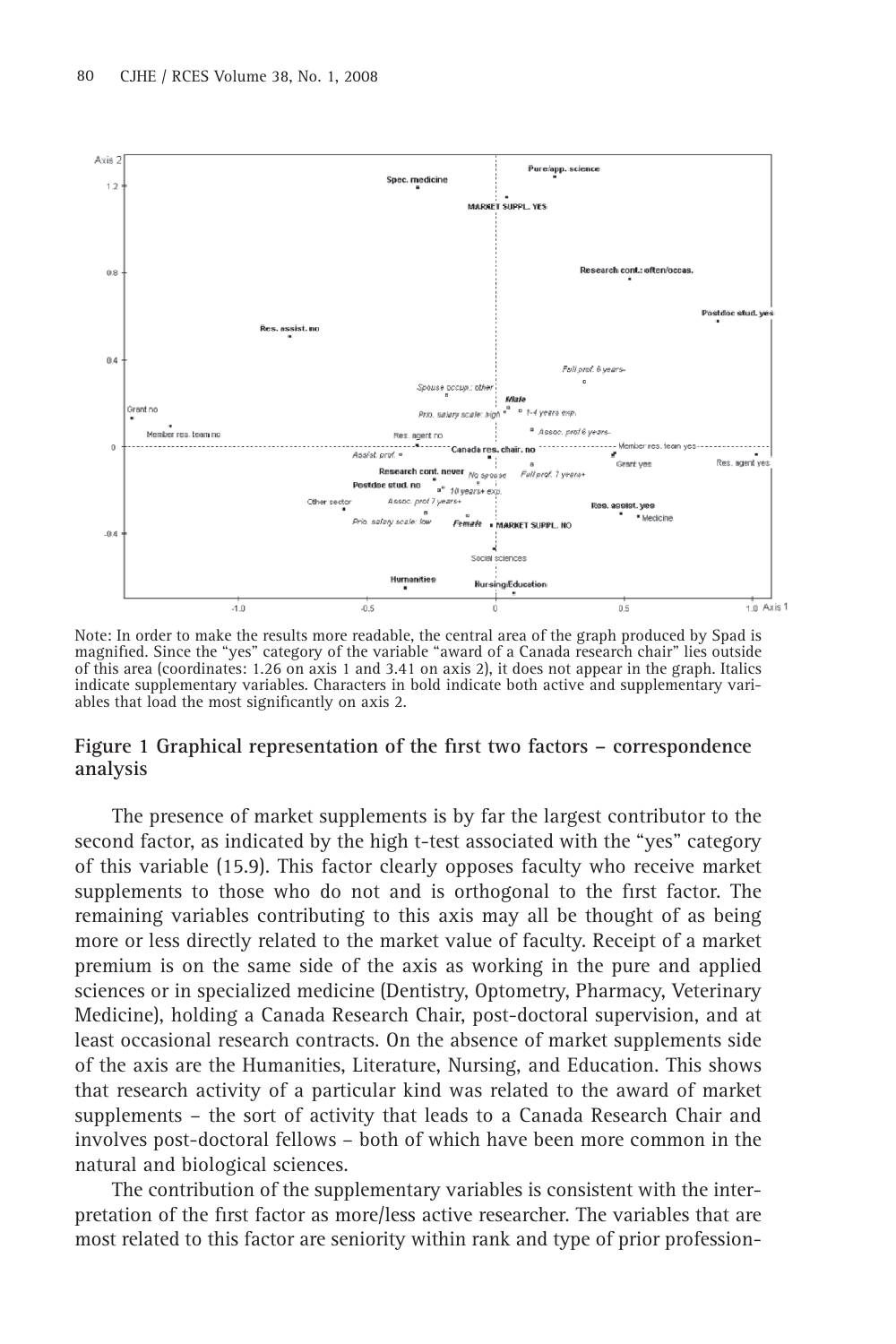al experience. Full professors with six years or less of seniority within rank and faculty who had prior research experience tend to be found on the more active researcher side of the axis, while assistant professors and those who had teaching experience and a substantial work history prior to their appointment at the university under study tend to be found on the less active researcher side of the axis. The relationship between this factor and the remaining categories is fairly weak (t-test <2.5). They include, on the more active researcher side, some characteristics that are related to age such as the presence of children under the age of 12 and having a spouse who has another type of professional occupation.

The supplementary variables of particular interest in this analysis are those related to the factor dominated by the award of market supplements. The variable most related to this factor is gender. Women are clearly on the side of the axis where those not receiving market supplements cluster. In order of importance, on the side of the axis where those who received market supplements cluster, we find those who attributed the most importance to salary, were recently appointed to the rank of full professor, were appointed to the university under the age of 30, and had entered directly into an academic position. These are all consistent with a portrait of a faculty star.

This correspondence analysis is informative in that it shows that gender is associated with the receipt of market supplements. The limit to this analysis is that it does not allow us to determine whether market supplements are related to differences between men and women on various other characteristics related to the award of a supplement. This issue is addressed in the next section.

#### **Logistic Regression Analysis**

The variables in the correspondence analysis related to the factor determined by the presence of market supplements are retained for this new analysis. They are entered in five sets  $-$  as defined in the literature review and in the hypotheses. This allows us to estimate the relationship between each set and the award of a market supplement as well as the impact of their inclusion on variables already present in the analysis. The order of entry is the same as the order of the hypotheses. Gender is entered first, followed by the variables that, most obviously, should be related to market supplements. Next, variables related to attitude, career, and family constraints are entered. Thus, at each step, it is possible to estimate whether the inclusion of the variables has an impact on the relationship between gender and the presence of market supplements. Finally, we fit a parsimonious model that includes only the variables that are related to the odds of receiving market supplements.

The results of the hierarchical logistic regression are displayed in Table 1. The first column shows that the likelihood of receiving a market supplement is associated with gender, with women being 2.4 times<sup>7</sup> less likely than their male counterparts to receive market supplements. In fact, 3.9% of the variance in market supplement awards is related to gender.<sup>8</sup> This result is consistent with those obtained using correspondence analysis.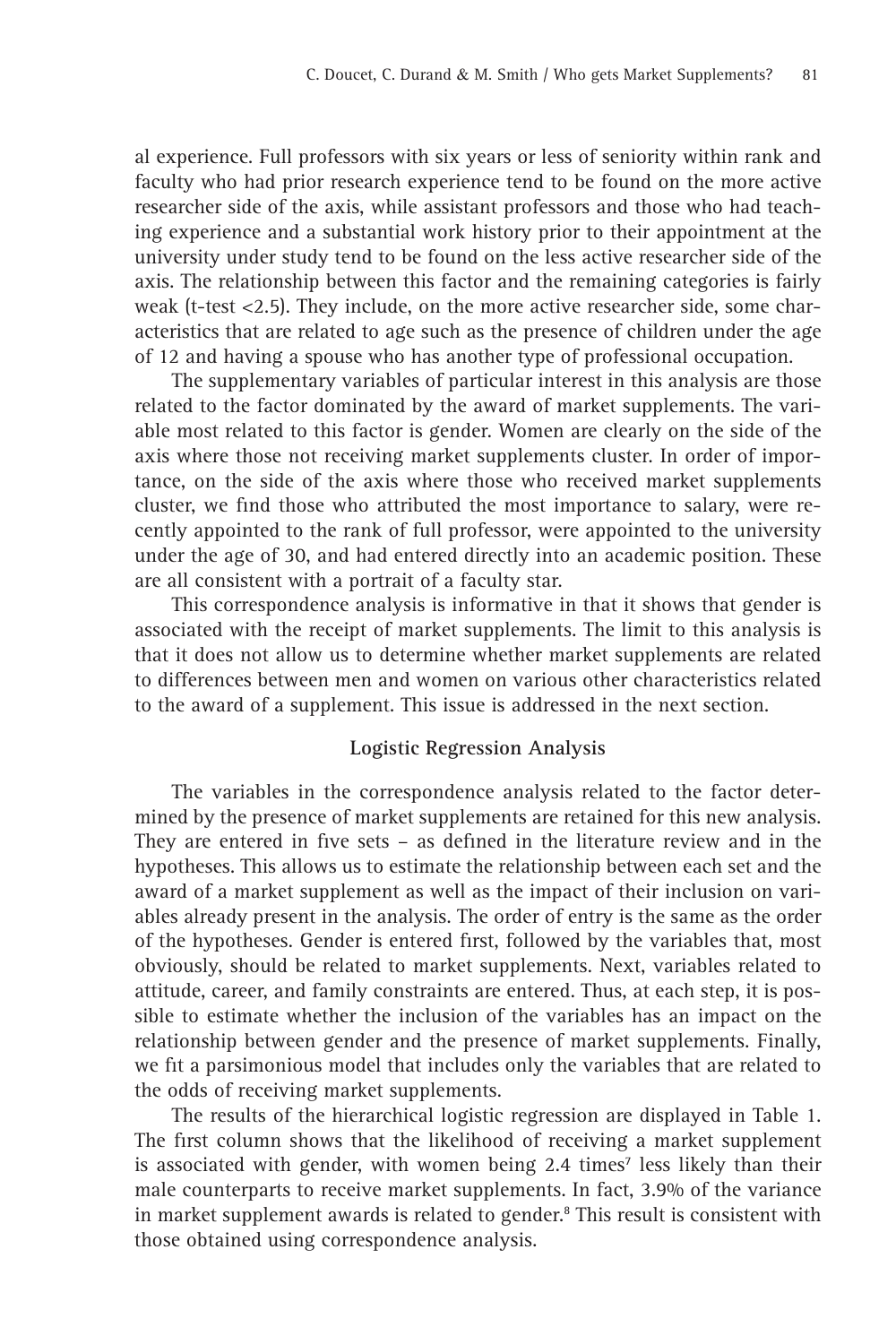| Table 1. Hierarchical logistic                                                  |                    |      |                   |       | regression of the presence of market supplements |       |                   |       |                   |       |                    |       |
|---------------------------------------------------------------------------------|--------------------|------|-------------------|-------|--------------------------------------------------|-------|-------------------|-------|-------------------|-------|--------------------|-------|
|                                                                                 | Model 1            |      | Model 2           |       | Model 3                                          |       | Model 4           |       | Model             | 5     | Model 6            |       |
| Gender                                                                          | W: 11.77 $p=0.001$ |      | W: 6.82 p=0.009   |       | W:6.50 p=0.011                                   |       | W: 10.20 p=0.001  |       | W: 10.88 p=0.001  |       | W: $12.41 p=0.000$ |       |
| Women                                                                           | $-0.88**$          | 0.42 | $-0.74**$         | 0.48  | $-0.73*$                                         | 0.48  | $-1.00***$        | 0.37  | $-1.08***$        | 0.34  | $-1.05***$         | 0.35  |
| Sector (ref.: humanities)                                                       |                    |      | W: 52.34 p=0.000  |       | W: 49.13 p=0.000                                 |       | W: 44.31 p=0.000  |       | W: 45.46 p=0.000  |       | W: 54.91 p=0.000   |       |
| Pure and applied science                                                        |                    |      | $2.63***$         | 13.88 | $2.57***$                                        | 13.08 | $2.82***$         | 16.73 | $2.92***$         | 18.48 | $2.41***$          | 11.18 |
| Social science/psychology                                                       |                    |      | $1.82***$         | 6.15  | $1.74***$                                        | 5.70  | $1.77***$         | 5.88  | $1.83***$         | 6.21  | $1.36*$            | 3.89  |
| Medicine                                                                        |                    |      | 0.83              | 2.28  | 0.77                                             | 2.15  | 0.82              | 2.28  | 0.91              | 2.49  | 0.10               | 1.10  |
| Specialized medicine                                                            |                    |      | $3.25***$         | 25.73 | $3.14***$                                        | 23.08 | $3.13***$         | 22.76 | $3.27***$         | 26.41 | $2.67***$          | 14.49 |
| Nursing/education                                                               |                    |      | $1.48*$           | 4.41  | $1.47*$                                          | 4.34  | 1.33              | 3.80  | 1.46              | 4.30  | 0.98               | 2.65  |
| Other sector                                                                    |                    |      | $1.78***$         | 5.91  | $1.82***$                                        | 6.14  | $1.81***$         | 6.09  | $1.89***$         | 6.59  | $1.45**$           | 4.27  |
| Frequency of research con-<br>tracts (ref.: never)                              |                    |      | W: 8.38 p=0.015   |       | W: 6.58 p=0.037                                  |       | $W: 5.96 p=0.051$ |       | $W: 5.72 p=0.057$ |       | $W: 8.02 p=0.018$  |       |
| Often or occasionally                                                           |                    |      | $0.82***$         | 2.28  | $0.74*$                                          | 2.10  | $0.77*$           | 2.16  | $0.76*$           | 2.14  | $0.84***$          | 2.31  |
| Rarely                                                                          |                    |      | 0.49              | 1.64  | 0.43                                             | 1.54  | 0.39              | 1.48  | 0.43              | 1.54  | 0.35               | 1.41  |
| Award of Canada Research<br>Chair                                               |                    |      | W: $3.82$ p=0.051 |       | W: 3.68 p=0.055                                  |       | W: 3.10 p=0.078   |       | $W: 2.97 p=.085$  |       |                    |       |
| Yes                                                                             |                    |      | $2.07 +$          | 7.93  | $2.21 +$                                         | 9.10  | $2.05+$           | 7.73  | $2.04 +$          | 7.68  |                    |       |
| Research assistants                                                             |                    |      | W: 0.93 p=0.335   |       | $W: 0.89 p=0.34$                                 |       | W: 2.926 p=0.087  |       | W: 3.37 p=.066    |       | $W: 2.28 p=0.131$  |       |
| Yes                                                                             |                    |      | 0.25              | 1.28  | 0.25                                             | 1.28  | $0.48 +$          | 1.62  | $0.53 +$          | 1.70  | 0.40               | 1.49  |
| Post-doctoral fellows                                                           |                    |      | W: 1.38 p=0.240   |       | W: 1.58 p=0.208                                  |       | W: 0.54 p=0.464   |       | W: 0.40 p=0.526   |       |                    |       |
| Yes                                                                             |                    |      | $-0.35$           | 0.71  | $-0.38$                                          | 0.69  | $-0.25$           | 0.78  | $-0.22$           | 0.80  |                    |       |
| ary scale (ref.: low/not at all a<br>Priority: improvement of sal-<br>priority) |                    |      |                   |       | W: 7.28 p=0.026                                  |       | W: 7.20 p=0.027   |       | W: 7.50 p=0.023   |       | W: 7.62 p=0.022    |       |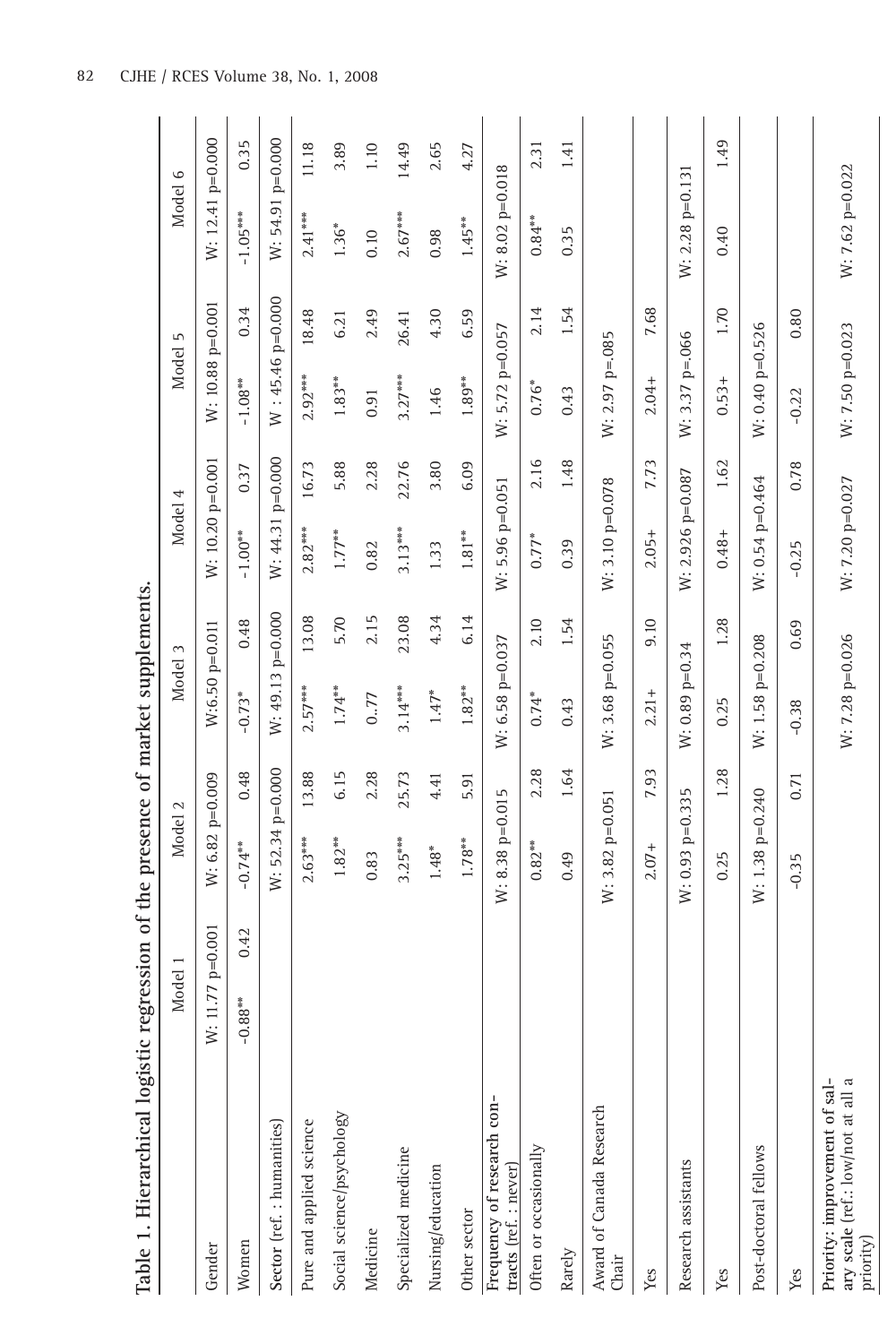|                                                         | Model 1 | Model 2 | Model 3 |      | Model 4          |      | Model 5          |      | Model 6          |      |
|---------------------------------------------------------|---------|---------|---------|------|------------------|------|------------------|------|------------------|------|
| High priority                                           |         |         | 1.03*   | 2.80 | $1.00*$          | 2.71 | $1.03*$          | 2.80 | $0.87*$          | 2.38 |
| Medium priority                                         |         |         | 0.53    | 1.71 | 0.42             | 1.53 | 0.43             | 1.54 | 0.27             | 1.31 |
| Seniority within rank (ref.:<br>assistant professor)    |         |         |         |      | W: 17.14 p=0.002 |      | W: 18.00 p=0.001 |      | W: 19.79 p=0.001 |      |
| Associate professor<br>$6$ years $-$                    |         |         |         |      | $-0.28$          | 0.76 | $-0.28$          | 0.76 | $-0.20$          | 0.82 |
|                                                         |         |         |         |      | $-0.90*$         | 0.41 | $-1.01*$         | 0.36 | $-0.97*$         | 0.38 |
| Full professor 6 years -                                |         |         |         |      | $-1.28***$       | 0.28 | $-1.33**$        | 0.27 | $-1.10**$        | 0.33 |
| Full professor 7 years +                                |         |         |         |      | $-1.48***$       | 0.23 | $-1.63***$       | 0.20 | $-1.52***$       | 0.22 |
| Age at appointment (ref.: under<br>30 years old)        |         |         |         |      | W: 2.35 p=0.504  |      | W: 2.13 p=0.546  |      |                  |      |
| 31-35 years old                                         |         |         |         |      | 0.07             | 1.07 | 0.07             | 1.07 |                  |      |
| 36-40 years old                                         |         |         |         |      | $-0.40$          | 0.67 | $-0.40$          | 0.67 |                  |      |
| 41 years old +                                          |         |         |         |      | 0.19             | 1.21 | 0.14             | 1.16 |                  |      |
| Number of years of prior<br>experience (ref.: None)     |         |         |         |      | W: 2.28 p=0.516  |      | W: 2.30 p=0.513  |      |                  |      |
| $1-4$ years                                             |         |         |         |      | 0.69             | 1.99 | 0.68             | 1.97 |                  |      |
| 5-9 years                                               |         |         |         |      | 0.58             | 1.79 | 0.57             | 1.77 |                  |      |
| 10 years+                                               |         |         |         |      | 0.70             | 2.10 | 0.73             | 2.07 |                  |      |
| Type of experience (ref.: teach- $\operatorname{ing}$ ) |         |         |         |      | $W:0.19$ p=0.91  |      | $W:0.21 p=0.90$  |      |                  |      |
| Research                                                |         |         |         |      | $-0.05$          | 0.95 | $-0.05$          | 0.95 |                  |      |
| Other                                                   |         |         |         |      | 0.12             | 1.13 | 0.13             | 1.14 |                  |      |
| Receipt of administrative<br>stipends                   |         |         |         |      | W: 2.77 p=0.096  |      | W: 2.82 p=0.093  |      | $W=3.13$ p=0.077 |      |
|                                                         |         |         |         |      |                  |      |                  |      |                  |      |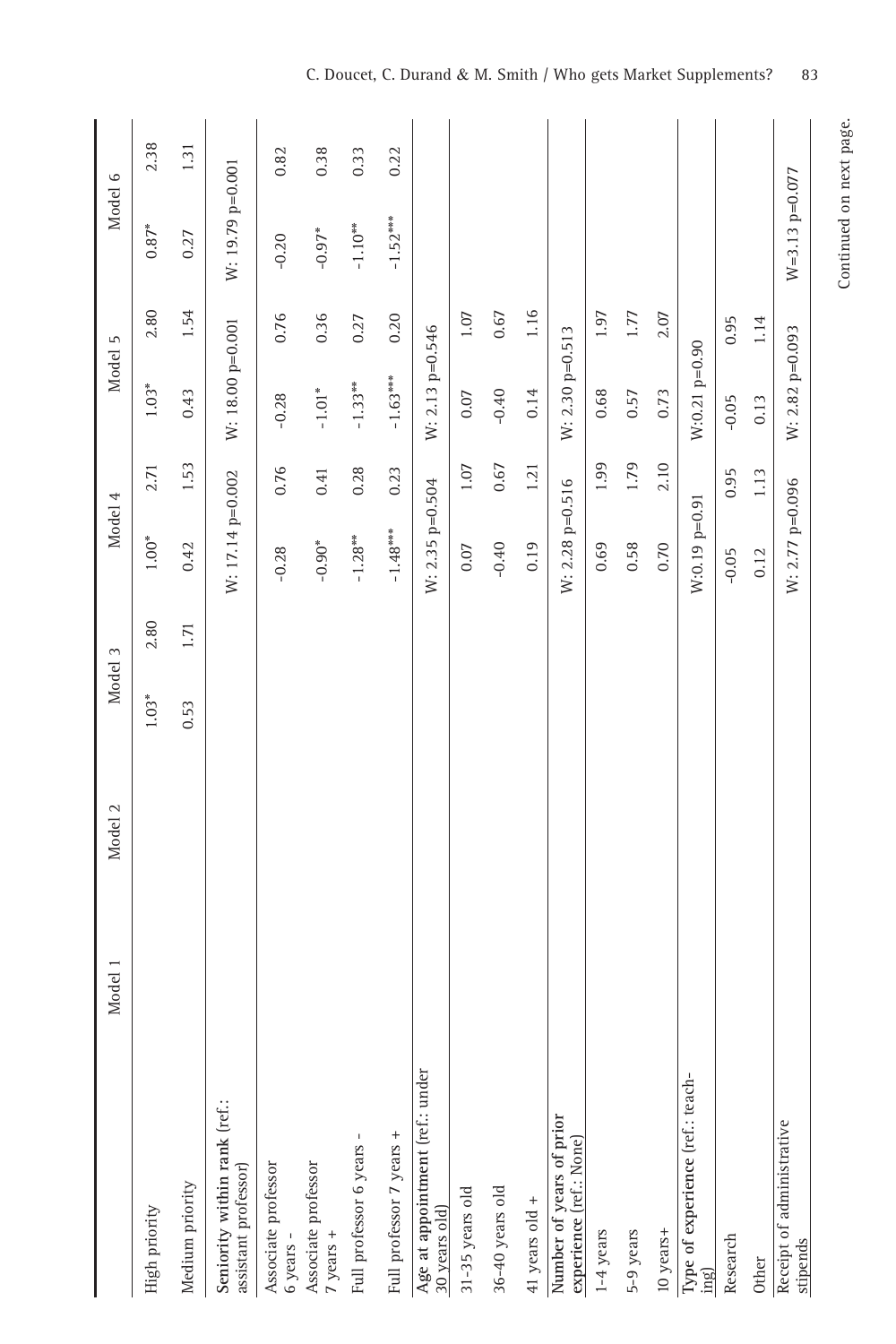|                                                                | Model 1 | Model 2                           | Model 3 | Model 4          | Model 5         |      | Model 6        |      |
|----------------------------------------------------------------|---------|-----------------------------------|---------|------------------|-----------------|------|----------------|------|
| Yes                                                            |         |                                   |         | 1.83<br>$0.61 +$ | $0.62 +$        | 1.85 | $0.60 +$       | 1.82 |
| Presence of children                                           |         |                                   |         |                  | W: 0.88 p=0.349 |      |                |      |
| Yes                                                            |         |                                   |         |                  | $-0.28$         | 0.76 |                |      |
| Main occupation of spouse<br>(ref.: university professor)      |         |                                   |         |                  | W: 1.16 p=0.762 |      |                |      |
| Other professional occupation                                  |         |                                   |         |                  | $-0.34$         | 0.71 |                |      |
| Other occupation                                               |         |                                   |         |                  | $-0.10$         | 0.91 |                |      |
| No spouse                                                      |         |                                   |         |                  | $-0.05$         | 0.95 |                |      |
| Nagelkerke R2                                                  | 0.039   | 0.261                             | 0.281   | 0.339            | 0.345           |      | 0.317          |      |
| -2Log likelihood                                               | 528.290 | 446.217                           | 438.452 | 414.132          | 411.512         |      | 458.003        |      |
|                                                                |         | $\overline{14}$<br>$\overline{c}$ |         | 27               | $\overline{5}$  |      | $\overline{1}$ |      |
| +p < 0.10 $*$ p < 0.05 $*$ p < 0.05 $*$ $-$ 0.01 $*$ $-$ 0.000 |         |                                   |         |                  |                 |      |                |      |

pov.<br>S +p < 0.10 \*p < 0.05 \*\*p < 0.01 \*\*\*p < 0.000 $\mathcal{L}$ Ĺ, )<br>S  $\overline{\mathbf{r}}$ Co.o 2

84 CJHE / RCES Volume 38, No. 1, 2008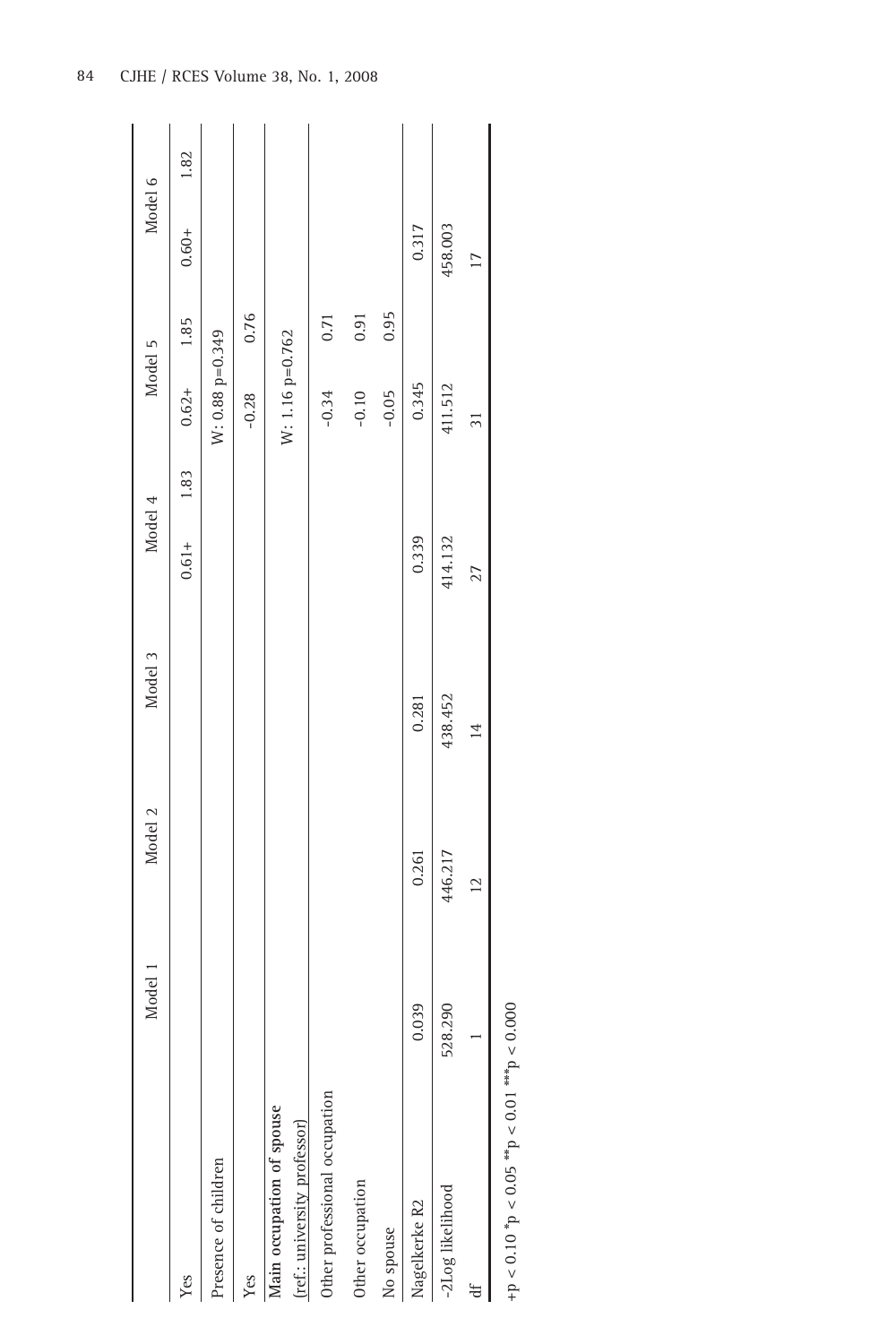Five indicators of market value were components of the second factor identified in the correspondence analysis - academic sector, frequency of research contracts, holding a Canada Research Chair, having research assistants, and post-doctoral fellows. Of these, academic sector and research contracts are related to market supplements in the logistic regression analysis. Holding a Canada Research Chair does not have a significant effect at the conventional 0.05 level, but it does at the less stringent, but sometimes used, 0.1 level (p=0.051). When compared to faculty members in the Humanities, members in all other sectors  $-$  except the Faculty of Medicine<sup>9</sup>  $-$  were more likely to have received market supplements. The odds range from 4.4 in Nursing and Education to more than 25 in specialized medicine. Faculty members who had often or occasionally accepted private research contracts were 2.3 times more likely to have received market supplements than those who had never accepted such contracts.10 Canada Research Chair holders were almost eight times more likely than others to have been awarded a market supplement. The remaining market value indicators – the presence of post-doctoral fellows and of research assistants – are unrelated to the receipt of market supplements, net of the presence of the other indicators. Their relationship with market supplements reflects differences among academic sectors.<sup>11</sup>

With these indicators of market value the variance explained by the model rises to  $26.1\%$ . Hypothesis 2 is supported. It is noteworthy that the coefficient for gender falls somewhat: the odds ratio goes from 2.4 to 2.1, but this change is not statistically significant.

The third column shows that those who most value salary scale improvements were more likely to have received market supplements – 2.7 times more likely than those who saw it as a low priority. Adding this indicator has a negligible effect on the coefficients of the other predictors and increases the variance explained by 2 percentage points. Hypothesis 3 is supported, but there is no evidence that differences in this attitude explain the women's lower probability of being awarded market supplements. In this sample, the relationship between gender and priority given to salary scale improvement is weak (see Appendix C).

Of the five available indicators of career characteristics, only seniority within rank is clearly related to receipt of a market premium. The broad pattern is that assistant professors were most likely to have been awarded a market premium. In comparison, full professors in the rank for seven or more years were four times less likely to have received supplements, full professors with less than seven years seniority 3.6 times less likely, and associate professors with seven or more years seniority 2.4 times less likely.<sup>12</sup> This result differs from what we found using correspondence analysis which located full professors with less than seven years of seniority on the "presence of market supplements" side of axis 2. This discrepancy may be explained by the relationship between variables already in the analysis, in particular academic sector.

Faculty members who had previously received administrative stipends were almost twice as likely to have obtained market supplements than those who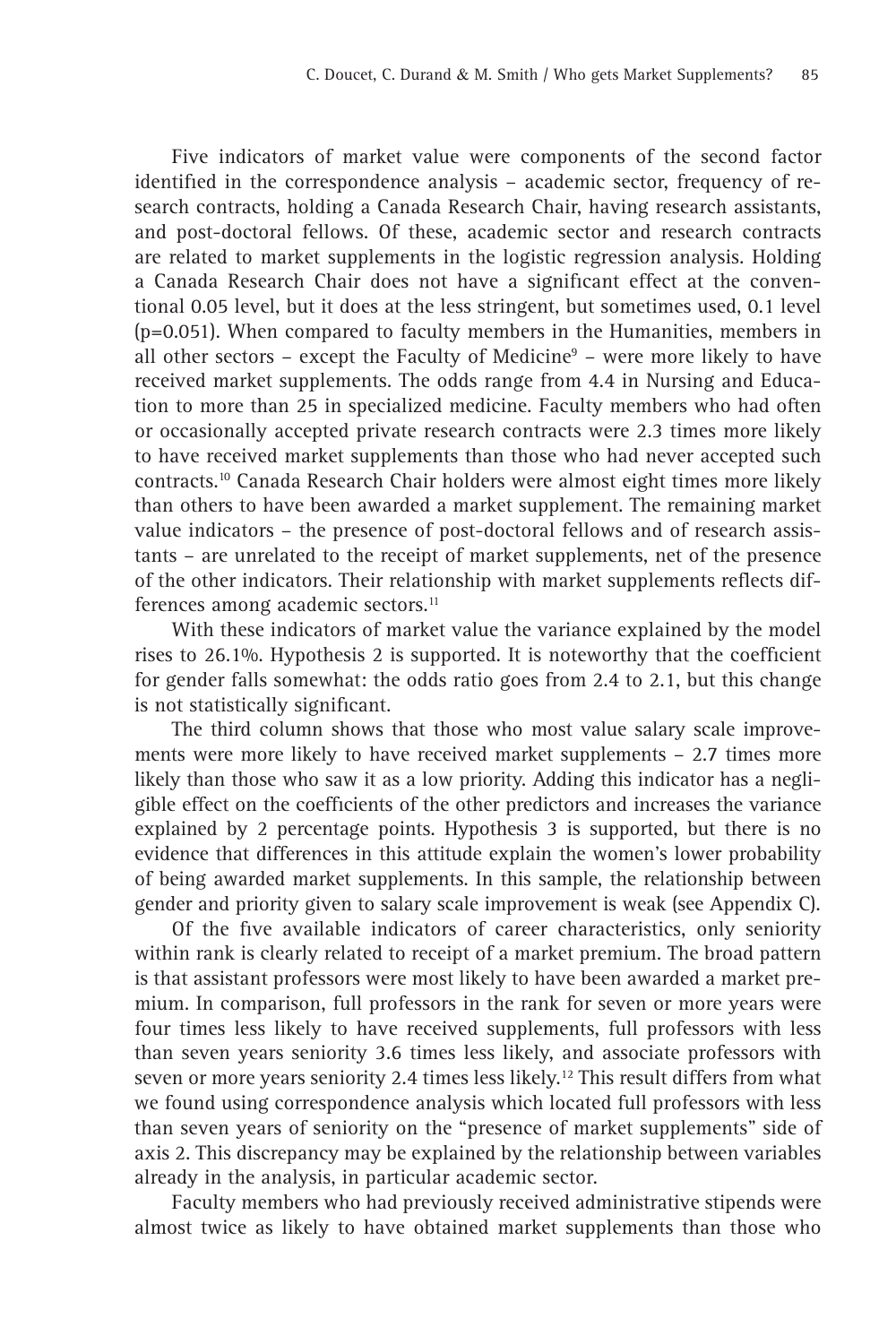never received such stipends. Age at appointment, number of years of work experience prior to academic appointment, and type of prior experience are unrelated to the probability of receiving a market supplement in this analysis.

Adding career characteristics to the model increases the explained variance from 28.1% to 33.9%. Hypothesis 4 is also supported. However, most important for our purposes, adding seniority in rank and administrative stipends does not significantly change the gender coefficient.

Finally, neither of the indicators of family constraints (children under 12, spouse employed or not) is significantly related to the award of market supplements and the coefficients of the indicators already in the model remain roughly the same when these new variables are introduced. Their presence in the correspondence analysis is likely due to their relationship with career variables, which are related to age. The fifth hypothesis is thus rejected.

To construct a final parsimonious model we initially only included the indicators related to the award of market supplements at a p-value of 0.1 or less in the complete model. Subsequent tests were performed to examine whether the variables with a p-value greater than 0.05 in this more parsimonious model might also be excluded. The conclusion drawn from these tests was that the award of a Canada Research Chair could be left out. Doing so did not substantially change any of the coefficients and the model fit remained about the same. However, receipt of administrative stipends and the presence of research assistants were retained because their inclusion did improve model fit. The fit provided by the final parsimonious model presented in the last column of Table 1 is as good as that of the complete model. We compared the two models using the difference in deviance and degrees of freedom which is distributed as chi-square. A common criterion of significance is a chi-square divided by the degrees of freedom that exceeds 4. In this case, the difference between the models is not significant (chi-square  $= 46.5$  with 14 degrees of freedom, criterion=3.3).

The results displayed in the last column of Table 1 show that the direction of the effects is the same as in the complete model. Taken together, the predictors included in the final model account for 31.7% of the variance in the receipt of market supplements which constitutes a substantial proportion for this type of research.

The central question addressed in this article is whether gender differences in the receipt of market premiums are fully accounted for by the other characteristics associated with market premiums. The results of this analysis indicate that they are not. On the contrary, after controlling for the effects of market value, attitude toward remuneration, and career characteristics, disadvantage of women in accessing a market premium is not modified. They remained almost three times (2.85) less likely than men to be awarded one.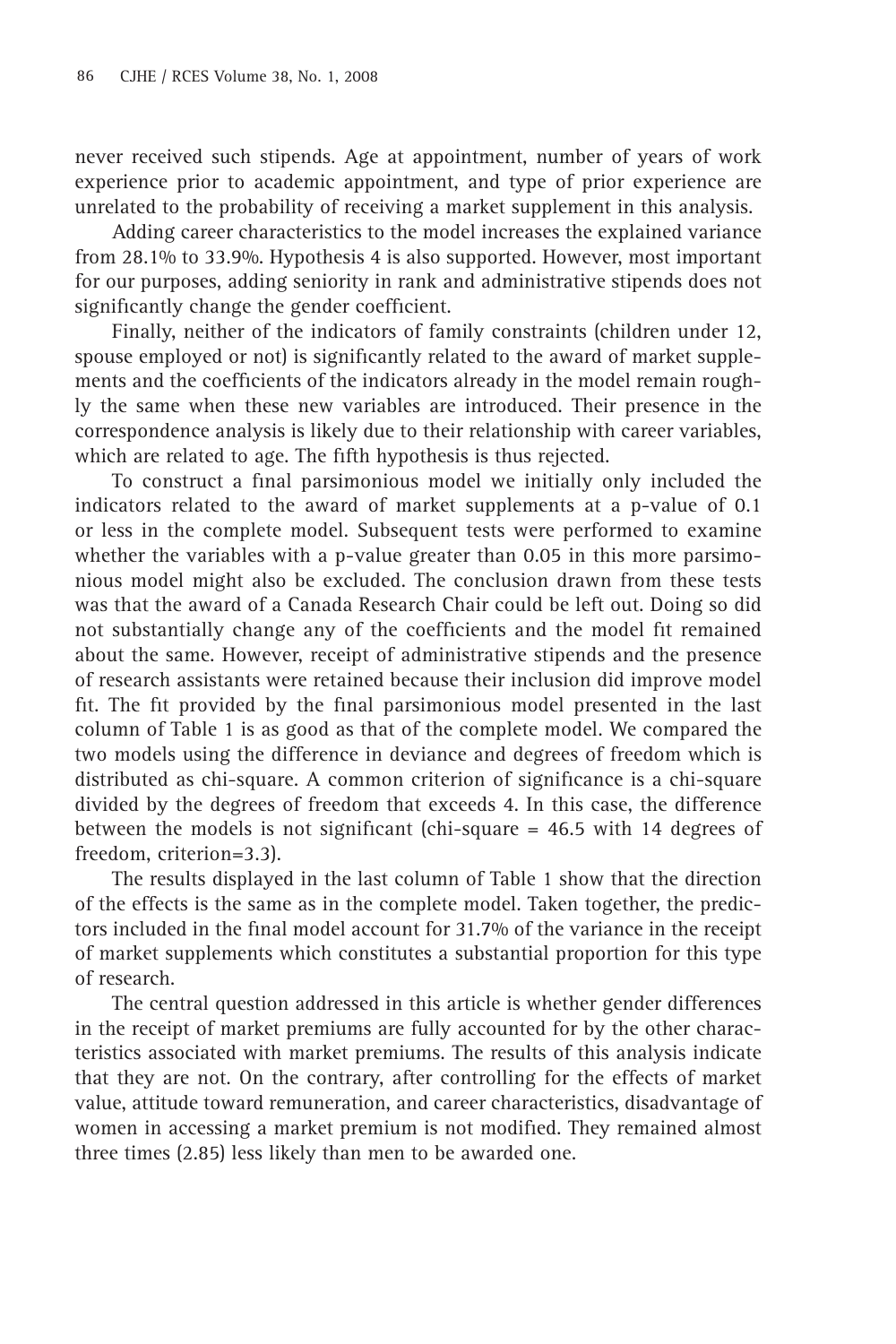#### **DISCUSSION AND CONCLUSION**

Our results are consistent with all but one of our hypotheses. Market premiums were more likely to have been awarded to faculty members likely to have a higher market value, to those who most stressed pay as a job attribute, and to those at the beginning of the career. Most importantly for our purposes, however, women were less likely to have received market premiums than men and that disadvantage persisted even after the significant number of controls we added. Our results provide substantial support for Hypothesis 1. Interestingly, Hypothesis 5 was not supported. There was no evidence that family constraints influenced the likelihood that someone would be awarded a market premium, whether that person was a man or a woman.

Clearly, one should not exaggerate the importance of the results of an analysis of an aspect of salary policy in a single university. Nor, we would argue, should the importance of these results be underestimated. Pay differences by gender increasingly originate within occupations rather than between them (Fortin & Huberman, 2002). We also know that the magnitude of the pay difference by gender varies by occupation. For example, Robson and Wallace (2001) found no gender pay gap among Canadian lawyers in 1994, after suitable controls. For a similar period, Tanner (1999), in contrast, did find a pay disadvantage for women among pharmacists. There is good reason to think that the largest pay-offs to the study of pay differences by gender will emerge from studies that, implicitly, control for a wide range of effects by focusing on a single occupation. This study, of course, is within a single occupation within a single organization. This means that we have controlled more effectively for a wider range of effects than is the case in the bulk of the research on pay differences by gender. What do the results suggest?

First, in this university context family constraints had no effect on the likelihood of receipt of a market premium. How is this possible? It is important to note first that there is little direct evidence in the existing research of a family constraint effect. Furthermore, universities may provide more flexibility in work hours than most employers. Family obligations may make it difficult for a faculty member to devote the amount of time to research that he or she would wish to, given the performance requirement built into the tenure process. On the other hand, the limited number of student contact hours in a research university do allow many faculty members to move between work, in particular research, and family obligations in a way that is less likely to be possible in many other highly paid professions. Consistent with the sort of argument found in Esping-Andersen (2004), our results may suggest the importance of familyfriendly work arrangements for gender equity in pay (though, in a comparison of the rates of access to senior management positions in the U.S. and Sweden, Milgrom and Petersen (2006) raise the possibility that family-friendly policies of the Swedish sort damage women's careers by facilitating choices that reduce the amount of career-enhancing experience acquired by women).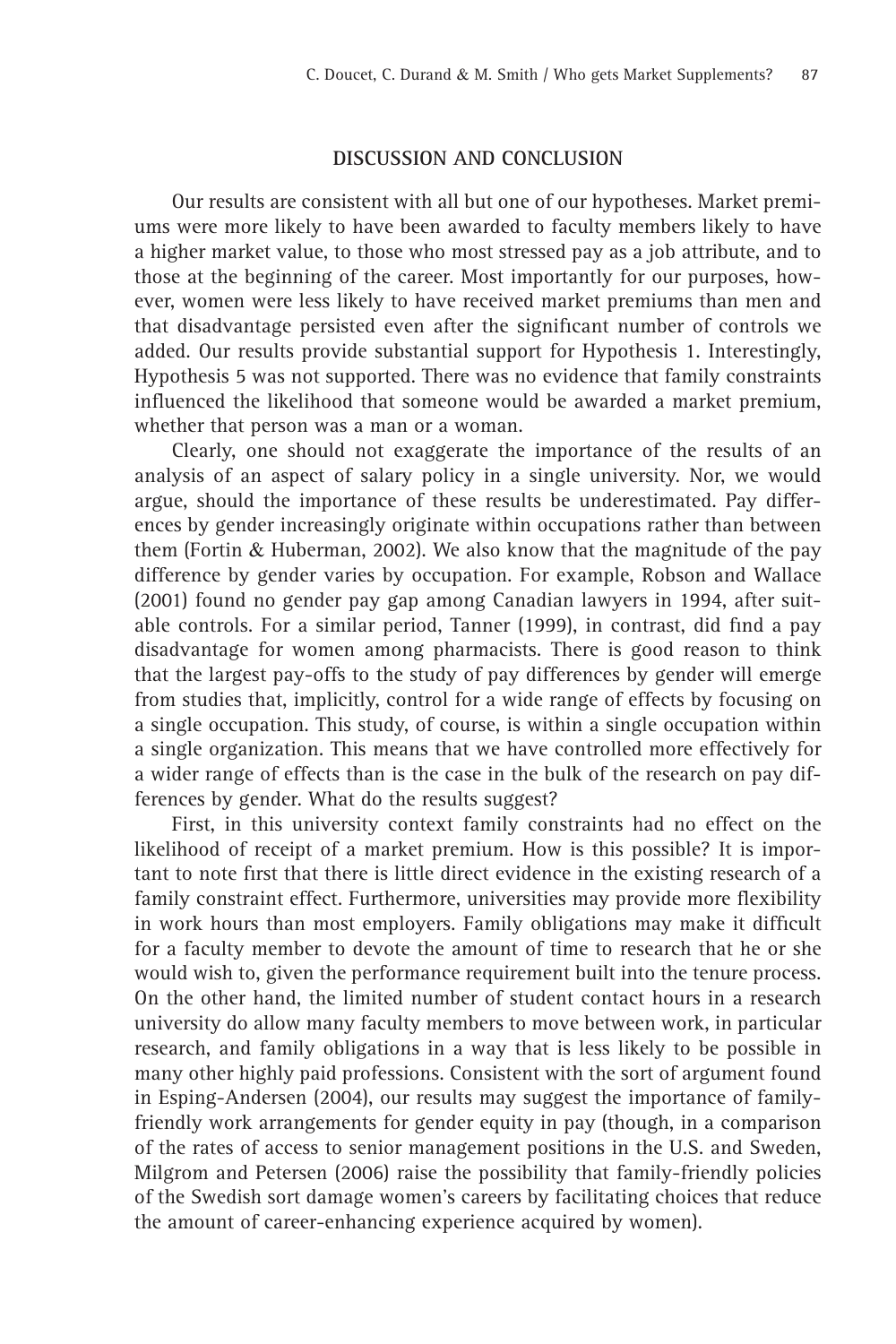Second, it remains the case that, after the inclusion of a wide range of controls in the estimation of the various equations discussed above, women were less likely to receive market premiums than men. A likely explanation could be that relevant factors were not sufficiently controlled. Academic fields may have been too aggregate. For example, the market demand for social scientists may on average be greater than is the case for those in the humanities, but the market demand within the social sciences is greater for economists than for anthropologists. The measures used are not sufficiently refined to allow us to control for that. Clearly, we would prefer to have had more direct measures of research productivity – say, the number and quality of publications. The indirect controls that were included in the analysis to cover various aspects of research activity are likely to have accounted for most of the effect of the individual market value of faculty members as researchers. Still, they may not entirely account for this effect. Nor do we adequately control for differences in values and attitudes. We did not have an direct measures of attitudes towards salary negotiation, a characteristic that was hypothesized to differentiate women from men and to contribute to explaining the gender gap in pay (Blackaby et al., 2005; Svarstad et al., 2004). Finally, we may not have adequately controlled for relevant factors because of the lag between our measurements of faculty characteristics and the fact of having been awarded market supplements.

These are limitations to draw conclusions from the research described above. But a reasonable case can be made that the measurement limitations in this work are no greater, and are probably less, than are those in most of the other relevant work. In some cases, our measures are distinctly superior to those used in the bulk of the relevant literature. This is the case, in particular, for our measures of career and of family constraints. In addition, we do have attitudinal controls that are not present in the research on the pay of university professors described earlier. Moreover, with a survey from a single university, we implicitly control for differences across universities in the characteristics of faculty members and in the policies through which salaries are determined. That, in our view, is a substantial advantage. In other words, a conservative interpretation of our results would still allow the conclusion that women are disadvantaged in the pay-determination process, even within the highly meritocratic context of a modern Canadian research university.

The occupation of university faculty members has some interesting characteristics that are relevant to the understanding of the pay determination process. Where pay is determined by a collective agreement with rates set by rank and seniority, it is very difficult for gender differences to emerge. The introduction of discretionary components does allow gender differences to emerge. The introduction of market premiums by universities – as noted earlier, a recently common phenomenon – has the effect of individualizing compensation. In this case study, at least, individualized compensation appears to have operated, on average, to the disadvantage of women. Why that should be so remains an important question for future research.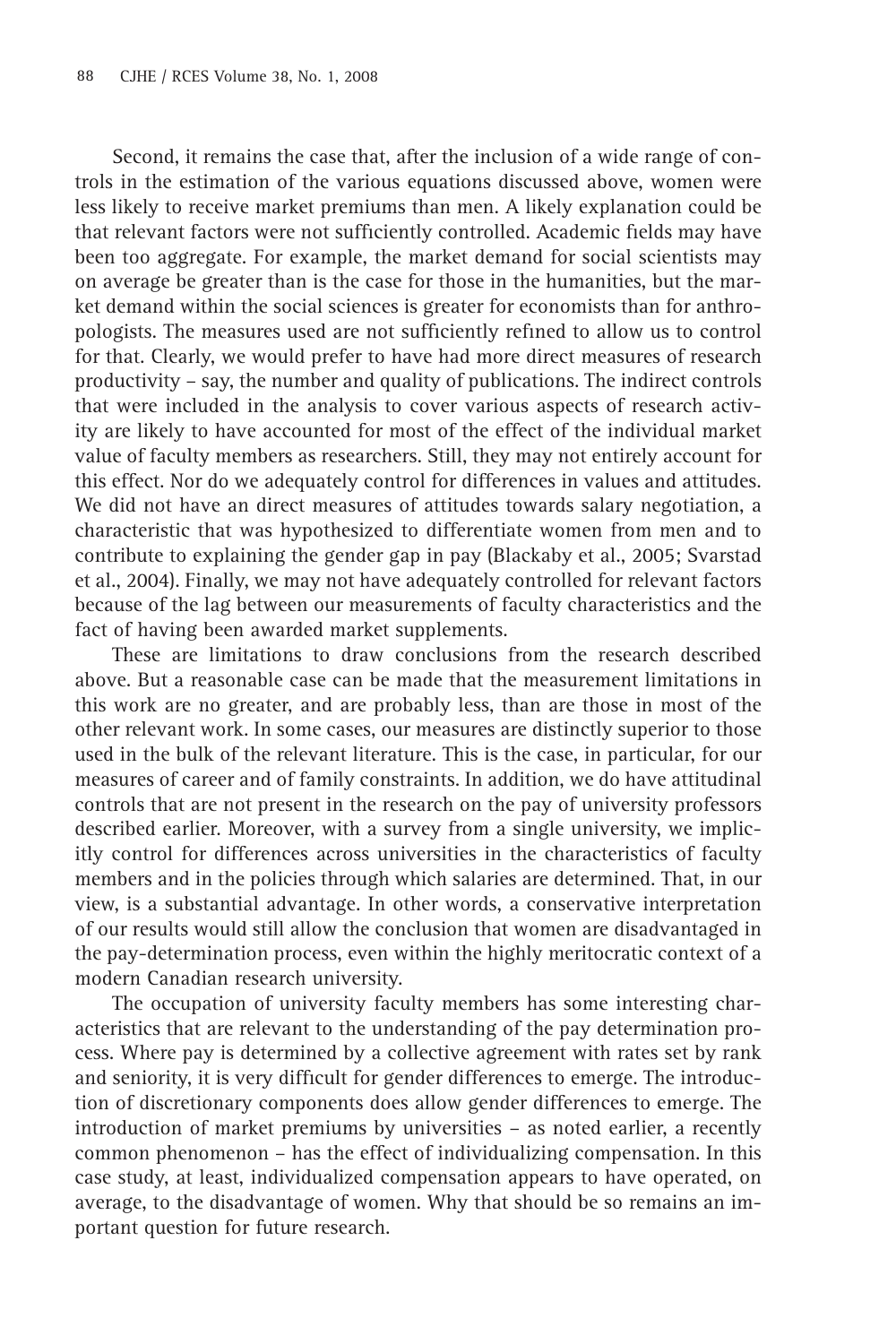A reasonable position is that unexplained gender differences in pay – for example, those produced by differences in the awarding of market premiums – ought to be explained or eliminated. The results presented here suggest a plausible line of research and, perhaps, policy concern. In this study women proved to be disadvantaged within a system of discretionary awards of market premiums, a system probably introduced precisely because of the limits on discretion imposed by the collective agreement that sets the basic rates of pay. The development of a program of market premiums moved the pay determining process at this university in an individualizing direction. There may be much to be said for a more individualized pay determination process. But such a policy comes with the risk that particular groups may be disadvantaged – groups that are less likely to be disadvantaged within a pay system governed by a collective agreement. The conclusion to be drawn from the analyses is that market premiums require care when implemented.

There is, of course, the more fundamental problem of the relative roles of structure and individual choice in the production of pay differences by gender. This distinction underlies the difference between the deficit and difference models that we discussed earlier, two models that organize much of the discussion in the literature on differential labor market outcomes by gender. These issues are more complicated than would be implied by the mechanical application of these two models. Consider the effect of academic sector. Suppose that the pay disadvantage of women was substantially explained by their sector of employment. That might indicate an effect of personal choice on pay differences. It also might reflect a process through which pay is lower in the sectors in which women are employed because women are employed in them rather than because of a neutral market process. This research, alas, does not do much to advance our capacity to answer that question. More studies of individual universities, such as the one reported here, are more likely to provide the institutional detail that makes it possible to tease out these more complicated issues. Further insight is likely to be gained from longitudinal studies. Administrative records, when available, will often provide such data.

#### **NOTES**

1. This sector includes the following fields: basic sciences/medicine, dental specialities, dentistry, medical specialization, medical technology, medicine, nursing, optometry, paraclinical science, pharmacy, public health, rehabilitation medicine, surgery and other health occupations. There is wide variability of salaries by field within this sector, and women are greatly over-represented in the fields that command the lowest salaries (i.e., rehabilitation medicine and nursing, where women comprise respectively 74.2% and 93.6% of faculty).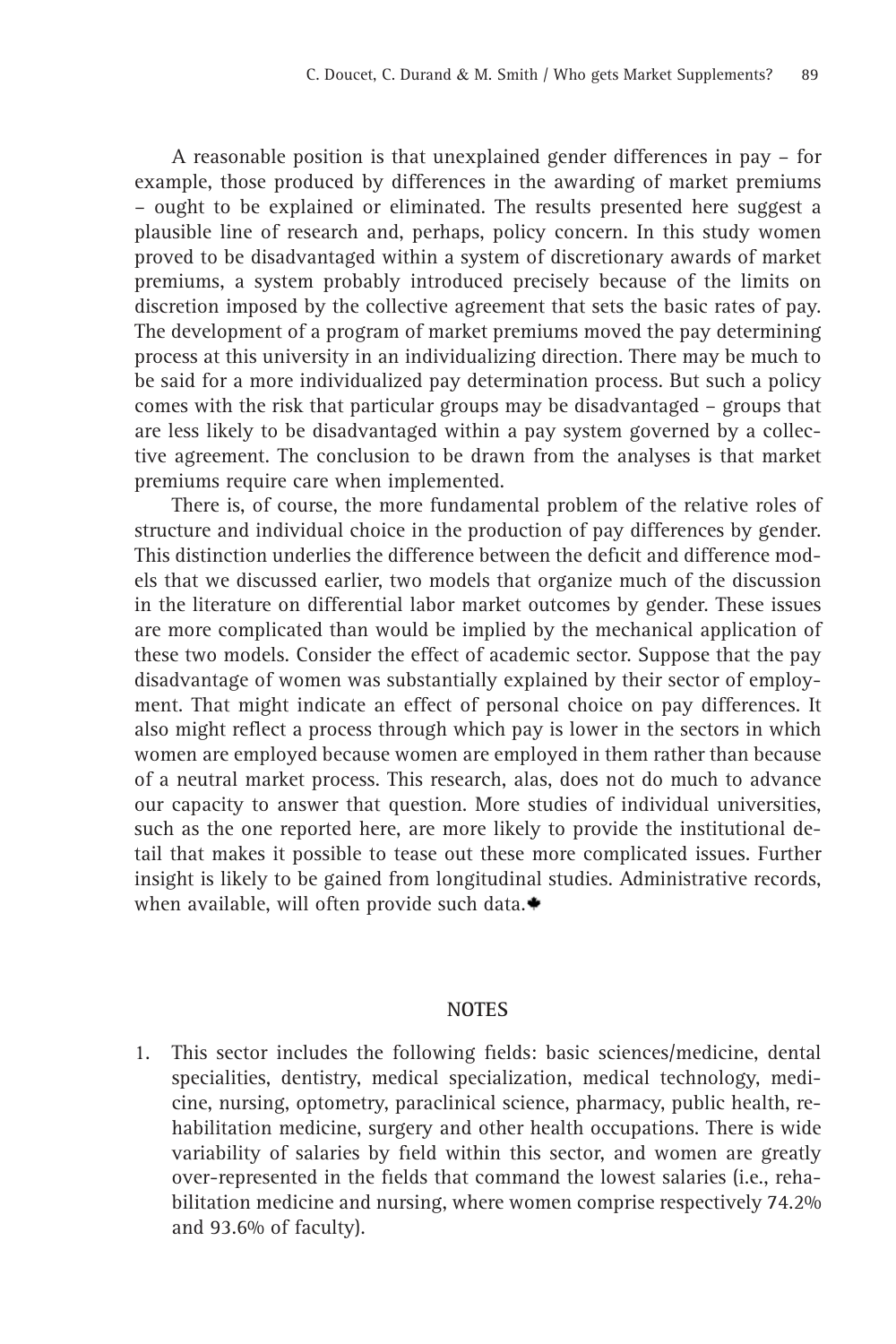- 2. Women tend to hold lower ranks than their male counterparts. Publishing is crucial to rank progression, but it could also be that holding a higher rank leads to publishing more – that faculty members in higher ranks benefit from a process of accumulation of advantages such as better access to resources for research, a wider professional network, and the recognition that leads to invited publications (Nakhaie, 2002). At least two other reasons could account for the higher publication rate of senior faculty. First, in universities with substantial tenure requirements in terms of publication, junior faculty who do not publish may not receive tenure, leaving only more productive faculty at higher ranks. Second, senior faculty may be more productive as a result of their experience in publication and teaching: experience in publishing may lead to a reduction in the time needed to write publications; experience in teaching, which implies an accumulation of lecture notes, may free up time for publication.
- 3. Detailed methodological information, including the questionnaire, is available from the authors.
- 4. Faculty members who have received administrative premiums have been part of the administration at one point, which is an indicator of their career. However, having been part of the administration also means that they have been normally informed of the availability of market premiums, which is not necessarily the case for other faculty members. Thus, they may be more likely to request – and receive – market supplements than faculty members who were never part of the administration. This consideration is particularly relevant in the context of the institution at which this research was conducted, where the presence of a market supplements policy is kept relatively secret.
- 5. This study uses the entire population of union members as opposed to a sample of this population. For this reason, the statistical tests that are used do not apply in a strict sense. The term "significant" should thus be understood as an indication of substantial differences.
- 6. In examining the graph, the reader has to be conscious that the position of the various categories of variables on the map is not uniquely determined by the importance of the relationship between a given variable and its categories and the factors as illustrated by the axes. It is the structure of relationships that determines the plan. Hence, a category with very few cases may be positioned further on a given axis but it may not be a significant contributor to the axis if there are not enough cases to warrant signification. The interpretation uses the statistical contribution of the different categories, not their positioning on the axes.
- 7. To make the description of the results more readily understandable, the negative odds (exp of less than 1) are presented as  $1$ /exp β. A value of 0.42 for exp gives a value of 2.4 for  $1/\exp \beta$ , which means that women are 2.4 times *less* likely than men to receive such supplements.
- 8. Values of Nagelkerke  $\mathbb{R}^2$  can be interpreted in the same way as Pearson's  $\mathbb{R}^2$ .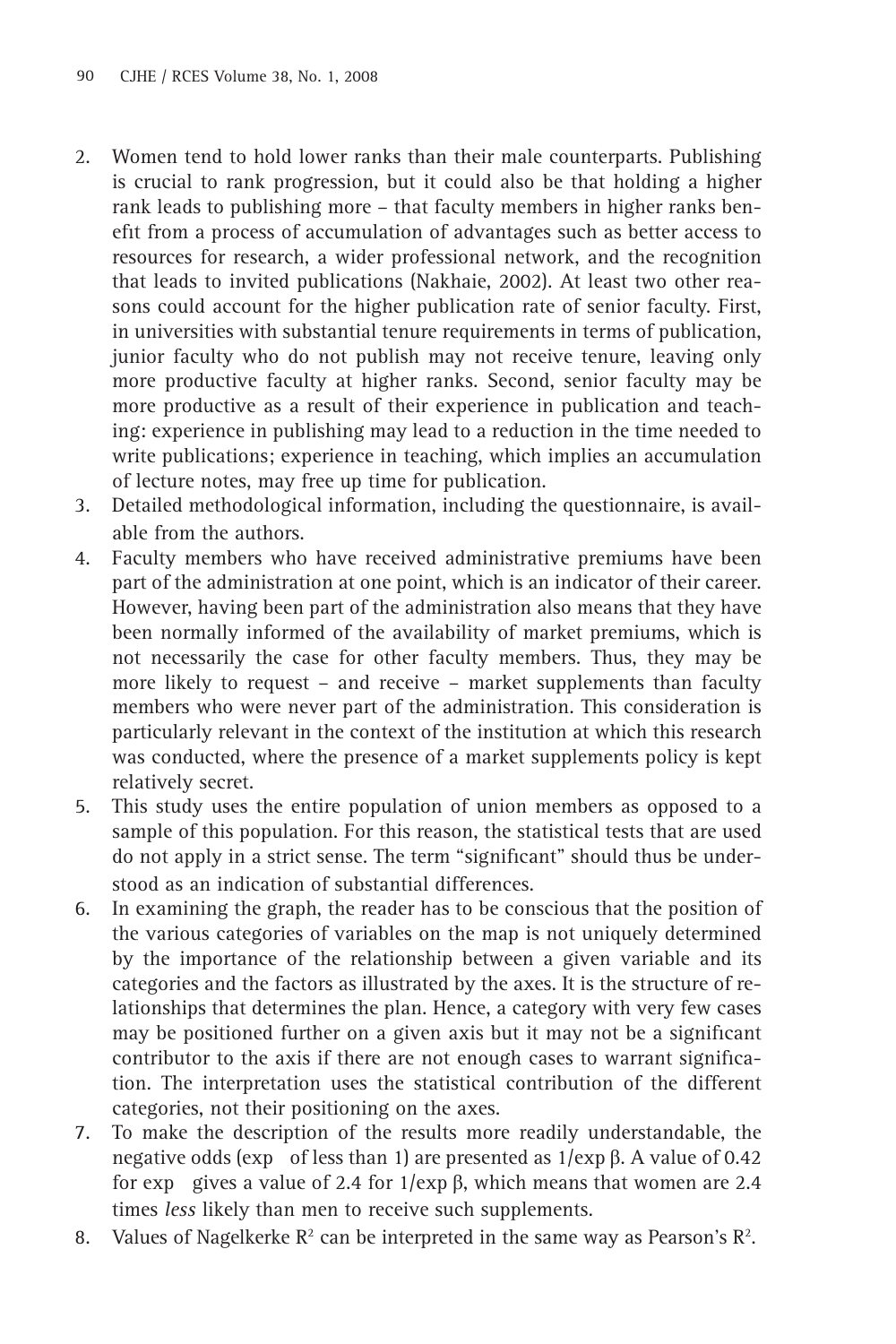- 9. Professors at the Faculty of Medicine in this sample are the non clinicians who teach in the Faculty. They may be, for example, professors/researchers in physical and occupational therapy, public health, health administration. They benefit from a different and higher basic pay scale.
- 10. The impact of research contracts on the market value of faculty may differ substantially by field. These contracts are highly valued in engineering and management, but less so in humanities and social sciences. However, our data do not include faculty from engineering and management because they are not members of the university's faculty union.
- 11. Research assistants are more likely to be used in Pure and Applied Sciences and in Specialized Medicine (Chi square=42.1, p=0.000). Post-doctoral fellows are more likely to be found in Pure and Applied Sciences and in the Faculty of Medicine (Chi square=62.1, p=0.000).
- l2. This may seem odd. However, market supplements have been attached substantially to hiring and faculty are generally hired at the assistant professor level and, as at other Canadian universities, standards have been increasing at this institution.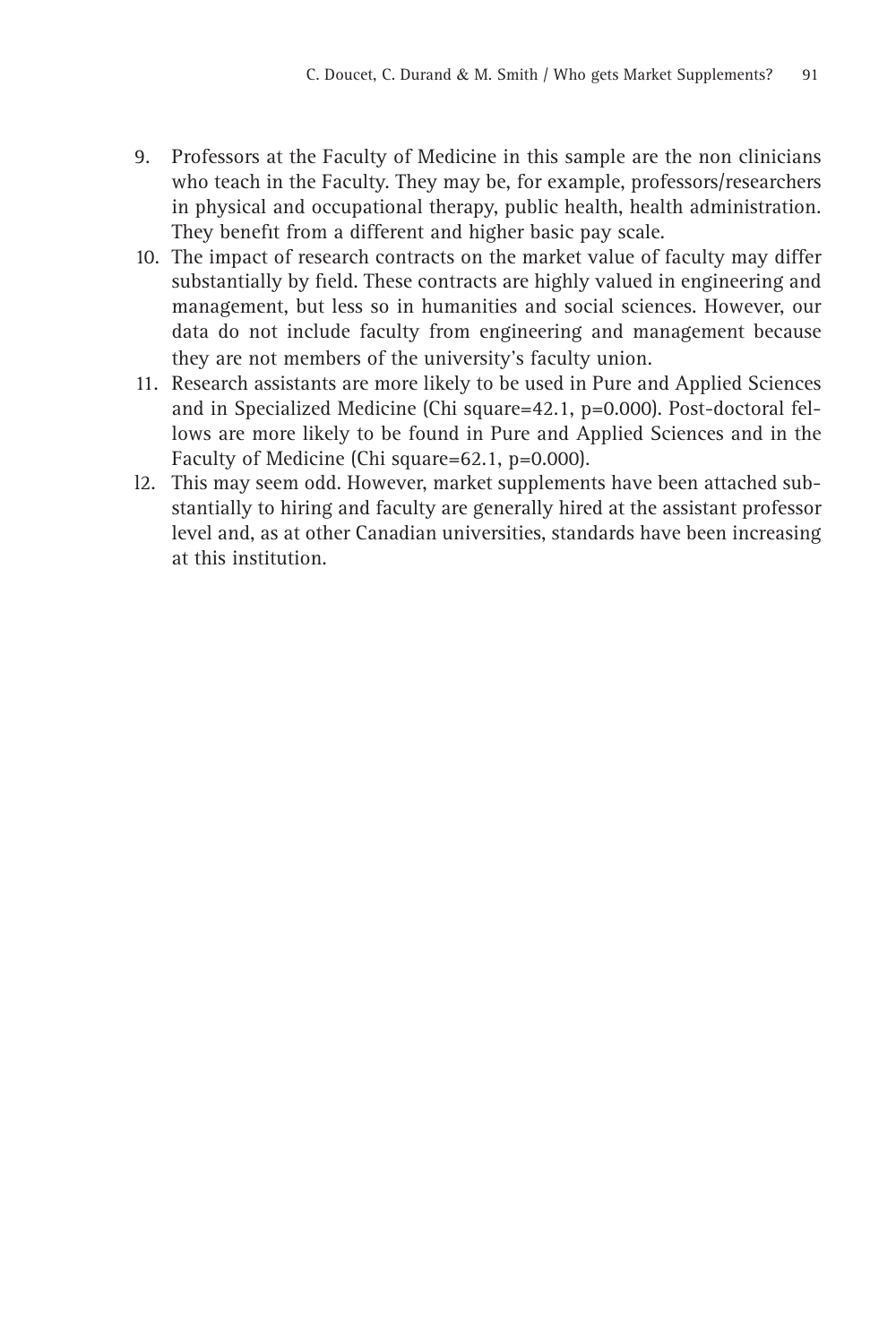|                   |                                                                                         | Survey    | Admin.     | Response |
|-------------------|-----------------------------------------------------------------------------------------|-----------|------------|----------|
|                   |                                                                                         |           | data       | rate     |
| Total (N)         |                                                                                         | $N = 645$ | $N = 1249$ | 51.6%    |
|                   |                                                                                         | 0/0       | 0/0        | 0/0      |
| Gender            | Male                                                                                    | 65.0      | 68.2       | 48.4     |
|                   | Female                                                                                  | 35.0      | 31.8       | 55.8     |
|                   | Total                                                                                   | 100.0     | 100.0      |          |
|                   |                                                                                         | (637)     | (1249)     |          |
| Field of special- | Male – Humanities                                                                       | 9.8       | 7.3        | 68.1     |
| ization           | Female – Humanities                                                                     | 5.1       | 3.4        | 74.4     |
|                   | Male – Social science and<br>psychology                                                 | 10.4      | 13.0       | 40.7     |
|                   | Female - Social science and<br>psychology                                               | 5.2       | 6.2        | 42.9     |
|                   | $Male - Pure$ and applied sci-<br>ence                                                  | 13.1      | 12.7       | 52.2     |
|                   | Female – Pure and applied<br>science                                                    | 1.9       | 1.9        | 50.0     |
|                   | Male – Medicine                                                                         | 13.6      | 14.3       | 48.0     |
|                   | Female – Medicine                                                                       | 8.2       | 7.5        | 55.9     |
|                   | Male - Specialized medicine<br>(veterinary medicine, dentistry,<br>pharmacy, optometry) | 8.5       | 9.1        | 47.4     |
|                   | Female - Specialized medicine                                                           | 4.3       | 3.8        | 57.4     |
|                   | Male $-$ Nursing/education                                                              | 2.5       | 2.6        | 48.5     |
|                   | Female - Nursing/education                                                              | 5.9       | 5.1        | 58.7     |
|                   | $Male - Other$                                                                          | 6.8       | 9.2        | 37.4     |
|                   | Female – Other                                                                          | 4.7       | 3.9        | 62.5     |
|                   | Total                                                                                   | 100.0     | 100.0      |          |
|                   |                                                                                         | (633)     | (1249)     |          |
| Seniority within  | Male assistant professor                                                                | 12.6      | 11.5       | 55.9     |
| rank              | Female assistant professor                                                              | 13.1      | 9.5        | 70.3     |
|                   | Male associate professor 6<br>years -                                                   | 13.0      | 12.3       | 53.6     |
|                   | Female associate professor 6<br>years -                                                 | 7.4       | 7.3        | 51.6     |
|                   | Male associate professor 7<br>years +                                                   | 7.4       | 7.2        | 52.2     |
|                   | Female associate professor 7<br>years +                                                 | 4.6       | 3.6        | 64.4     |
|                   | Male full professor 6 years -                                                           | 10.7      | 12.0       | 45.3     |
|                   | Female full professor 6 years -                                                         | 4.1       | 5.3        | 39.4     |
|                   | Male full professor 7 years +                                                           | 21.0      | 24.0       | 44.3     |
|                   | Female full professor 7 years +                                                         | 6.0       | 5.1        | 59.4     |
|                   | $Male - other$                                                                          | n/a       | 1.4        | n/a      |
|                   | $F$ emale $-$ other                                                                     | n/a       | 0.9        | n/a      |
|                   | Total                                                                                   | 100.0     | 100.0      |          |
|                   |                                                                                         | (633)     | (1249)     |          |
| Gender by re-     | $Male - yes$                                                                            | 26.7      | 24.9       | 54.7     |
| ceipt of market   | $Male - no$                                                                             | 38.3      | 43.4       | 45.0     |
| supplement or     | Female - yes                                                                            | 8.3       | 8.2        | 52.0     |
| administrative    | Female – no                                                                             | 26.7      | 23.5       | 58.0     |
| stipend           | Total                                                                                   | 100.0     | 100.0      |          |
|                   |                                                                                         | (637)     | (1249)     |          |

# Appendix A: Comparison of survey data with administrative data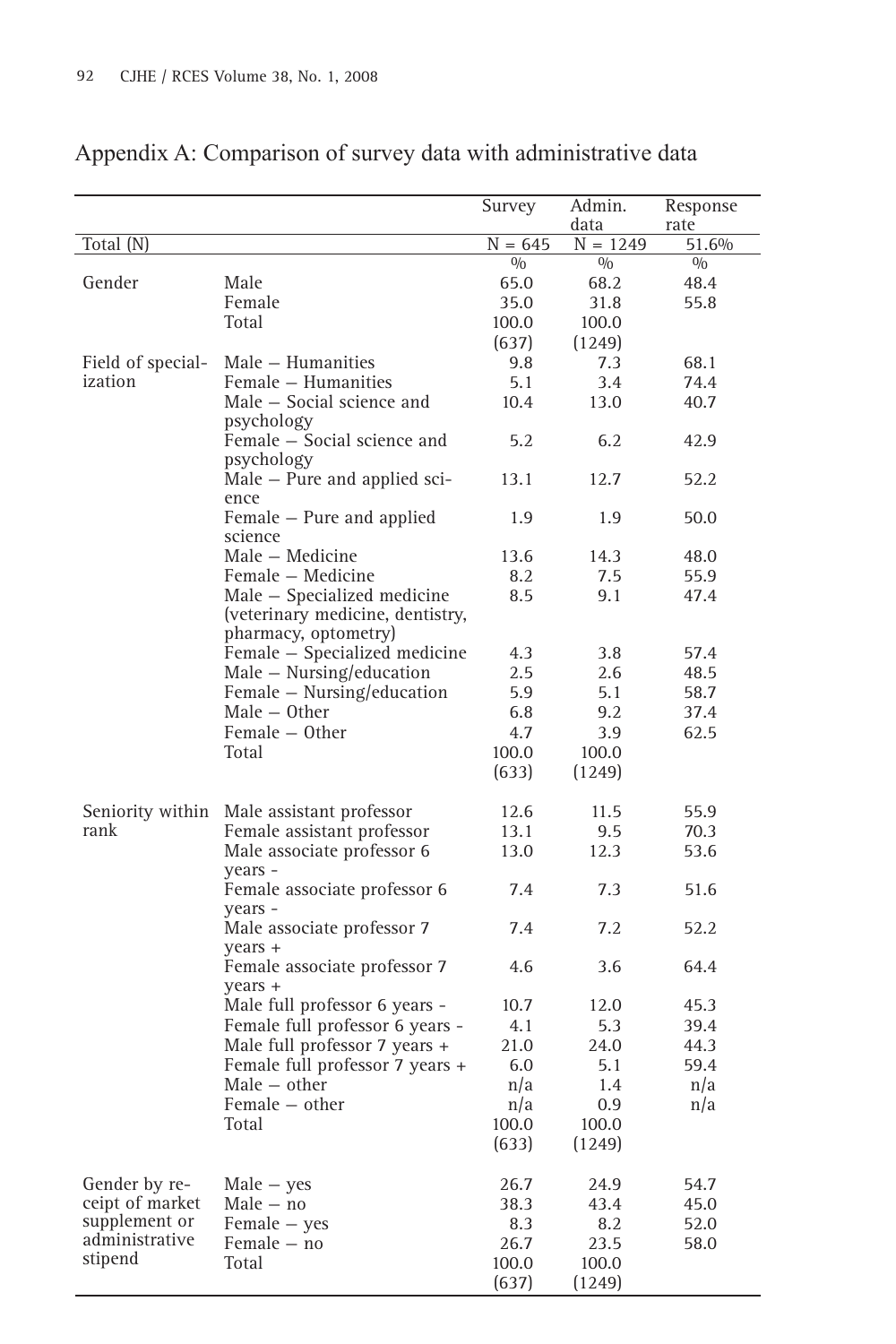| Variable set                                      | Variable                                 | Description                                                                                                                                                                                                                                                                                                                                                   |
|---------------------------------------------------|------------------------------------------|---------------------------------------------------------------------------------------------------------------------------------------------------------------------------------------------------------------------------------------------------------------------------------------------------------------------------------------------------------------|
| Dependent vari-<br>able                           | Receipt of market<br>supplements         | Having received market supplements<br>since appointment: $0 = no$ ; $1 = yes$ .                                                                                                                                                                                                                                                                               |
| Gender                                            | Gender                                   | $0 = male$ ; 1 = female.                                                                                                                                                                                                                                                                                                                                      |
| Market value /<br>Research activi-<br>ties        | Sector                                   | Sector in which faculty is employed:<br>$1 =$ humanities; $2 =$ social science<br>and psychology; 3= pure and applied<br>science; $4 =$ medicine; $5 =$ specialized<br>medicine (veterinary medicine, den-<br>tistry, pharmacy, optometry); $6 =$ nurs-<br>ing/education; 7 = other (law, physi-<br>cal education, environmental design,<br>music, theology.) |
|                                                   | Frequency of research<br>contracts       | Frequency at which faculty have ac-<br>cepted private research contracts over<br>the last year: $1 = \text{often}/\text{ occasionally}$ ; 2<br>$=$ rarely; $3 =$ never.                                                                                                                                                                                       |
|                                                   | Member of a research<br>team             | Being a member of a research team<br>within the institution or outside the<br>institution: $0 = no$ ; $1 = yes$ .                                                                                                                                                                                                                                             |
|                                                   | Research grants                          | Currently receiving research grants: $0 =$<br>$no; 1 = yes.$                                                                                                                                                                                                                                                                                                  |
|                                                   | Award of a Canada<br>Research Chair      | Being the recipient of a Canada Re-<br>search Chair: $0 = no$ ; $1 = yes$ .                                                                                                                                                                                                                                                                                   |
|                                                   | Award of other kind<br>of research chair | Being the recipient of a research chair<br>other than Canada Research Chair: 0 =<br>$no; 1 = yes.$                                                                                                                                                                                                                                                            |
|                                                   | Research assistants                      | Presence of research assistant super-<br>vised over the last year: $0 = no$ ; $1 =$<br>yes.                                                                                                                                                                                                                                                                   |
|                                                   | Research agents                          | Presence of research agents supervised<br>over the last year: $0 = no$ ; $1 = yes$ .                                                                                                                                                                                                                                                                          |
|                                                   | Post-doctoral fellows                    | Presence of post-doctoral fellows<br>supervised over the last year: $0 = no$ ; 1<br>$=$ yes.                                                                                                                                                                                                                                                                  |
| Values and at-<br>titudes towards<br>remuneration | Prioritization of sal-<br>ary scale      | Level of priority attributed to the im-<br>provement of the salary scale: $1 = high$<br>priority; $2 = \text{medium priority}; 3 = \text{low}$<br>priority/not a priority.                                                                                                                                                                                    |

# Appendix B: Descriptions of variables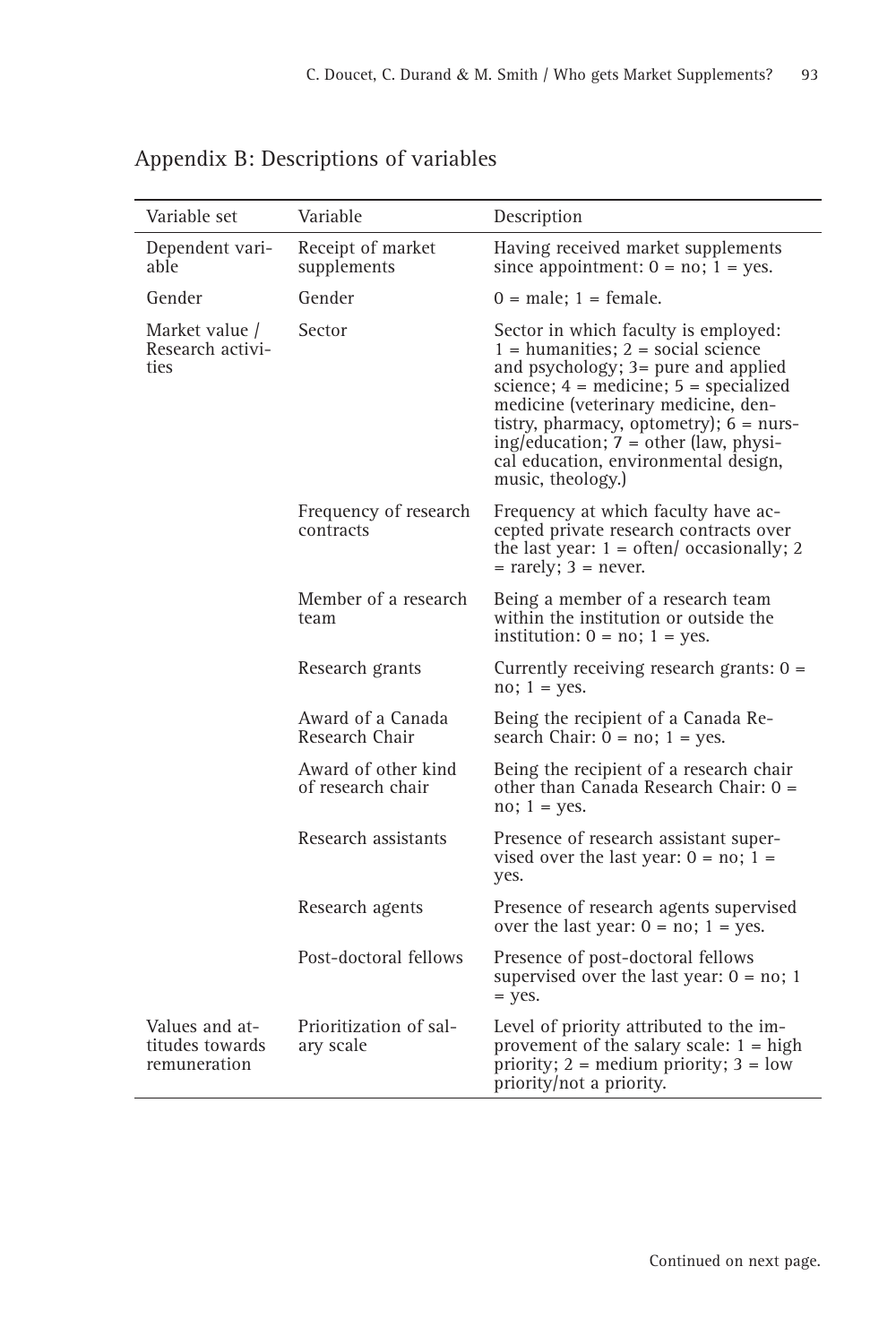| Variable set                | Variable                                                            | Description                                                                                                                                                                                                                                                                        |
|-----------------------------|---------------------------------------------------------------------|------------------------------------------------------------------------------------------------------------------------------------------------------------------------------------------------------------------------------------------------------------------------------------|
| Career charac-<br>teristics | Seniority within rank                                               | Variable created by combining rank and<br>seniority: $1 =$ assistant professor; $2 =$<br>associate professor six years and under;<br>$3$ = associate professor seven years and<br>over; $4 = full professor six years and$<br>under; $5 = full professor seven years$<br>and over. |
|                             | Receipt of adminis-<br>trative stipends                             | Having received administrative stipends<br>since appointment: $0 = no$ ; $1 = yes$ .                                                                                                                                                                                               |
|                             | Number of years of<br>prior experience                              | Number of years of professional experi-<br>ence prior to appointment, followed by<br>categorization: $1 = none$ ; $2 = 1-4$ years;<br>$3=5-9$ years; $4=10$ years+.                                                                                                                |
|                             | Type of experience                                                  | Type of previous work experience: $1 =$<br>none; $2 =$ teaching; $3 =$ research; $4 =$<br>management/other.                                                                                                                                                                        |
|                             | Age at appointment                                                  | Variable created by subtracting year<br>of birth from year of appointment,<br>followed by categorization: 1=30 years<br>old or less; $2=31-35$ years old; $3=36-40$<br>years old; $4=41$ years old $+$ .                                                                           |
| Family con-<br>straints     | Main occupation of<br>spouse                                        | $1 =$ university professor; $2 =$ other<br>professional occupation; $3 =$ other oc-<br>cupation; $4 = no$ spouse.                                                                                                                                                                  |
|                             | Presence of children                                                | Presence of children aged 12 years old<br>and under living in the household at<br>least half the time: $0 = no$ ; $1 = yes$ .                                                                                                                                                      |
|                             | Difficulty of combin-<br>ing professional and<br>family obligations | Perceived level of difficulty associated<br>with combining professional and fam-<br>ily obligations: $1 =$ often difficult; $2 =$<br>sometimes difficult; $3 =$ rarely difficult;<br>$4$ = never difficult.                                                                        |
|                             | Demanding family<br>responsibilities                                | Having fulfilled demanding family<br>responsibilities over the previous two<br>years: $0 = no$ ; $1 = yes$ .                                                                                                                                                                       |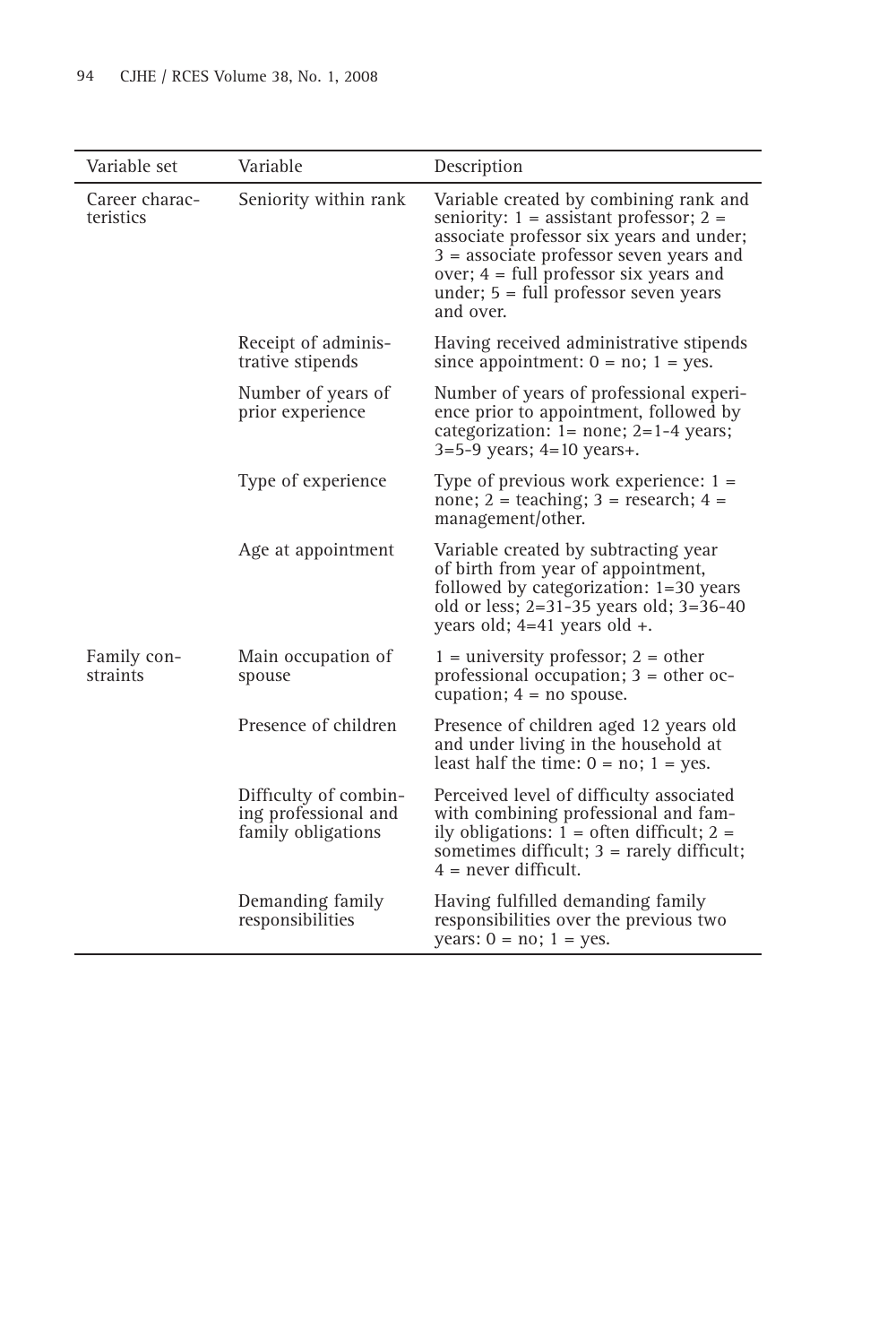|                          |                                         |                                   | Gender |       | Total |
|--------------------------|-----------------------------------------|-----------------------------------|--------|-------|-------|
|                          |                                         |                                   | Men    | Women | N     |
| Variable set             | Indicator                               | Categories                        | 0/0    | 0/0   |       |
| Market value/            | Sector of activity                      | Humanities                        | 15.1   | 14.3  | 95    |
| research ac-<br>tivities | $(x^2 = 50.84)$ ;<br>$p=0.000$          | Social science and<br>psychology  | 16.1   | 14.8  | 99    |
|                          |                                         | Pure and applied<br>science       | 20.2   | 5.4   | 94    |
|                          |                                         | Medicine                          | 21.0   | 23.3  | 138   |
|                          |                                         | Specialized medicine              | 13.2   | 12.1  | 81    |
|                          |                                         | Nursing/education                 | 3.9    | 16.6  | 53    |
|                          |                                         | <b>Other</b>                      | 10.5   | 13.5  | 73    |
|                          |                                         | Total                             | 100.0  | 100.0 | 633   |
|                          | Frequency of re-                        | Often or occasionally             | 23.8   | 13.7  | 119   |
|                          | search contracts                        | Rarely                            | 13.8   | 11.3  | 76    |
|                          | $(\chi^2 = 10.45; \, \text{p} = 0.005)$ | Never                             | 62.4   | 75.0  | 392   |
|                          |                                         | Total                             | 100.0  | 100.0 | 587   |
|                          | Member of a re-                         | Yes                               | 26.6   | 28.7  | 174   |
|                          | search team                             | No                                | 73.4   | 71.3  | 463   |
|                          | $(\chi^2=0.33; \, \mathrm{p}=0.565)$    | Total                             | 100.0  | 100.0 | 637   |
|                          | Research grants                         | Yes                               | 83.2   | 79.4  | 483   |
|                          | $(\gamma^2=1.26; p=0.261)$              | No                                | 16.8   | 20.6  | 106   |
|                          |                                         | Total                             | 100.0  | 100.0 | 589   |
|                          | Award of a Canada                       | Yes                               | 2.3    | 0.0   | 9     |
|                          | Research Chair                          | N <sub>0</sub>                    | 97.7   | 100.0 | 577   |
|                          | $(\gamma^2 = 4.81; p = 0.028)$          | Total                             | 100.0  | 100.0 | 586   |
|                          | Award of other                          | Yes                               | 2.0    | 1.6   | 10    |
|                          | kind of research<br>chair               | N <sub>0</sub>                    | 98.0   | 98.4  | 519   |
|                          | $(\chi^2=0.09; p=0.767)$                | Total                             | 100.0  | 100.0 | 529   |
|                          | Presence of re-                         | Yes                               | 60.5   | 67.0  | 391   |
|                          | search assistants                       | N <sub>o</sub>                    | 39.5   | 33.0  | 232   |
|                          | $(\chi^2=2.55; p=0.111)$                | Total                             | 100.0  | 100.0 | 623   |
|                          | Presence of re-                         | Yes                               | 23.7   | 21.8  | 145   |
|                          | search agents                           | N <sub>0</sub>                    | 76.3   | 78.2  | 485   |
|                          | $(\chi^2=0.27; p=0.601)$                | Total                             | 100.0  | 100.0 | 630   |
|                          | Presence of post-                       | Yes                               | 28.4   | 20.0  | 160   |
|                          | doctoral fellows                        | N <sub>0</sub>                    | 71.6   | 80.0  | 469   |
|                          | $(\gamma^2 = 5.27; p = 0.022)$          | Total                             | 100.0  | 100.0 | 629   |
| Values and at-           | Prioritization of                       | High priority                     | 54.8   | 45.5  | 315   |
| titudes towards          | salary scale                            | Medium priority                   | 34.3   | 37.9  | 217   |
| remuneration             | $(\chi^2 = 6.15; \, \text{p} = 0.046)$  | Low priority or not a<br>priority | 11.0   | 16.6  | 79    |
|                          |                                         | Total                             | 100.0  | 100.0 | 611   |

# **Appendix C: Differences between men and women faculty on the variables of interest**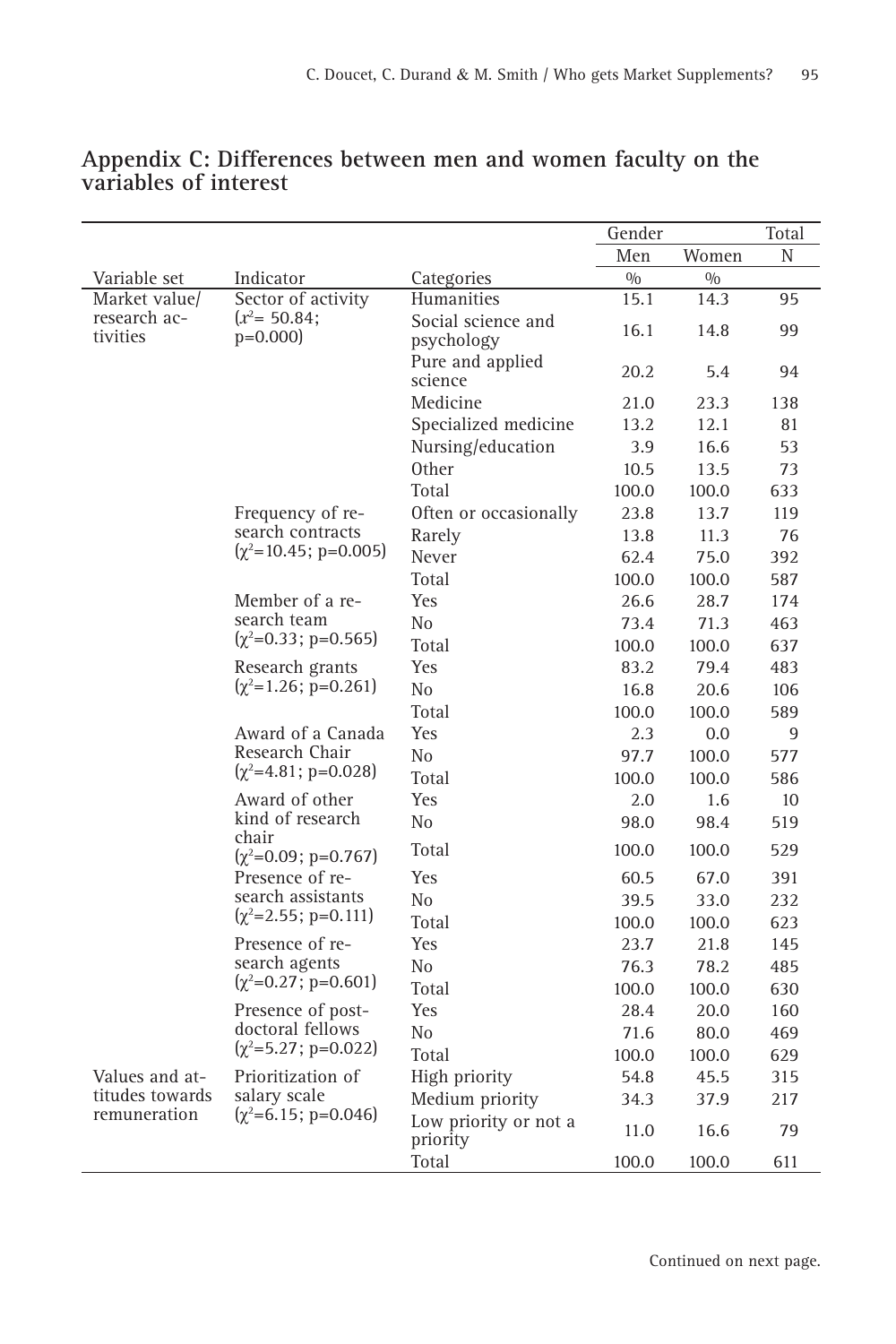|                |                                                 |                                    | Gender |       | Total |
|----------------|-------------------------------------------------|------------------------------------|--------|-------|-------|
|                |                                                 |                                    | Men    | Women | Ν     |
| Variable set   | Indicator                                       | Categories                         | 0/0    | 0/0   |       |
| Career charac- | Seniority within                                | Assistant professor                | 19.5   | 37.2  | 163   |
| teristics      | rank $(\chi^2 = 32.99)$ ;<br>$p=0.000$          | Associate professor 6<br>years -   | 20.0   | 21.1  | 129   |
|                |                                                 | Associate professor 7<br>years +   | 11.5   | 13.0  | 76    |
|                |                                                 | Full professor 6 years             | 16.6   | 11.7  | 94    |
|                |                                                 | Full professor 7 years<br>$^{+}$   | 32.4   | 17.0  | 171   |
|                |                                                 | Total                              | 100.0  | 100.0 | 633   |
|                | Receipt of adminis-                             | N <sub>0</sub>                     | 80.2   | 88.8  | 530   |
|                | tra-tive stipends                               | Yes                                | 19.8   | 11.2  | 107   |
|                | $(\chi^2 = 8.43; \, \text{p} = 0.006)$          | Total                              | 100.0  | 100.0 | 637   |
|                |                                                 |                                    |        |       |       |
|                | Number of years                                 | None                               | 18.2   | 17.9  | 113   |
|                | of prior experience                             | $1 - 4$ years                      | 35.6   | 32.1  | 215   |
|                | $(\chi^2=1.34; p=0.720)$                        | 5 - 9.5 years                      | 21.6   | 21.6  | 135   |
|                |                                                 | $10$ years $+$                     | 24.6   | 28.4  | 162   |
|                |                                                 | Total                              | 100.0  | 100.0 | 625   |
|                | Type of experience                              | None                               | 18.4   | 17.9  | 113   |
|                | $(\chi^2 = 8.66; p = 0.034)$                    | Teaching                           | 18.9   | 22.0  | 124   |
|                |                                                 | Research                           | 50.2   | 40.4  | 290   |
|                |                                                 | Management/other                   | 12.4   | 19.7  | 93    |
|                |                                                 | Total                              | 100.0  | 100.0 | 620   |
|                | Age at appoint-                                 | 30 years old or less               | 28.0   | 23.0  | 159   |
|                | ment                                            | 31-35 years old                    | 37.3   | 34.9  | 221   |
|                | $(\chi^2=6.21; p=0.102)$                        | 36-40 years old                    | 23.4   | 23.9  | 143   |
|                |                                                 | 41 years old $+$                   | 11.3   | 18.2  | 83    |
|                |                                                 | Total                              | 100.0  | 100.0 | 606   |
| Family con-    | Main occupation of                              | University professor               | 5.8    | 18.4  | 64    |
| straints       | spouse<br>$(\chi^2 = 53.85; \text{ p} = 0.000)$ | Other professional oc-<br>cupation | 50.0   | 42.9  | 299   |
|                |                                                 | Other occupation                   | 28.2   | 10.6  | 139   |
|                |                                                 | No spouse                          | 16.0   | 28.1  | 127   |
|                |                                                 | Total                              | 100.0  | 100.0 | 629   |
|                | Presence of chil-                               | Yes                                | 36.2   | 32.3  | 222   |
|                | dren ages 12 and                                | N <sub>0</sub>                     | 63.8   | 67.7  | 415   |
|                | under<br>$(\chi^2=0.99; p=0.319)$               | Total                              | 100.0  | 100.0 | 637   |
|                | Difficulty of com-                              | Often difficult                    | 25.6   | 31.7  | 162   |
|                | bining professional                             | Sometimes difficult                | 39.1   | 41.7  | 234   |
|                | and family obliga-<br>tions                     | Rarely difficult                   | 19.2   | 18.6  | 111   |
|                | $(\chi^2=8.29; p=0.040)$                        | Never difficult                    | 16.1   | 8.0   | 78    |
|                |                                                 | Total                              | 100.0  | 100.0 | 585   |
|                | Demanding family                                | Yes                                | 25.1   | 31.4  | 170   |
|                | responsibilities-                               | No                                 | 74.9   | 68.6  | 453   |
|                | previous year                                   | Total                              | 100.0  | 100.0 | 623   |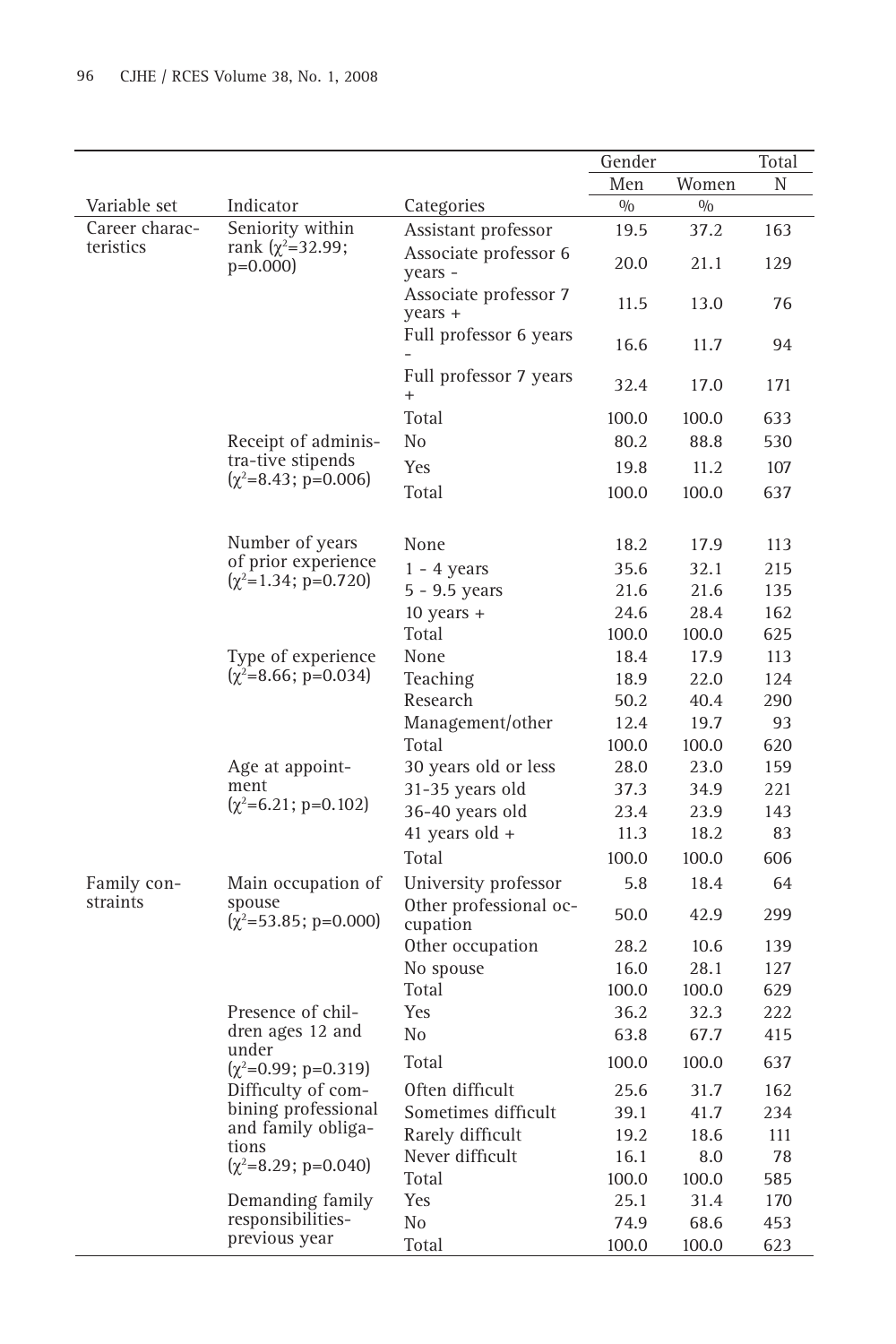# Appendix D: Correspondence analysis - t-tests of significant effects on the **two factors**

| Variable label                  | Category label        | Test-Value | Weight |
|---------------------------------|-----------------------|------------|--------|
| Research grants                 | N <sub>0</sub>        | $-19.91$   | 149    |
| Member of a research team       | No                    | $-18.99$   | 164    |
| Research assistants             | N <sub>0</sub>        | $-14.94$   | 221    |
| Research agents                 | No                    | $-13.29$   | 457    |
| Post-doctoral fellows           | No                    | $-12.00$   | 445    |
| Frequency of research contracts | Never                 | $-8.91$    | 423    |
| Sector                          | <b>Other</b>          | $-5.11$    | 67     |
| CENTRAL AREA                    |                       |            |        |
| Frequency of research contracts | Often or occasionally | 6.01       | 109    |
| Sector                          | Medicine              | 7.09       | 128    |
| Post-doctoral fellows           | <b>Yes</b>            | 12.29      | 151    |
| Research agents                 | <b>Yes</b>            | 13.70      | 140    |
| Research assistants             | <b>Yes</b>            | 15.09      | 370    |
| Member of a research team       | <b>Yes</b>            | 18.73      | 439    |
| Research grants                 | <b>Yes</b>            | 19.62      | 454    |

Factor 1 : Significant active categories in order of importance

# Factor 1 : Significant supplementary categories in order of importance

| Variable label                            | Category label                 | Test-Value | Weight |
|-------------------------------------------|--------------------------------|------------|--------|
| Seniority within rank                     | Assistant                      | $-5.33$    | 156    |
| Type of experience                        | Teaching                       | $-4.14$    | 117    |
| Number of years of prior expe-<br>rience  | $10$ years $+$                 | $-2.99$    | 158    |
| Prioritization of salary scale            | Low priority or not a priority | $-2.55$    | 77     |
| Main occupation of spouse                 | <b>Other</b>                   | $-2.45$    | 132    |
| Presence of children ages 12<br>and under | N <sub>0</sub>                 | $-2.36$    | 391    |
| Type of experience                        | 0 <sub>ther</sub>              | $-2.21$    | 86     |
| Seniority within rank                     | Associate professor 7 years +  | $-2.05$    | 76     |
| CENTRAL AREA                              |                                |            |        |
| Seniority within rank                     | Full professor 7 years +       | 2.12       | 163    |
| Presence of children ages 12<br>and under | <b>Yes</b>                     | 2.20       | 212    |
| Main occupation of spouse                 | Other professional occupation  | 2.28       | 284    |
| Seniority within rank                     | Full professor 6 years -       | 3.42       | 84     |
| Type of experience                        | Research                       | 5.01       | 278    |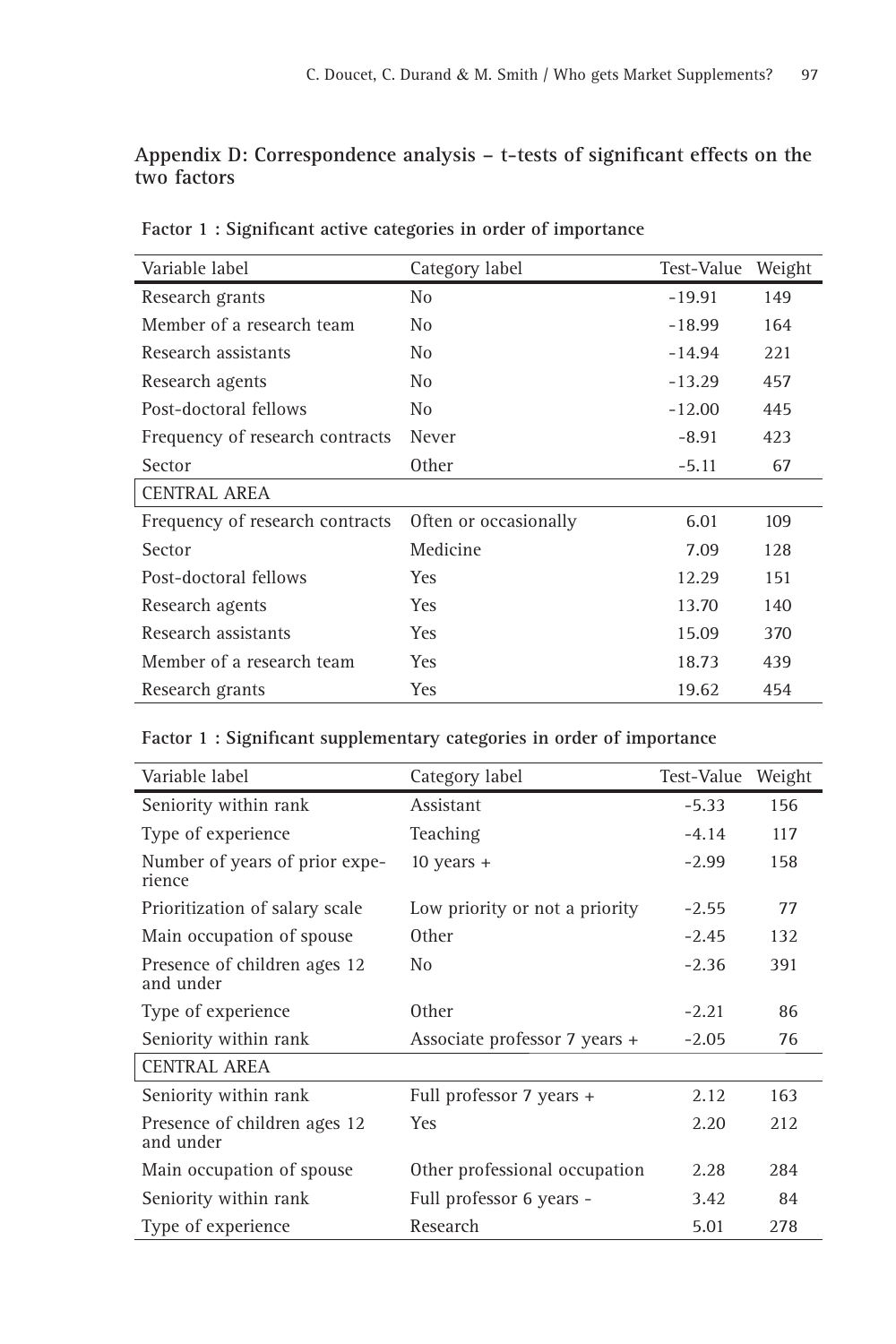| Variable label                   | Category label           | Test-Value | Weight |
|----------------------------------|--------------------------|------------|--------|
| Receipt of market supplements    | No                       | $-15.72$   | 457    |
| Award of a Canada Research Chair | N <sub>0</sub>           | $-9.89$    | 594    |
| Research assistants              | <b>Yes</b>               | $-9.53$    | 370    |
| Post-doctoral fellows            | N <sub>0</sub>           | $-8.24$    | 445    |
| Sector                           | Humanities               | $-6.73$    | 91     |
| Frequency of research contracts  | Never                    | $-5.66$    | 423    |
| Sector                           | Nursing/education        | $-5.10$    | 52     |
| <b>CENTRAL AREA</b>              |                          |            |        |
| Post-doctoral fellows            | <b>Yes</b>               | 8.19       | 151    |
| Frequency of research contracts  | Often or occasionally    | 8.88       | 109    |
| Research assistants              | No                       | 9.45       | 221    |
| Award of a Canada Research Chair | <b>Yes</b>               | 10.31      | 9      |
| Sector                           | Specialized medicine     | 10.92      | 74     |
| Sector                           | Pure and applied science | 12.82      | 91     |
| Receipt of market supplements    | Yes                      | 15.89      | 146    |

# Factor 2 : Significant active categories in order of importance

| Factor 2: Significant supplementary categories in order of importance |  |  |  |
|-----------------------------------------------------------------------|--|--|--|
|-----------------------------------------------------------------------|--|--|--|

| Variable label                            | Category label                    | Test-Value | Weight |
|-------------------------------------------|-----------------------------------|------------|--------|
| Gender                                    | Female                            | $-5.63$    | 206    |
| Prioritization of salary scale            | Low priority or not a<br>priority | $-2.88$    | 77     |
| Number of years of prior experience       | 10 years+                         | $-2.78$    | 158    |
| Age at appointment                        | 36-40 years old                   | $-2.44$    | 135    |
| Receipt of administrative stipends        | No                                | $-2.41$    | 492    |
| Presence of children ages 12 and<br>under | N <sub>0</sub>                    | $-2.29$    | 391    |
| Type of experience                        | Teaching                          | $-2.22$    | 117    |
| Main occupation of spouse                 | No spouse                         | $-2.06$    | 119    |
| <b>CENTRAL AREA</b>                       |                                   |            |        |
| Presence of children ages 12 and<br>under | Yes                               | 2.40       | 212    |
| Number of years of prior experience.      | 1-4 years                         | 2.79       | 198    |
| Age at appointment                        | 30 years or less                  | 2.86       | 153    |
| Seniority within rank                     | Full professor 6 years -          | 2.94       | 84     |
| Main occupation of spouse                 | <b>Other</b>                      | 3.03       | 132    |
| Prioritization of salary scale            | High priority                     | 3.71       | 293    |
| Gender                                    | Male                              | 5.91       | 393    |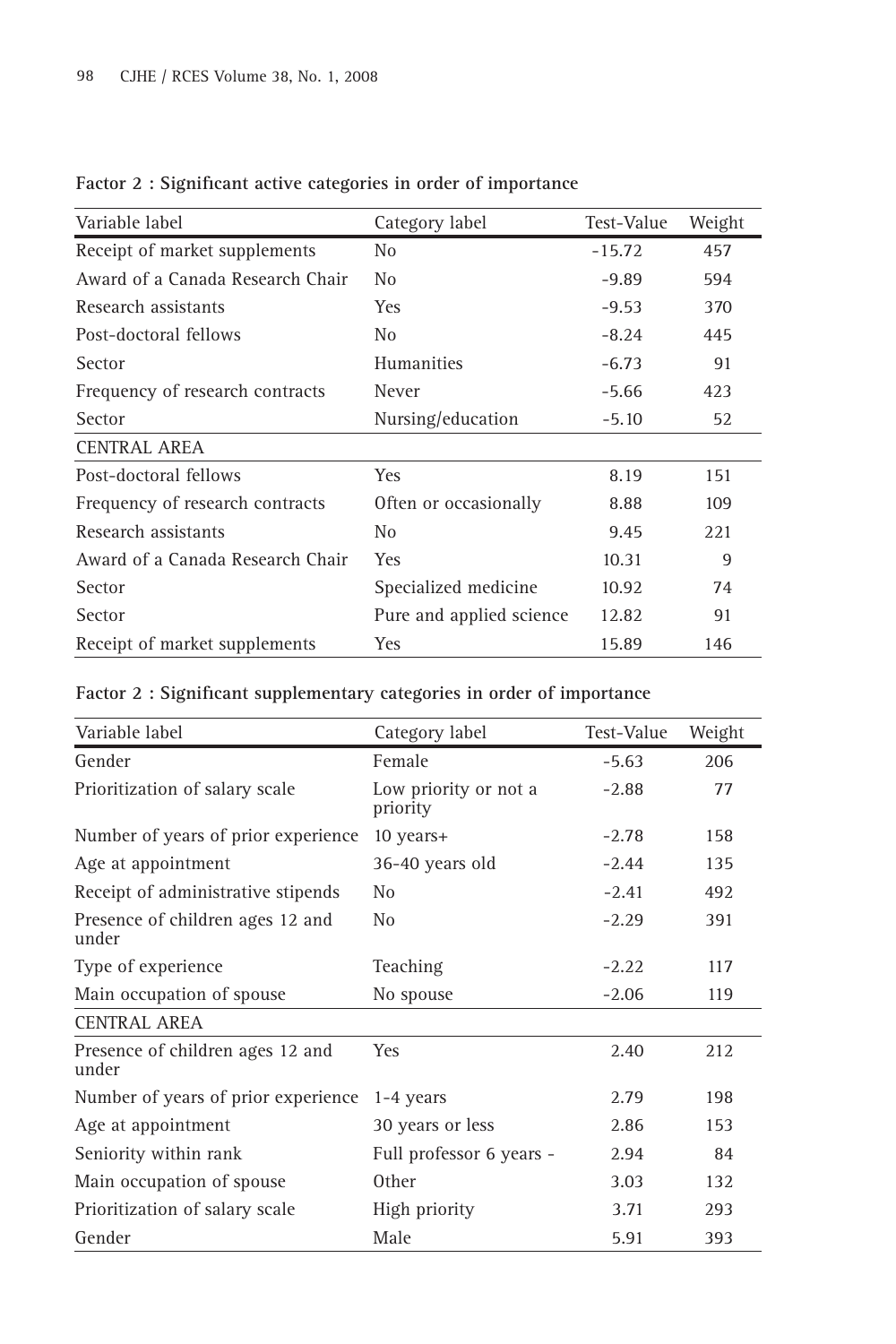#### **REFERENCES**

American Sociological Association (2004). *The best time to have a baby: institutional resources and family strategies among early career sociologists.* Research Brief. Retrieved October 22, 2006, from: http://www.asanet.org/galleries/default-file/RBbaby.pdf.

Baker, M., Benjamin, D., Desaulniers, S. & Grant, M. (1995). The distribution of the male/female earnings differential., 1970-1990. *Canadian Journal of Economics*, *28*(3), 479-500.

Baker, M., & Fortin, N. M. (1999). Women's wages in women's work: A U.S. Canada comparison of the roles of unions and "public goods" sector jobs. *American Economic Review*, *89*(2), 198-203.

Barbezat, D. A. (1992). The market for new Ph.D. economists. *Journal of Economic Education*, *23*(3), 262- 276.

Barbezat, D. A., & Hughes, J. W. (2005). Salary structure effects and the gender pay gap in academia. *Research in Higher Education*, *46*(6), 621-640.

Bentley, J. T., & Adamson, R. (2003). *Gender differences in the careers of academic scientists and engineers: A literature review*. Special Report, Natural Science Foundation. Retrieved October 22, 2006, from: http://www.nsf.gov/statistics/nsf03322/htmstart.htm.

Blackaby, D., Booth, A.L., & Frank, J. (2005). Outside offers and the gender pay gap: Empirical evidence from the UK academic labour market. *The Economic Journal*, *115*(501), F81-F107.

Blau, F.D., Ferber, M.A., & Winkler, A.E. (2006). *The economics of women, men, and work* (5th edition). Upper Saddle River, NJ: Prentice Hall.

Booth, A. L., Francesconi, M., & Frank, J. (2003). A sticky floors model of promotion, pay, and gender. *European Economic Review*, *47*(2), 295-322.

Browne, B. A. (1997). Gender and preferences for job attributes: A cross cultural comparison. *Sex Roles*, *37*(1-2), 61-71.

Canadian Association of University Professors (2004). *CAUT Almanac of post-secondary education 2004.* Ottawa: Canadian Association of University Professors.

Cole, J. R., & Singer, B. (1992). A theory of limited differences: Explaining the productivity puzzle in science. In H. Zuckerman, J. R. Cole & J. T. Bruer (Eds.), The outer circle: Women in the scientific community (pp. 277-310). New Haven: Yale University Press.

Deane, E., Johnson, L., Jones, G. & Lengkeek, N. (1996). *Women, research and research productivity in the post-1987 universities: Opportunities and constraints.* Retrieved October 22, 2006, from: http://www.dest.gov.au/archive/ highered/eippubs/eip9621/front.htm.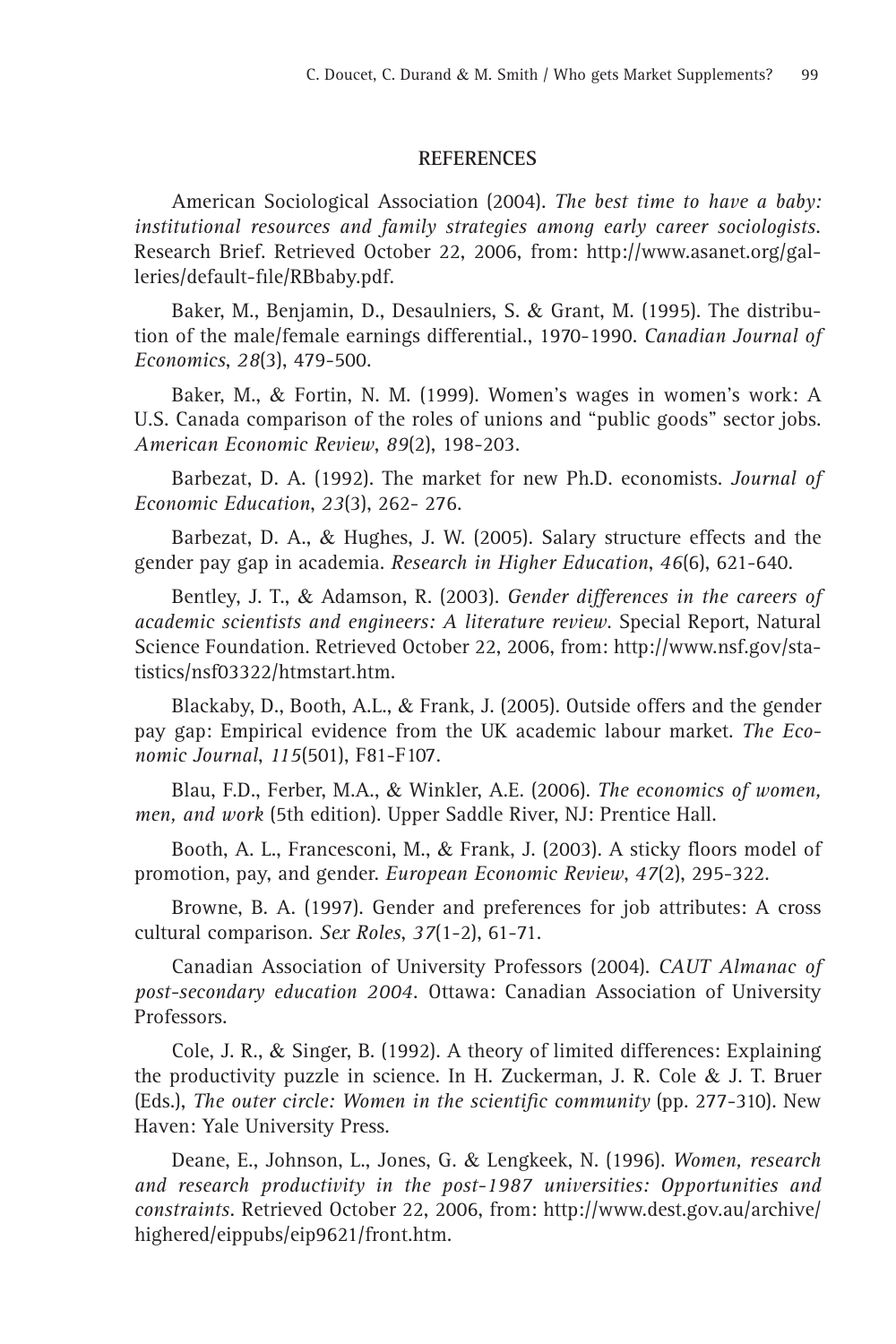Doiron, D. J., & Riddell, W. C. (1994). The impact of unionization on malefemale earnings differences in Canada. *Journal of Human Resources*, *29*(2), 504-534.

Esping-Andersen, G. (2004). Towards a post-industrial gender contract. In P. Auer & S. Cazes (eds.) *Employment stability in and age of flexibility: Evidence from industrialized countries* (pp.109-128). Geneva: ILO.

Fortin, N. M., & Huberman, M. (2002). Occupational gender segregation and women's wages in Canada: An historical perspective. *Analyse de politiques*, *28*(Supplement 1), S11-S39.

Fraser, J., & Newark, J. (2001). Report on the 51st CAUT council meeting – November 23-25, 2001. *The E-Placeholder, 3*(1). Retrieved October 22, 2006, from: http://aufa.ab.ca/newsletter/020201.

Ginther, D. K., & Hayes, K. J. (2001). *Gender differences in salary and promotion for faculty in the humanities, 1977-95*. FRB Atlanta working paper 2001-7. Retrieved October 22, 2006, from: http://ssrn.com/abstract=267533.

Kidd, M. P., & Shannon, M. (1997). The gender wage gap in Canada over the 1980s. In M. Abbott, C. Beach, & R. Chaykowski (Eds.), *Transition and structural change in the North American labour market* (pp. 126-153). Kingston: IRC Press.

Lebart, L., Morineau, A., & Piron, M. (2000). *Statistique exploratoire multidimensionnelle,* 3rd edition. Paris: Dunod.

Long. J. S. (2001). *From scarcity to visibility: Gender differences in the careers of doctoral scientists and engineers.* Washington, DC: National Academy Press.

Massachusetts Institute of Technology (1999). *A study on the status of women faculty in science at MIT.* Retrieved October 22, 2006, from: http://web. mit.edu/fnl/women/women.pdf.

Milgrom, E.M.M., & Petersen, T. (2006). The glass ceiling in the United States and Sweden: Lessons from the family-friendly corner of the world, 1970 to 1990. In F.D. Blau, M.C. Brinton, & D.B. Grusky (Eds.), *The declining signifi cance of gender?* (pp. 156-212). New York: Russell Sage Foundation.

Morineau, A. (1993). Le thémascope ou analyse structurelle des données d'enquêtes. In D. Grangé, & L. Lebart, (Eds.), *Traitement statistique des enquêtes* (pp. 135-159). Paris: Dunod.

Nakhaie, M. R. (2002). Gender differences in publication among university professors in Canada. *The Canadian Review of Sociology and Anthropology*, *39*(2), 151-179.

Ornstein, M., & Stewart, P. (1996). Gender and faculty pay in Canada. *Canadian Journal of Sociology*, *21*(4), 461-81.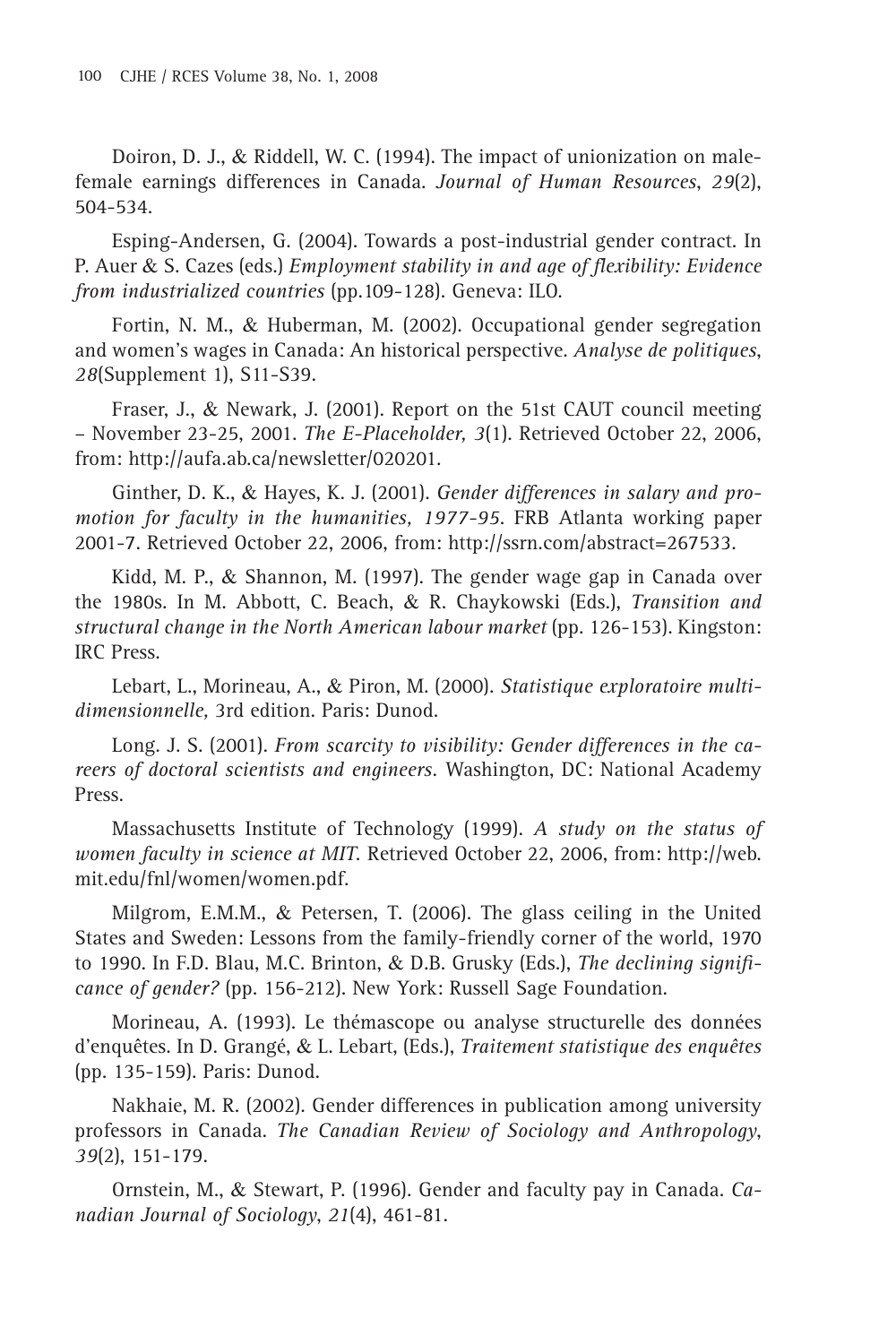Ornstein, M., Stewart, P., & Drakich, J. (1998). Situation du corps professoral féminin dans les universités canadiennes. *Revue trimestrielle de l éducation, 5*(2), 9-29.

O'Leary, V.E., & Mitchell, J.M. (1990). Women connecting with women: networks and mentors in the United States. In S. Stiver Lie & V. E. O'Leary (eds.) *Storming the tower: Women in the academic world* (pp. 58-73). London: Kogan Page.

O'Shea, P. G., & Bush, D. F. (2002). Negotiation for starting salary: Antecedents and outcomes among recent college graduates. *Journal of Business and Psychology*, *16*(3), 365-382.

PAR-L Electronic Network (2005). *Human Rights Complaint concerning the Canada Research Chairs Program. Press release: Final evaluation report*. Retrieved October 22, 2006, from: http://www.unb.ca/PAR-L/CRC6.htm.

Pelletier, J. (2004). De l'institution à l'organisation: la mutation de l'université contemporaine*. SPUQ-Info: Bulletin de liaison du Syndicat des professeurs et professeures de l'Université du Québec à Montréal, 20*, 8-11. Retrieved October 22, 2006, from: http://www.unites.uqam.ca/spuq/spuqinfo/2004/ 240.pdf.

Perna, L. W. (2005). Sex differences in faculty tenure and promotion: the contribution of family ties. *Research in Higher Education*, 46(3), 277-307.

R.A. Malatest & Associates Ltd (2004). *Fifth-year evaluation of the Canada research chairs program. Final evaluation report*. Retrieved October 22, 2006, from: http://www.chairs.gc.ca/web/about/publications/fifth\_year\_review\_e.pdf.

Robson, K., & Wallace, J. E. (2001). Gendered inequalities in earnings: A study of Canadian lawyers. *Canadian Review of Sociology and Anthropology*, *38*(1), 75-95.

Rubery, J., Bettio, F., Fagan, C., Maier, F., Quack, S., & Villa, P. (1998). Payment systems and gender pay differentials: Some societal effects. In J. Rubery (Ed.), *Equal pay in Europe? Closing the gender wage gap* (pp. 1-31). London: Macmillan.

SGPUM (2001). La carrière professorale. *En bref*, *7*(2). Retrieved October 22, 2006, from: http://www.sgpum.umontreal.ca/documents/EBv7n2.pdf.

SGPUM (2002). Se préparer activement et démocratiquement à négocier. *En bref, 8*(2). Retrieved October 22, 2006, from: http://www.sgpum.umontreal.ca/ documents/bref20dec02.pdf.

Shirazi, R., Biel, A., & Fransson, N. (2002). Integrating determinants of sexism and gender wage gap in naturalistic work settings. *Göteborg Psychological Reports*, *32*(3). Retrieved October 22, 2006, from: http://www.psy.gu.se/download/gpr023.pdf.

Sonnert, G., & Holton, G. (1995). *Gender differences in science careers. The Project Access Study*. New Brunswick, NJ: Rutgers University Press.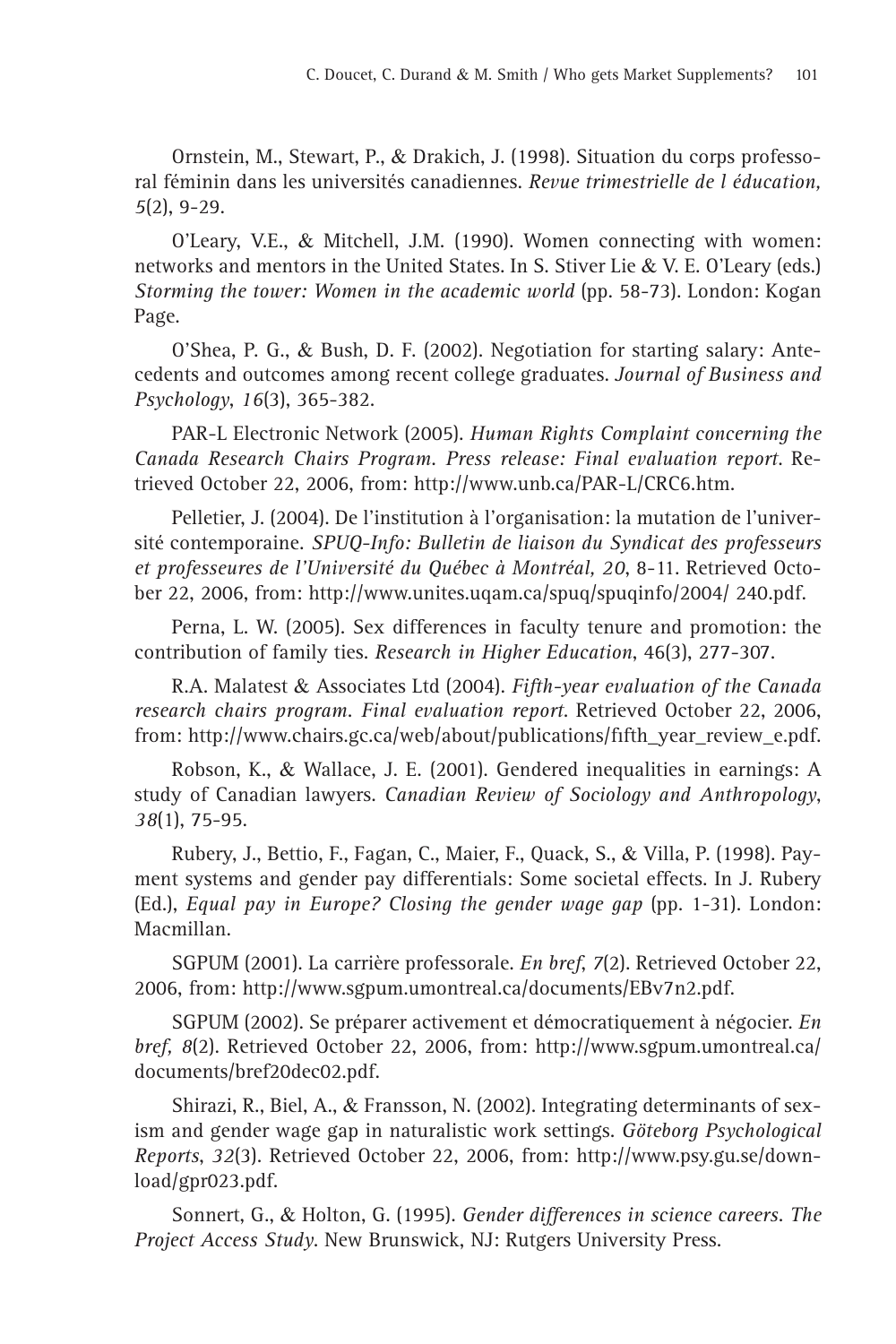Sonnert, G. (1999). Women in science and engineering: advances, challenges, and solutions. *Annals of the New York Academy of Sciences*, *869*(1)*,* 34-57.

SPPUS (2002). Les avantages économiques discrétionnaires: une plaie qui s'étend. *Négo 2000-2002, 7*. Retrieved October 22, 2006, from: http://www. usherbrooke.ca/sppus/info-sppus/nego-sppus2000-2002/n7/nego7.pdf.

SPUL (2003). La progression dans la carrière et la rémunération. *Le Spultin — Bulletin d'information du syndicat des professeures et professeurs de l'Université Laval*, *14*(9). Retrieved October 22, 2006, from: http://www.spul.ulaval. ca/spultin/ CONTENU/Sp030606.pdf.

Statistics Canada (2003). *Earnings of Canadians. Topic-based tabulation.* Catalogue #97F0019XCB2001060.

Stuhlmacher, A. F., & Walters, A. E. (1999). Gender differences in negotiation outcome: A meta analysis. *Personnel Psychology*, *52*(3), 653-677.

Sussman, D., & Yssaad, L. (2005). Les femmes dans l'enseignement universitaire. *L'emploi et le revenu en perspective*, *6*(2), 6-21.

Svarstad, B. L., Draugalis, J. R., Meyer, S. M. & Mount, J. K. (2004). The status of women in pharmacy education: persisting gaps and issues. *American Journal of Pharmaceutical Education*, *68*(3). Retrieved October 22, 2006, from: http://www.ajpe.org/aj6803/aj680379/aj680379.pdf.

Tanner, J., Cockerill, R., Barnsley, J., & Williams, P. (1999). Gender and income in pharmacy: human capital and gender stratification theories revisited. *British Journal of Sociology*, *50*(1), 97-117.

Tolbert, P. S., & Moen, P. (1998). Men's and women's definitions of "good" jobs. Similarities and differences by age and across times. *Work and Occupations*, *25*(2), 168-194.

Xie Y., & Shauman, K. A. (2003). *Women in science. career, process and outcomes*. Cambridge: Harvard University Press.

# **ACKNOWLEDGEMENTS**

Funding for this research was received from the faculty union of the institution at which it was conducted and the Social Sciences and Humanities Research Council of Canada (SSHRC doctoral grant #767-2006-2267). The authors would also like to acknowledge helpful comments by anonymous reviewers.

# **CONTACT INFORMATION**

Christine Doucet Sociology Department at the Université de Montréal Université de Montréal christine.doucet@umontreal.ca Phone: (514) 343-6111 #3910